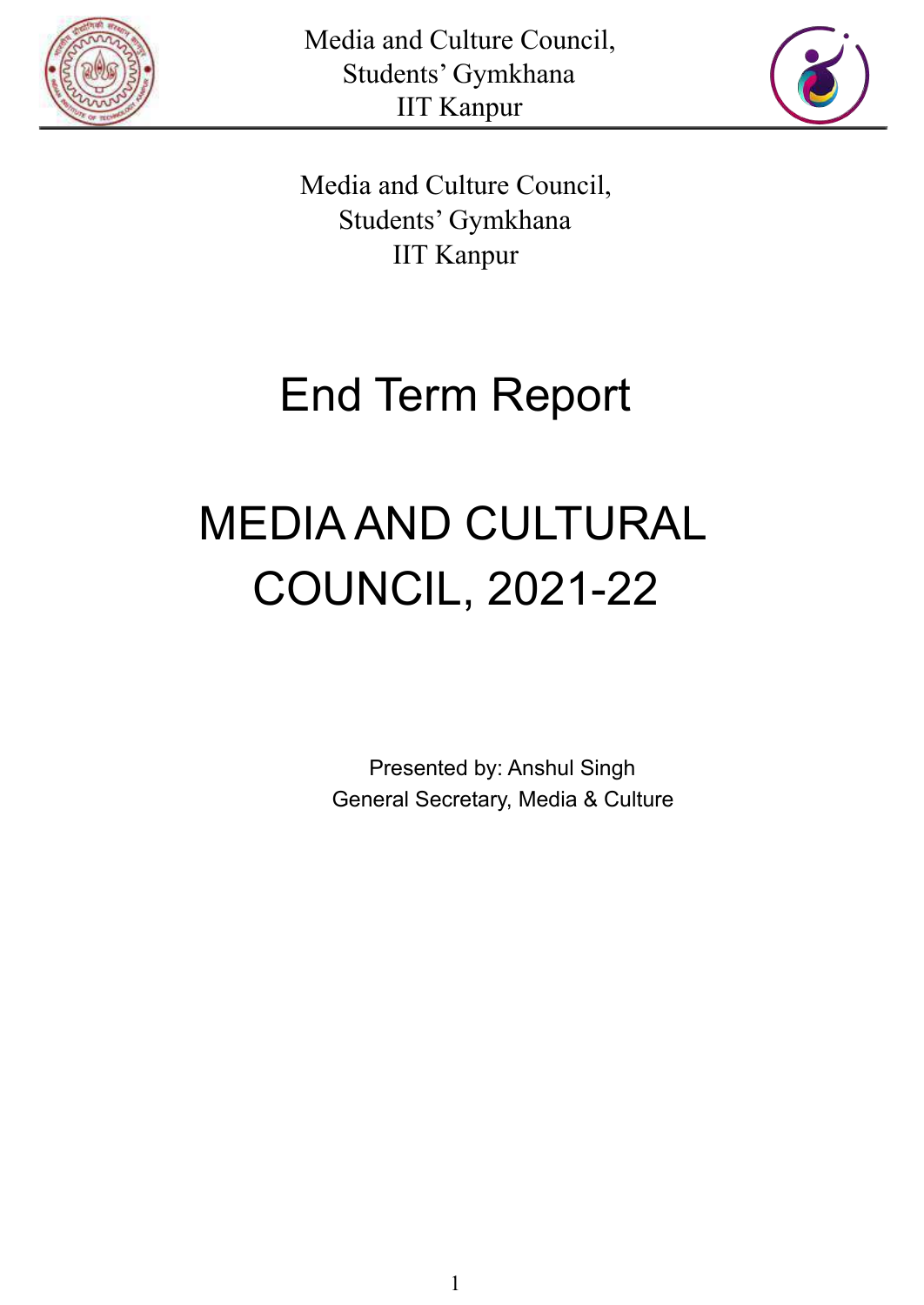



## Media and Culture Council, Students' Gymkhana IIT Kanpur

The Media and Cultural Council of the Students' Gymkhana is the epitome and embodiment of the 'Culture Of IIT Kanpur'. It organizes a plethora of activities spanning the entire calendar year. Our activities and responsibilities include but are not limited to:

● Provides students numerous platforms to pursue a diverse set of interests, train themselves, perform on stage, compete with others and appreciate various art forms.

● Expose students to various professional workshops and sessions to hone their skills and compete with other prolific colleges in competitions.

● Provide ample opportunity for students to cement themselves into the culture of IIT Kanpur through events like club-level workshops, semester-long projects, etc.

Some key highlights of this term of the Media and Culture Council are :

● **Evergreen Melodies:** First Ever Collaboration of media and cultural council and alumni association of IIT Kanpur for an event. A reunion event of Alumni from batches 1973-2010.

● **Summer workshop:** Many clubs have organized summer workshops of some kind last summer.

● Council Also Conducted two events namely **Treasure Hunt** and **Ultimate Cult Quest** which were Y21 specific. These Events also included genres like Rapping which was not included earlier in any event.

● Activities under EBSB were also organized. Also, two events were organized under the initiative of the government of India.

● Four meetings of the Council Core Committee have been conducted in the tenure.

● Introductory Sessions, Competitions, and Preliminary workshops of clubs for Y21 were organized successfully.

• Gymkhana Orientation was also conducted smoothly, all the material was released to the Y20 batch for reference

**● Collaborations:** This year, a number of inter-club collaborations were made which proved to be highly beneficial and were a benchmark achievement for the council in the long run.

● **Rangmanch:** An open for all plethora of events. Multiple competitive events were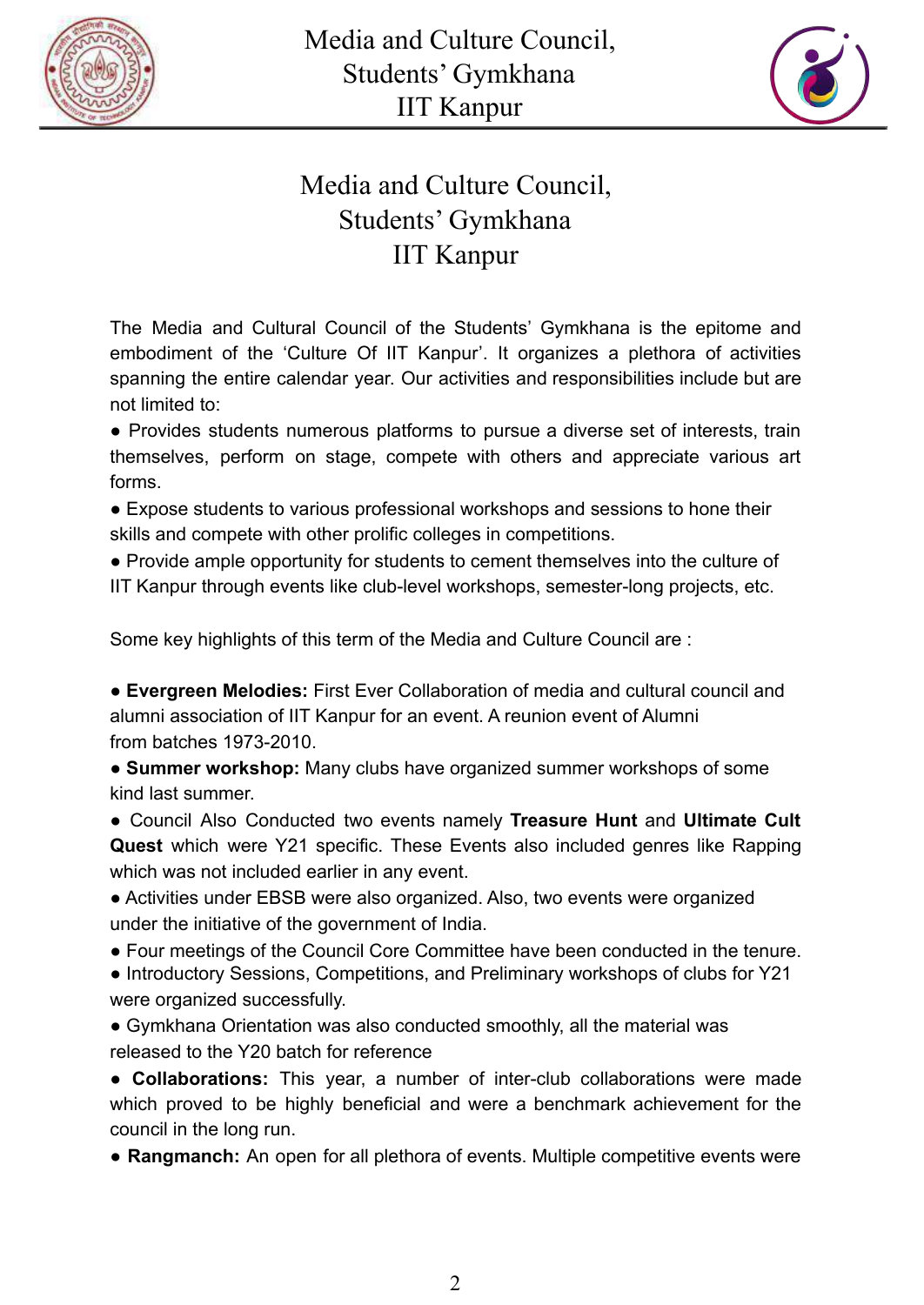



organized in rangmanch by different Clubs.

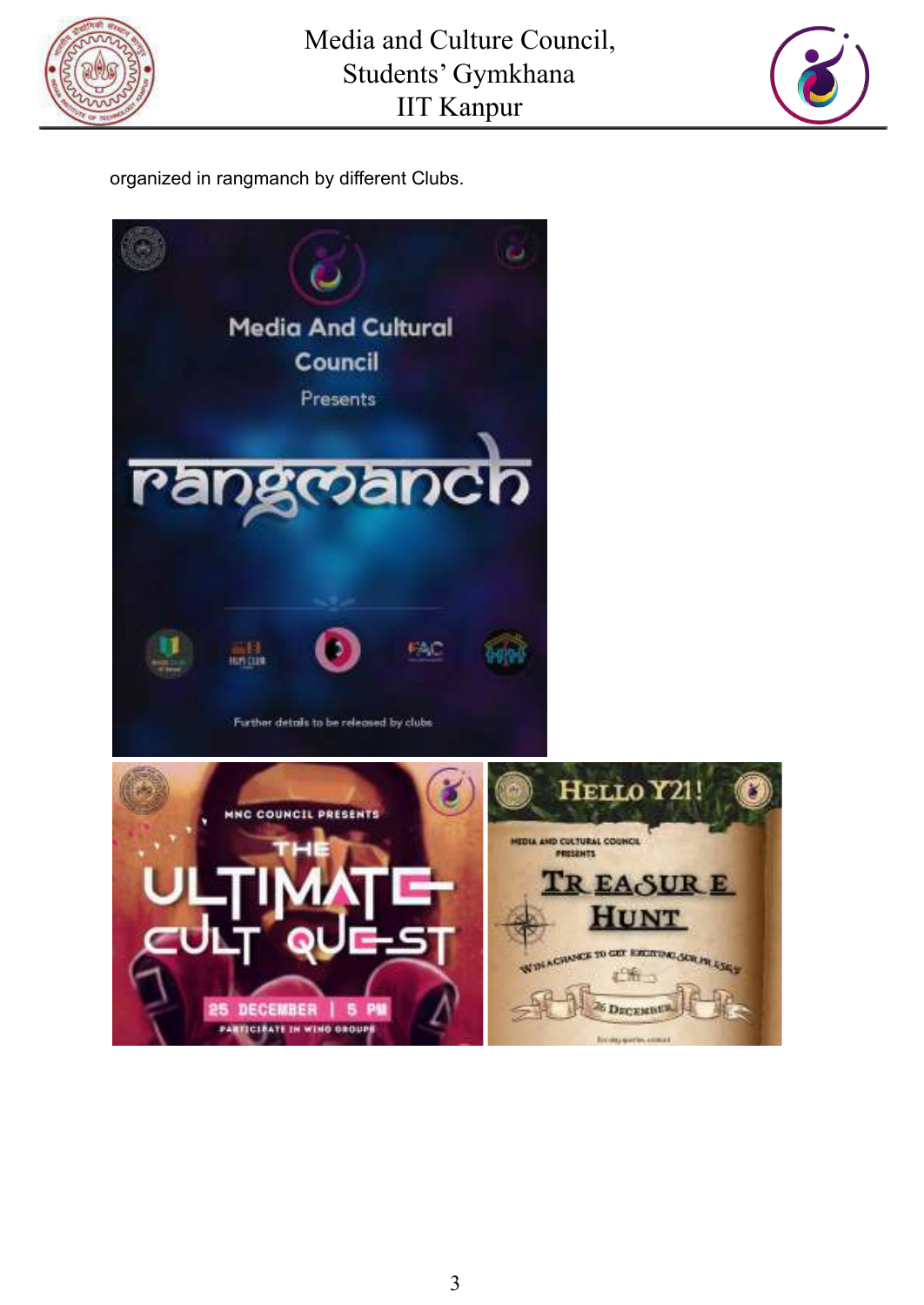



- **● Freshers Showcase:** A three-hour long video was published on YouTube and an event was organized for the Y21 students which witnessed participation of more than 400 students from all the M&C Clubs and societies. The event proved to be the flagship event of the council. The showcase event proved to be a major success, enabling new students to join the clubs and societies of their interest. To encourage interaction and harmony among new students.
- **● Treasure Hunt:** The council organised its first offline event of the tenure which witnessed participation from 500+ students from the Y20 batch.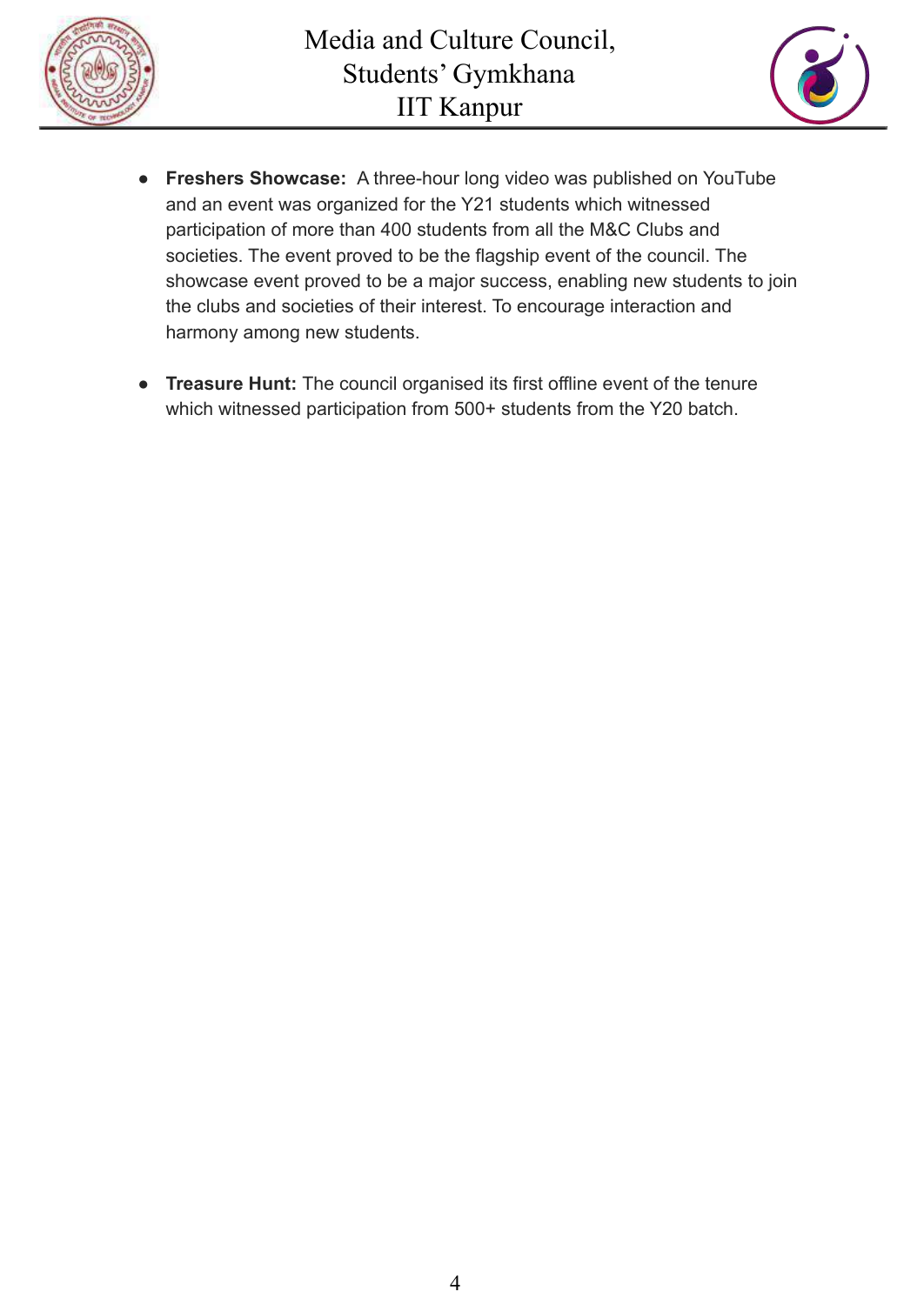



## Media and Culture Council, Students' Gymkhana IIT Kanpur

- End term reports of the fifteen clubs under the council:
- Anime Society Club
- Dance Club
- Debating Society
- English Literary Society
- Film Club
- Fine Arts Club
- Hindi Sahitya Sabha
- Book Club
- Design and Animation Club
- Dramatics Club
- Photography Club
- Quiz Club
- Music Club
- Humour House
- Students' Film Society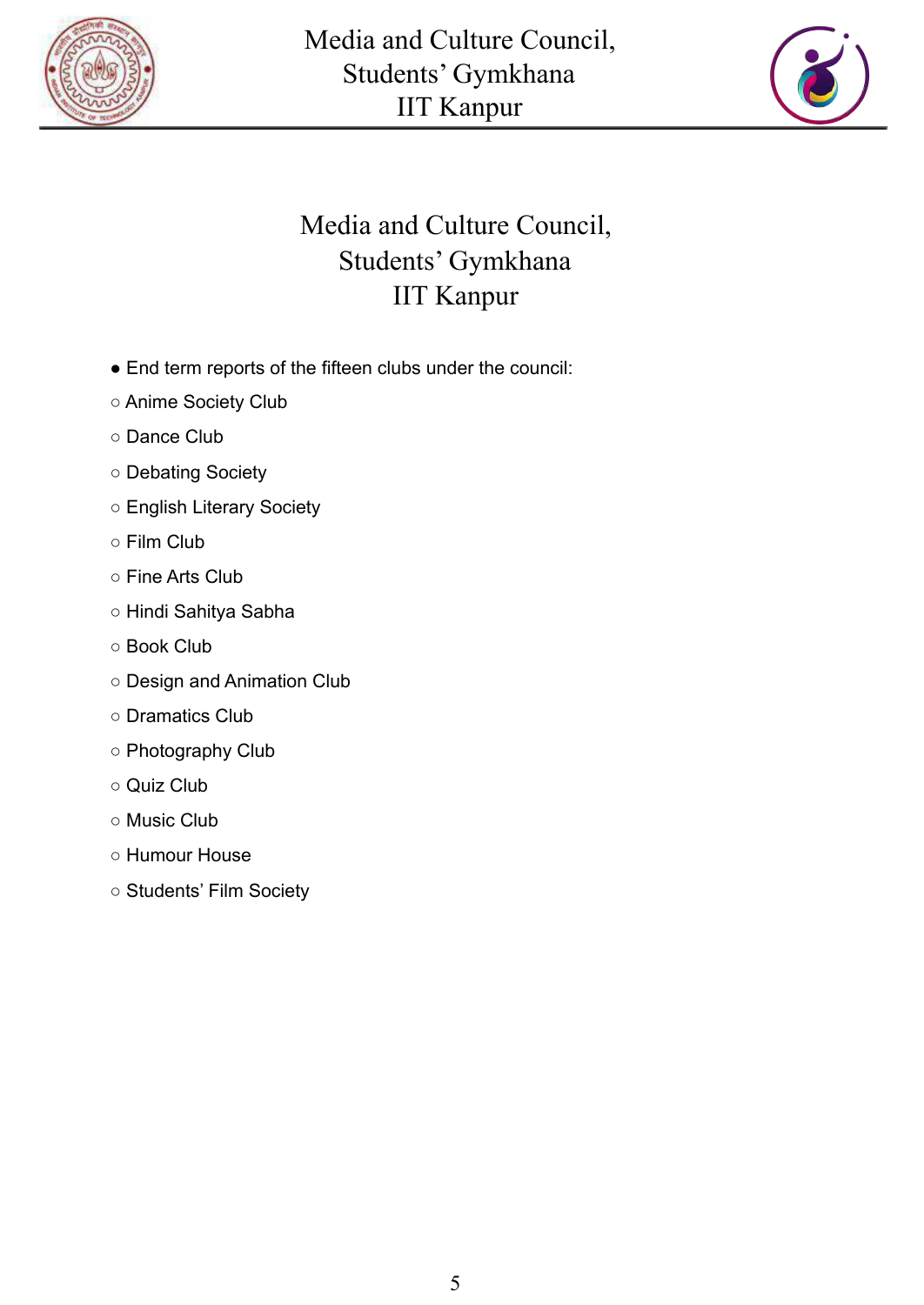



# **Endterm Report- Anime Society**

# **2021-22**

# **Work done:**

- 1. Summer seasonal impression: post on social media channel
- 2. Anime Music Quiz: Discord server
- 3. Teachers day Crossword Puzzle and AMV- Discord server 4. Pokemon Showdown: Conducted regularly 6.
- Mclub Collab: AMV collab with Mclub 6.
- Ani-discuss: On Code Geass 7.

Music spotlight: Regular Friday post on social media channel

- 8. Teacher's day crossword: 5th Sept.
- 9. Watch Party: 25th September
- 10. Anime Music Quiz: 26th Sept
- 11. AMV101 workshop: Conducted by secys for mobile AMV making: 9th Oct
- 12. Pokemon Showdown: 15th October
- 13. Halloween Themed Event: Watch Party on discord: 31st **Oct**
- 14. Fall seasonal impression: post on social media
- 15. Freshers' Quiz: 18th Dec
- 16.Freshers' Crossword cum Bulla session:

Discord server:19th Dec

17. Pokemon Showdown Tournament: 25th-26th December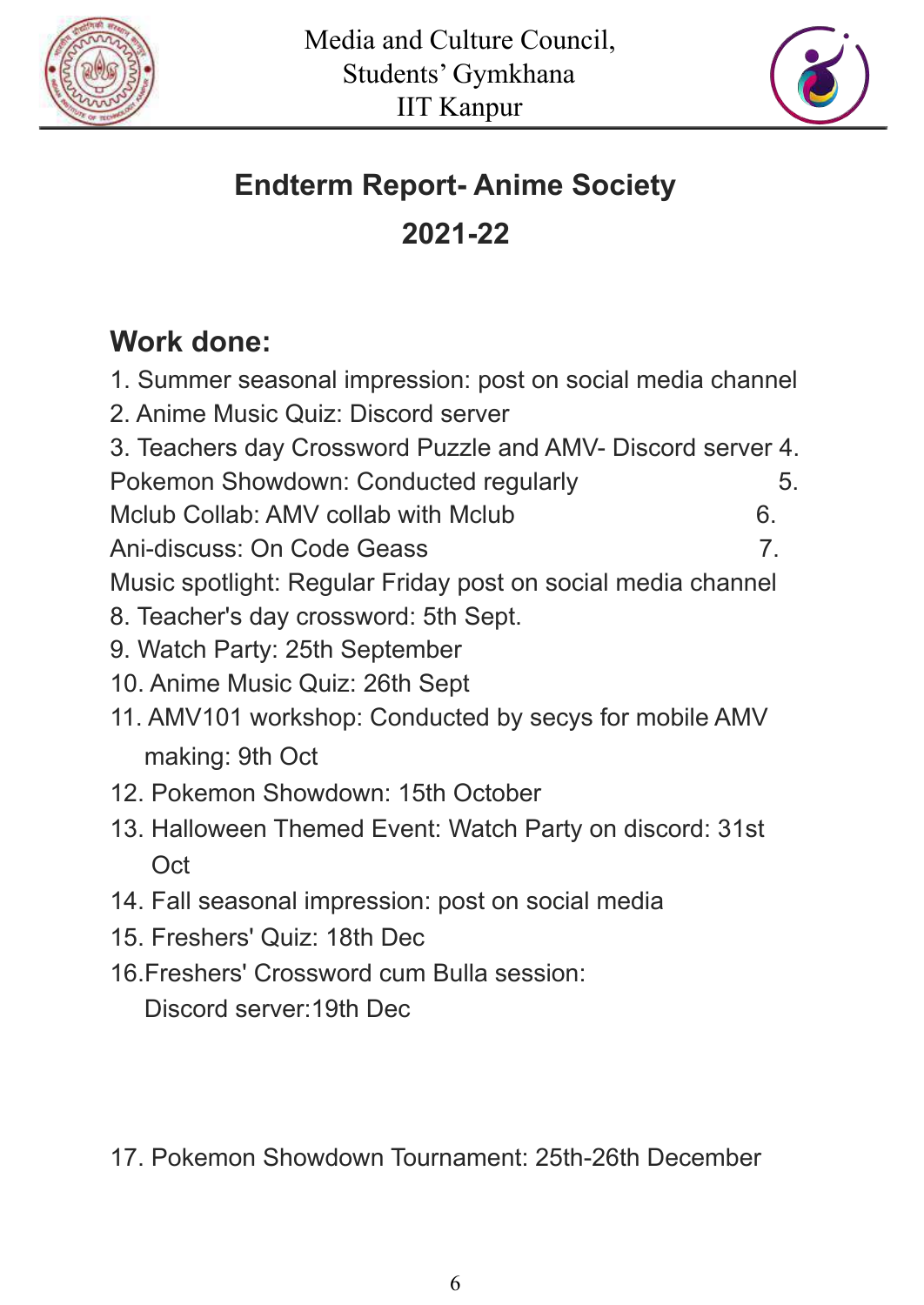



## **Update:**

- 1. Winter Seasonal Impression
- 2. Major Review
- 3. Freshers' showcase: AMV challenge
- 4. Treasure Hunt
- 5. Discord screening

# **Social Media**

18.AMV Saturday Weekly AMV release on social media (Started in October)

19. Mangaka: Bimonthly post on social media

20. Friday Fan Art-Weekly showcase of fan arts by the community

21. Music Spotlight - Weekly OST recommendations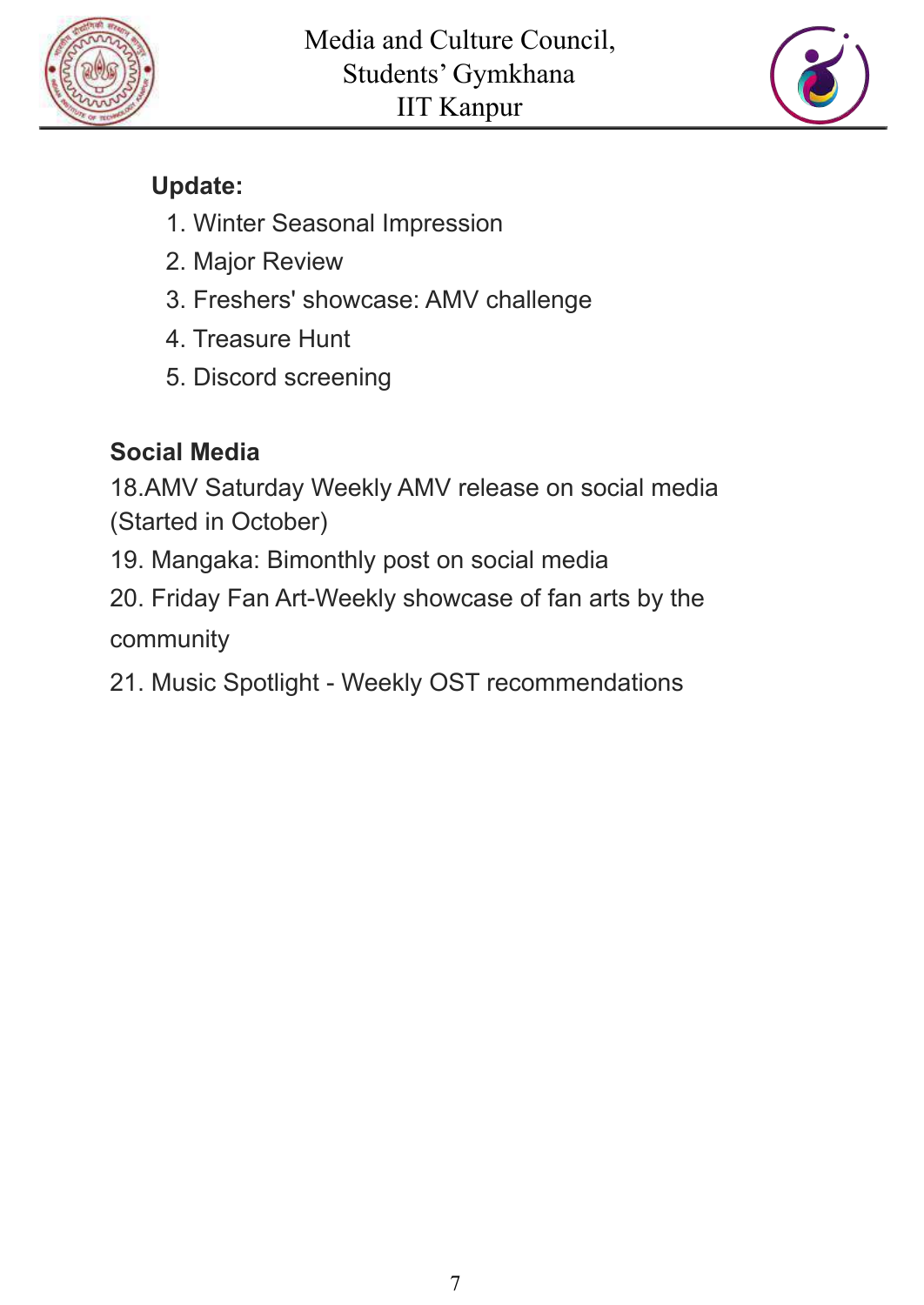



# **BOOK CLUB IITK** END TERM REPORT

# **Review**

- 1) A Speck of Satire, a submission event was conducted on 23 May and was successfully concluded while witnessing some very creative submissions.
- 2) A total of 5 books were completed under the Book Recommendation series, beginning from 2 June.
- 3) As a fresh initiative, "Know the author" series was started in the last week of June to increase apprehension about authors from a wide variety of genres.
- 4) A "Spin The Yarn" thread based on "Angels and Demons" by Dan Brown was released on 17 July through our Facebook handle.
- 5) "Genre of the Month" and "One Book One quote" series commenced in the first week of August.
- 6) "Quiz of the Day" was started on 5 August through our Instagram handle wherein the questions are based on authors and books , a total of 18 sets have been completed.
- 7) "SPILL THE INK" was conducted as a collaborative event with Fine Arts Club, IITK where the participants had to create a book dedication and design a book cover. The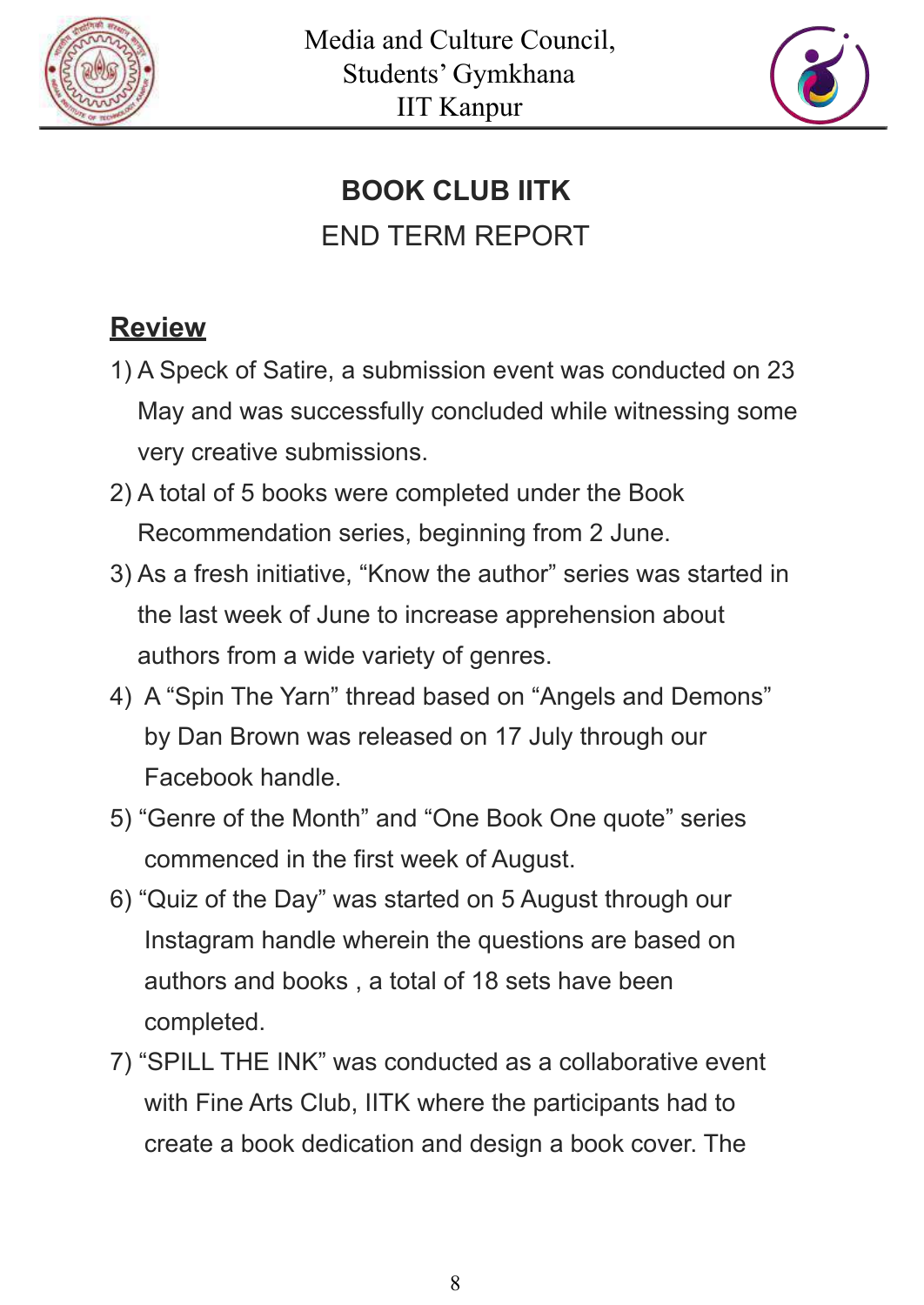



event was conducted successfully from 11 August- 22 August.

- 8) An interactive session with MR. SHAKOOR RATHER, the author of the acclaimed novel "Life in the Clock Tower Valley" was conducted over zoom on 25 August. This event was organized to inspire our budding authors and bibliophiles.
- 9) After discussion and deliberation with the secretaries, books worth 15,000 were acquired by the club, aimed at expanding the genre of "Philosophy" in the month of September.
- 10) The Book Nerd Quiz was organized in October under Rangmanch, in collaboration with Anshul Roy as the Quiz Master. We witnessed a participation of 50-60 people (34 teams) with a wide range of students from UG and Mtech batches.
- 11) The orientation video for Y21 batch was released in December, introducing the students to our club, explaining our functioning and encouraging them to join us .
- 12) The process of introducing Book Club Merchandise (T-shirts) is under the work.
- 13) To introduce BOOK CLUB IITK to Y21, a virtual Scavenger hunt was organized on March 3, 2022 . We successfully witnessed a participation of 60+ people divided in 44 teams.
- 14) The Club was opened to Campus Junta in march and is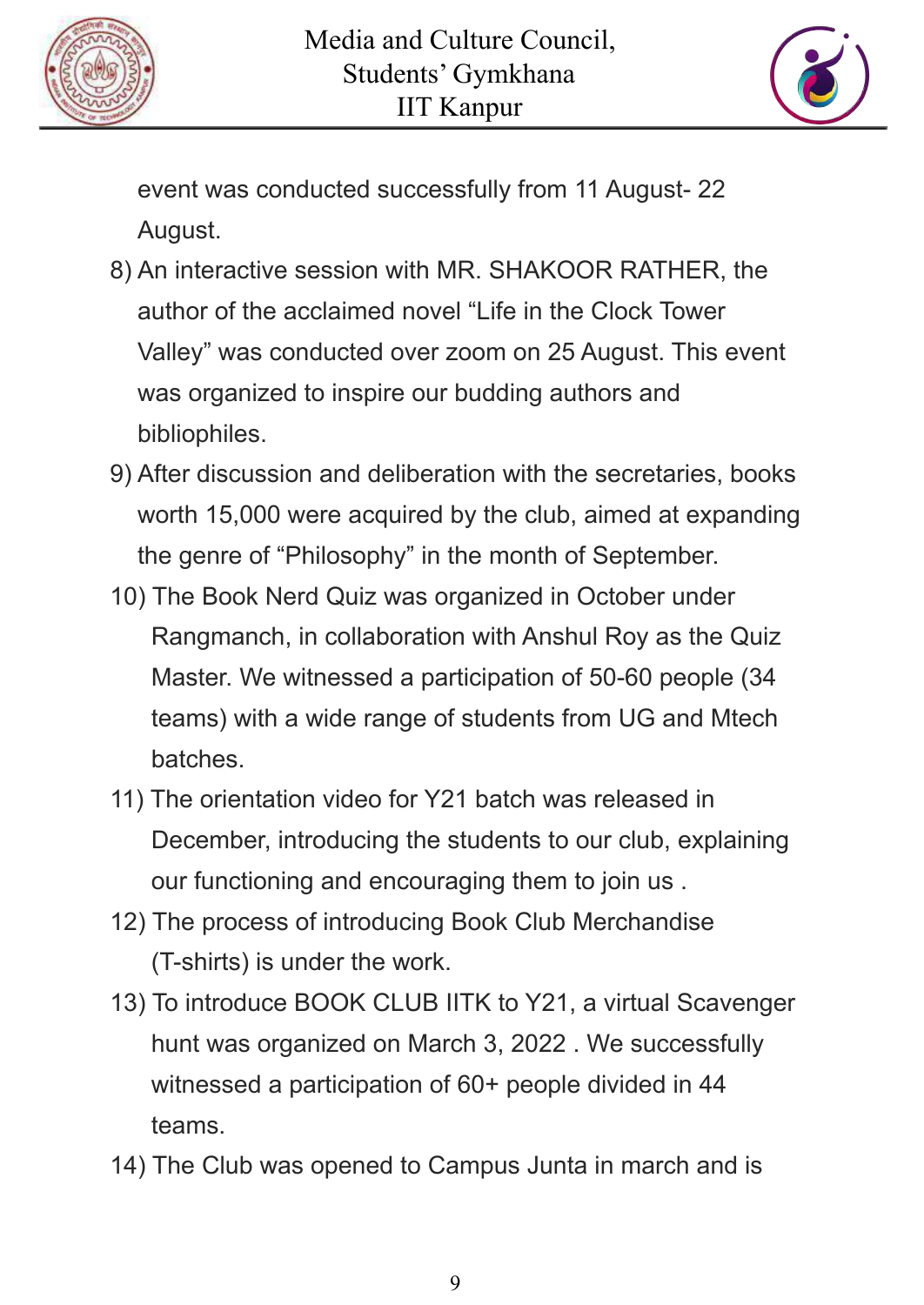



functioning from 9pm-10pm on weekdays and 8pm-10pm on weekends.

# **Timeline:**

- 1) 23 May : A Speck of Satire
- 2) 2 June present : Book Recommendation
- 3) 21 June present: Know the Author
- 4) 17 July: Spin the Yarn
- 5) 1 August present: Genre of the Month
- 6) 5 August present: Quiz of the Day
- 7) 8 August present: One Book One Quote
- 8) 11 August 22 August: Spill the Ink
- 9) 25 August: Interactive Session with Mr Shakoor Rather
- 10) 23 October: The Book Nerd Quiz
- 11) December: Orientation
- 12) 3 March : Virtual Scavenger Hunt
- 13) 28 March : Club Opening

# **Upcoming initiatives**

1) Conducting Coordinator Interviews

2) The Computer System Repair and Electrical Repair process is under the work.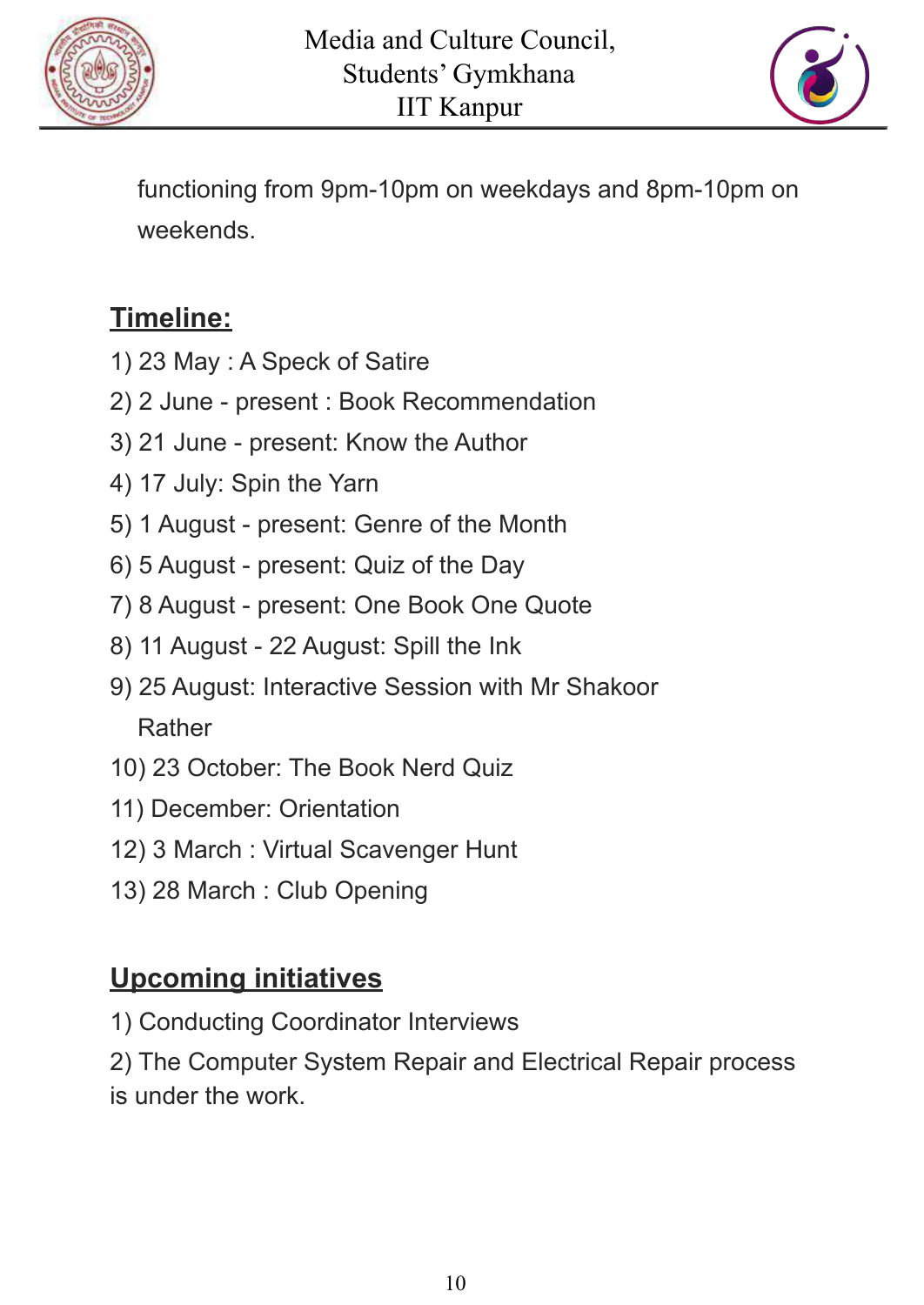



# **KOS: Dance Club, IIT Kanpur**

End Term Report

# **JUNE**

(5th & 6th June) Hip-Hop Choreography workshop (Song- Dhol)- We conducted an online dance workshop through a zoom meeting. Choreography on the song "Dhol". It was attended by over 70 participants, some posted their video on social media also while tagging @danceclubiitk. (8th June)

Release of Dance Cover on our Instagram handle (song-Deewangi Deewangi)-

We released a dance cover on the bollywood song "deewangi deewangi" on the KOS Instagram handle, featuring 11 Y19s & Y18 members of the dance club. Reach - approx 3000 views (12th & 13th June)

Hip-Hop Choreography workshop (Song- Deewangi Deewangi)-

We conducted an online Choreography dance workshop through a zoom meeting on the song "Deewangi". The recently posted dance cover was taught to over 50 Y20s. Few of them posted their videos on instagram while tagging @danceclubiitk.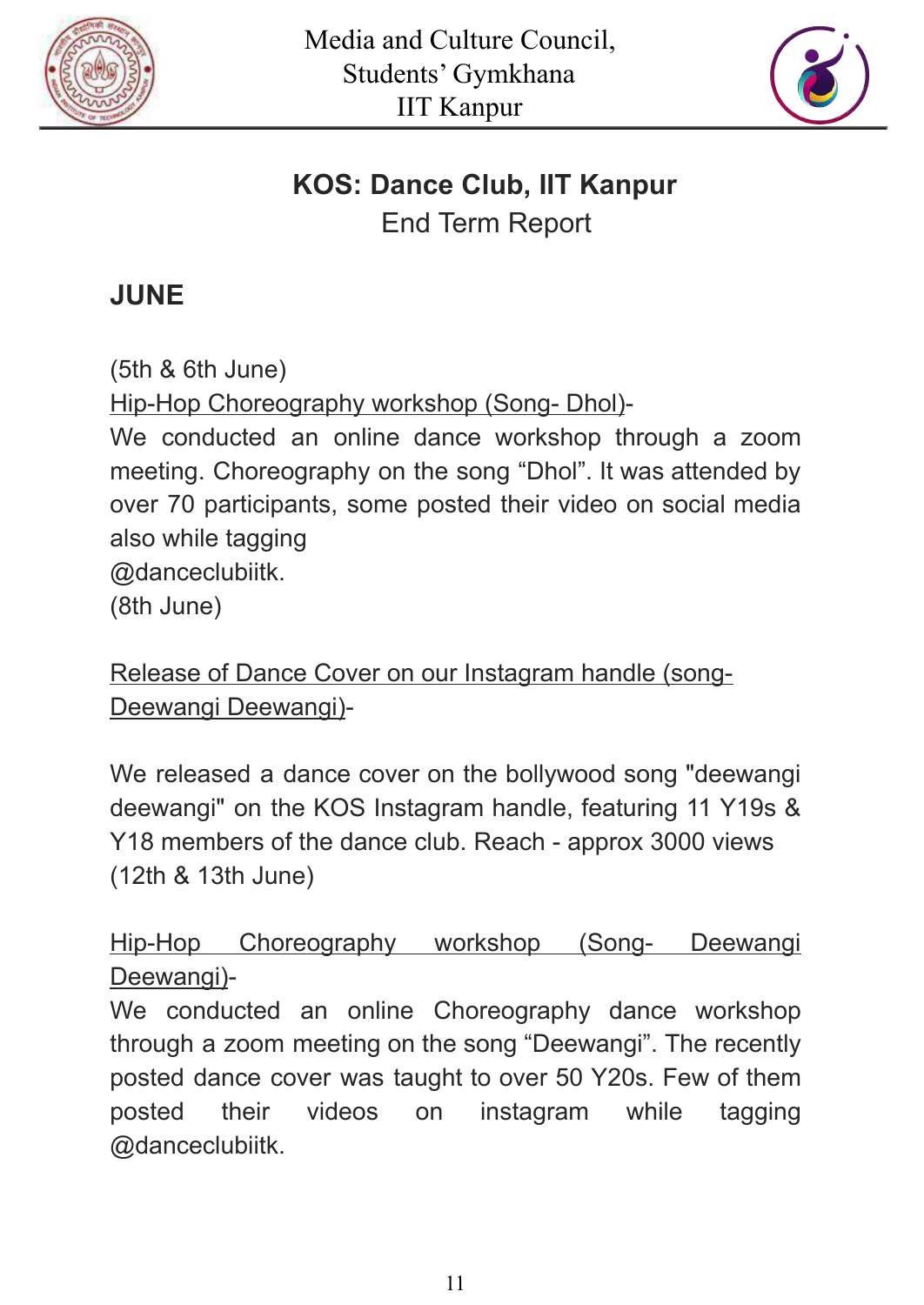



# **JULY**

(14th-15th July) Basic Drill Session - Sessions were conducted for drilling the basic foundation of core styles.

(19th-29th July)

Artist Workshop -

Released a teaser for the Summer Workshop which reaches approx 12,000 views in Instagram handle. We conducted a 12 days workshop of various dance styles which cover Krump, Popping, Dancehall, etc. Workshops were taken by the members of India's renowned crew "The Ace" Mr.Manish Khati, Mr.Akash Salunkhe & Mr.Dev . These workshops include-

1. 4 days Foundation classes of 4 different dance styles.

2. 6 choreographies each being around one minute (with proper transitions, stunts and fillers) and SHOULD cover DANCE STYLES like Footwork, Krump, Popping & Hip-Hop etc. These choreos are for all national level competitions like Antaragni, Mood Indigo etc.

## **AUGUST-SEPTEMBER-OCTOBER**

(15th August-10th October) Practice -

Daily Practice for upcoming competitions like Antaragini, Rendezvous, Mood indigo, Inter IIT, etc. Duration of Practice is 2-3 hours(approx). It has been conducting via the Zoom app.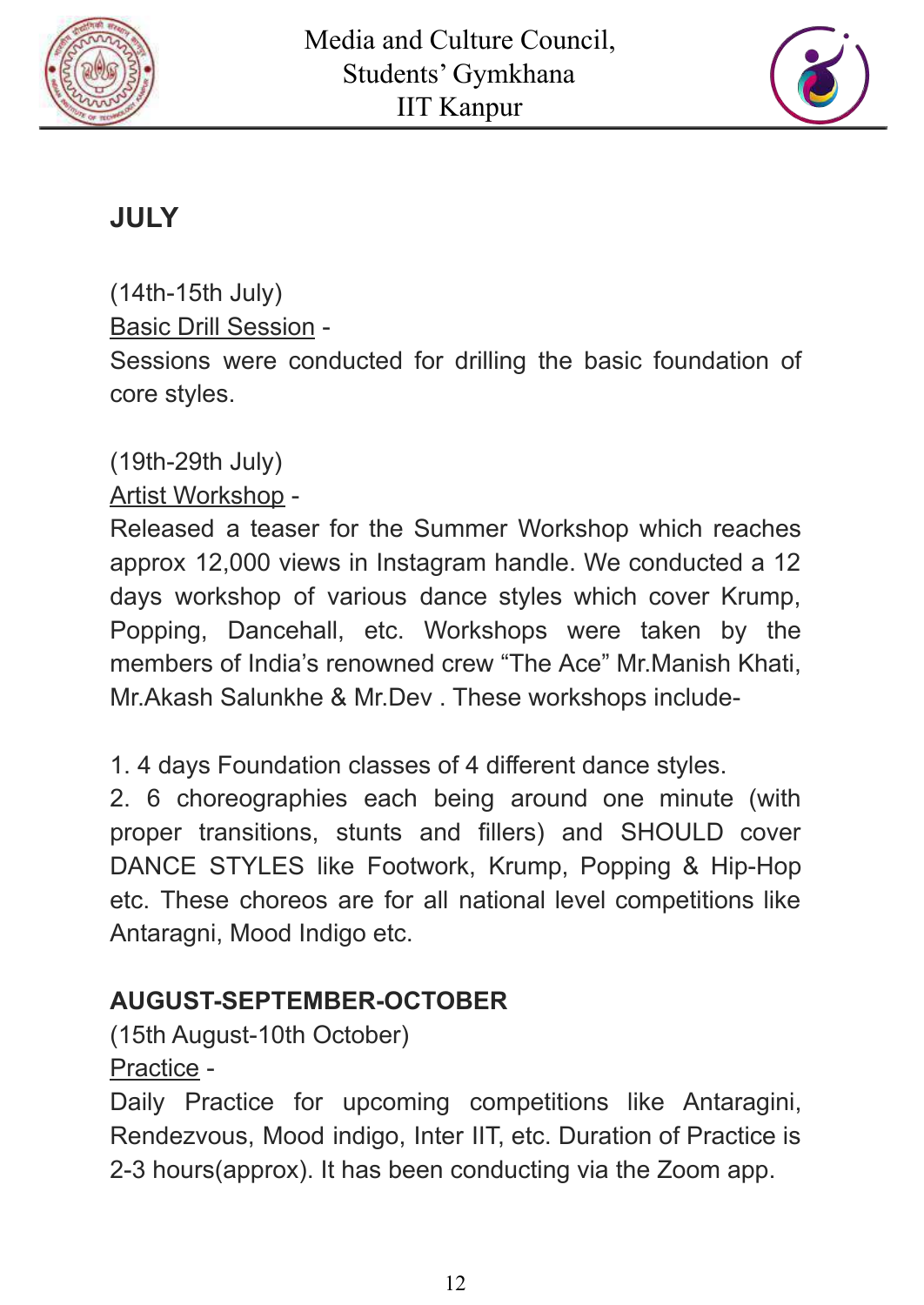



## **NOVEMBER**

(1-10-15 November)

Workshop by Keval from Kings-

We conducted a 3 day workshop of various dance styles which covered Krump, Popping, Dancehall, etc. Workshops were taken by the member of India's renowned crew "THE KINGS" Keval Sandeed Salia. These workshops include- 3 discrete choregraphies each being around 1 min. These choreos are for all national level competitions like Antaragni, Mood Indigo etc.

# **DECEMBER**

(4th-22nd December)

Online Dance Competition-

Solo Dance Competition organised for all the students of IIT Kanpur.

This Competition had two rounds.

In the first round of this competition we got the participation of more than 50 students out of which 12 students qualified for the second round.

Second round was conducted on our Facebook handle which increased our reach by 555% and page like by 158%.

(14th-26th December)

Fresher's Dance Competition-

Solo Dance Competition organised by Dance Club for the students of Y21 batch of IIT Kanpur.

We got 50+ entries in the competition.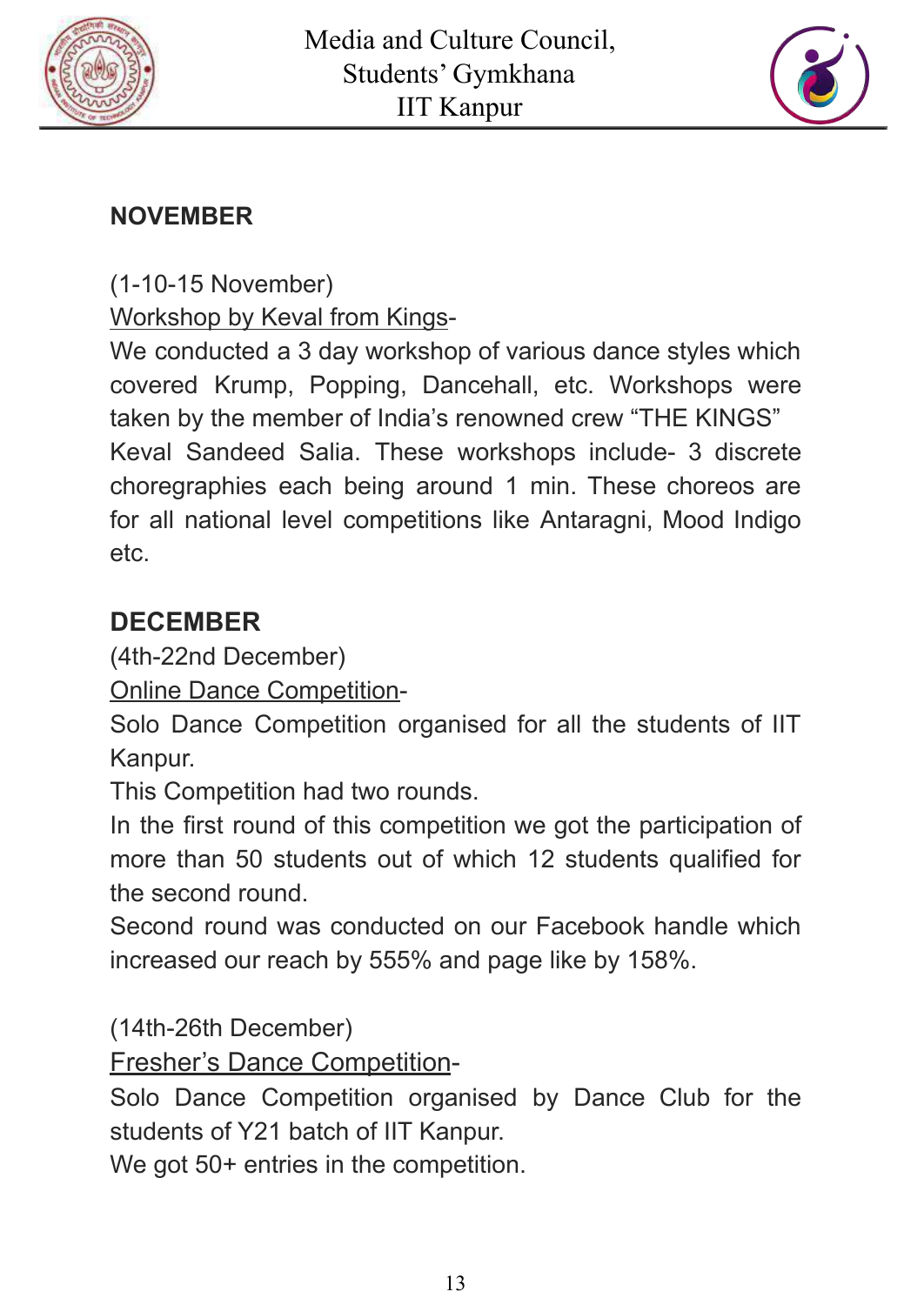



(14th-26th December)

Fresher's Introductory Session-

We conducted an Introductory session for fresher's 21.

In the session, Club events and activities were described. And All club members introduce themselves to them.

# **JANUARY**

(6th-15th January)

Hip-Hop basics - Sessions were conducted for the basic foundation of core styles like locking, Old school, house, breaking, etc.

(22nd-23rd January)

Waacking Workshop by Anushi-

We conducted a 2 day workshop of waacking dance style. Workshops were taken by the artist Anushi Singh. These workshops include-

2 discrete choregraphies each being around 1 min. These choreos are for all national level competitions like Antaragni, Mood Indigo etc.

# **FEBRUARY-MARCH-APRIL**

(2nd-12th February)

Freshers Bollyweek- We organised Bollyweek where secretaries of the dance club made a choreography in pairs and taught that piece to the freshers batch. We got the overall participation of more than 200 students.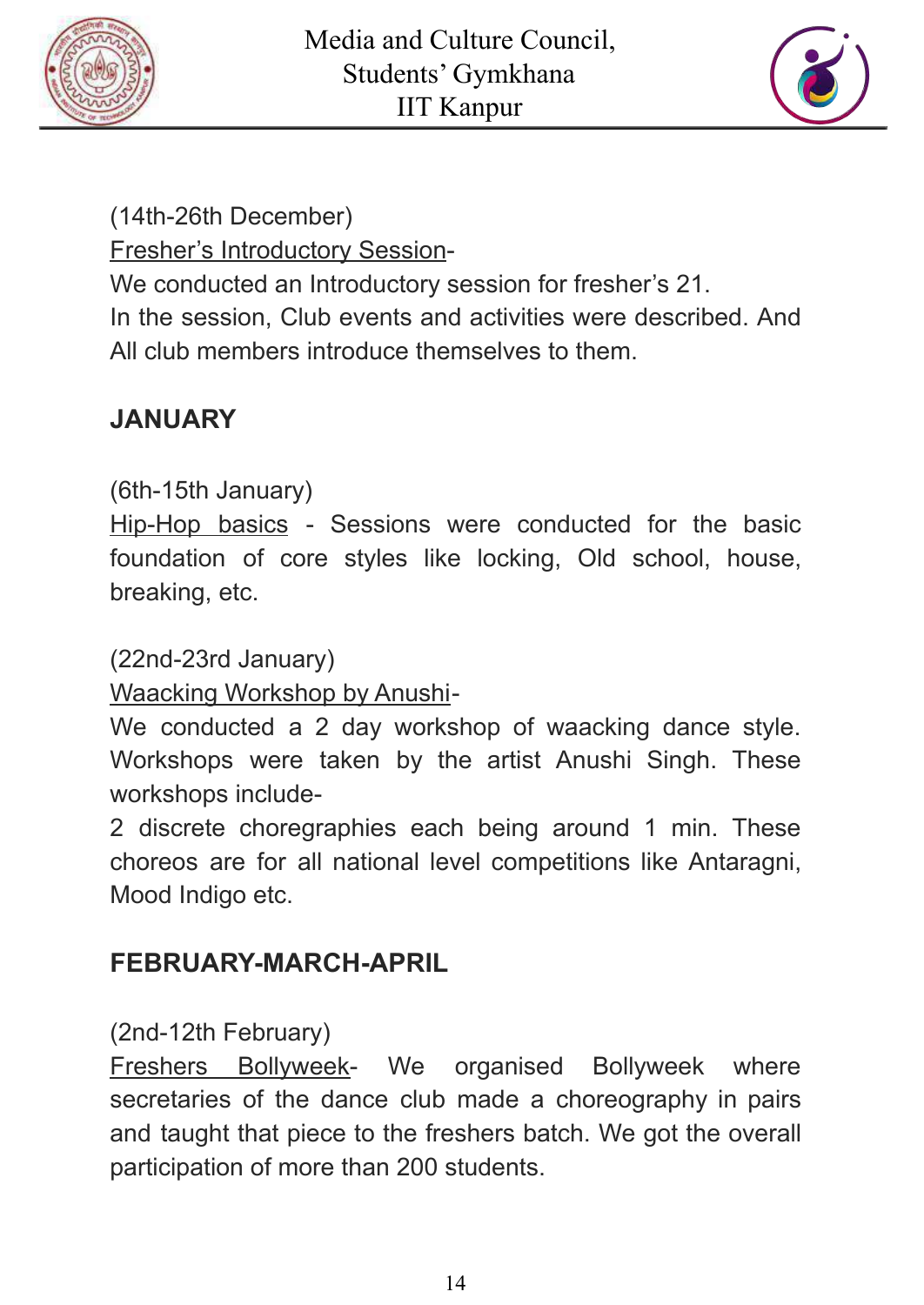



(27th February-7th April)

Flash Mob-Antaragni Practice -

Flash Mob event was organised in which we collaborated with Antaragni. We performed on the OAT stage on 29th March. Daily Practice for competition Antaragini.

### **Total Budget Used - INR 47,000**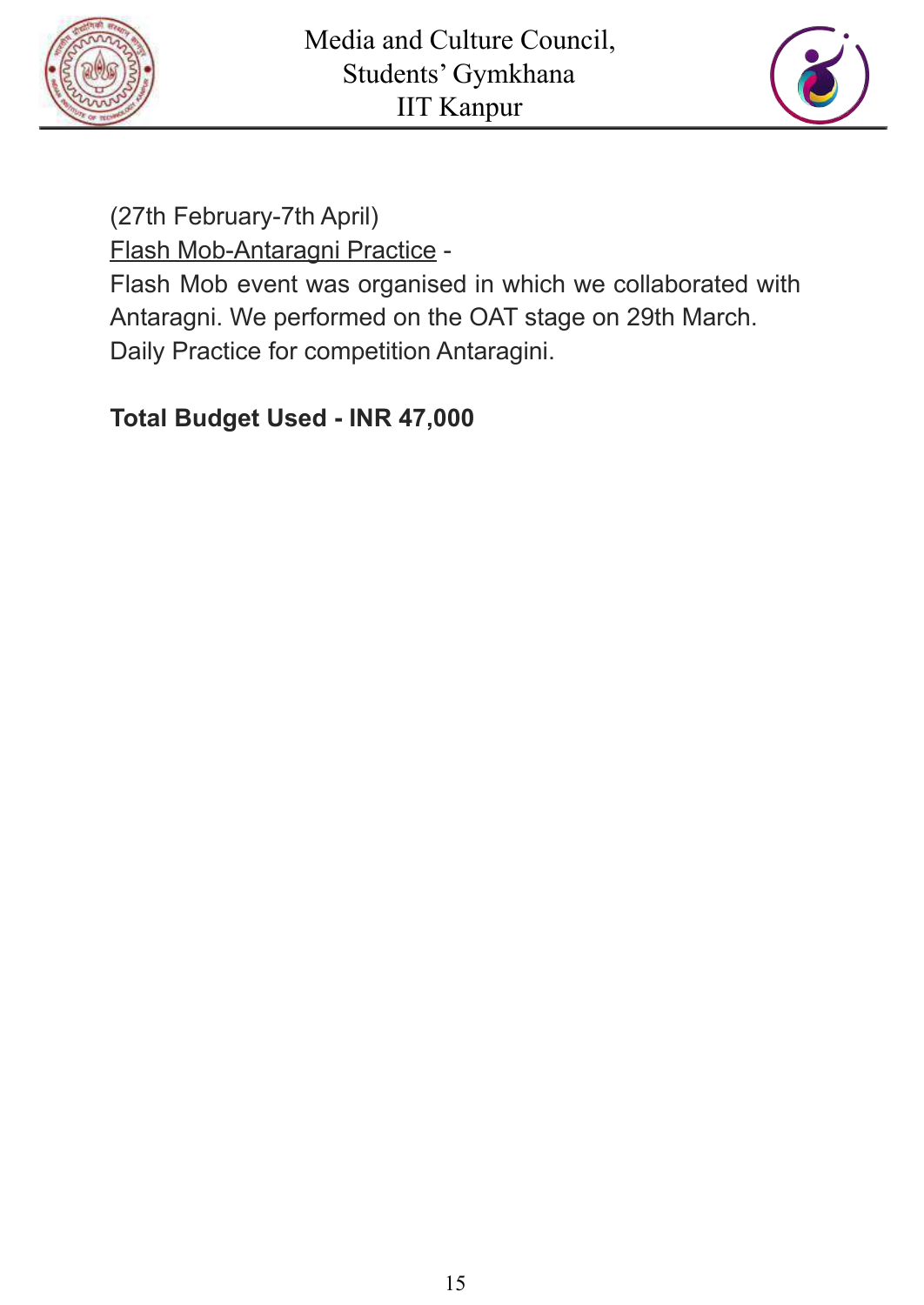



# **Debating Society End Term Report :**

## **External Tournaments**

We've participated in a number of external tournaments this year, giving a lot of exposure to newer members of the club.

**1**. SD Mini British Parliamentary Debate - This was an Indian tournament British Parliamentary debate competition in which we sent 4 teams, all consisting of Y20s. 2 teams made it to the Novice Finals, and one made it to Novice Semi-Finals.

**2.** Rajendra Prasad Memorial Debate - This was a National British Parliamentary Debate competition organised by the Debate Committee of the Department of Law, University of Calcutta. We sent 4 teams and 3 adjudicators to this tournament. One team consisting of Y20 students broke and made it to the Open PQF.

**3.** NLUO British Parliamentary Debate - This was an Indian British Parliamentary Tournament organised by the National Law University of Odisha. We sent 4 teams and 2 adjudicators. It served as great exposure to our debater and two of our teams narrowly missed open breaks. One of our Y20 adjudicators broke in the open category.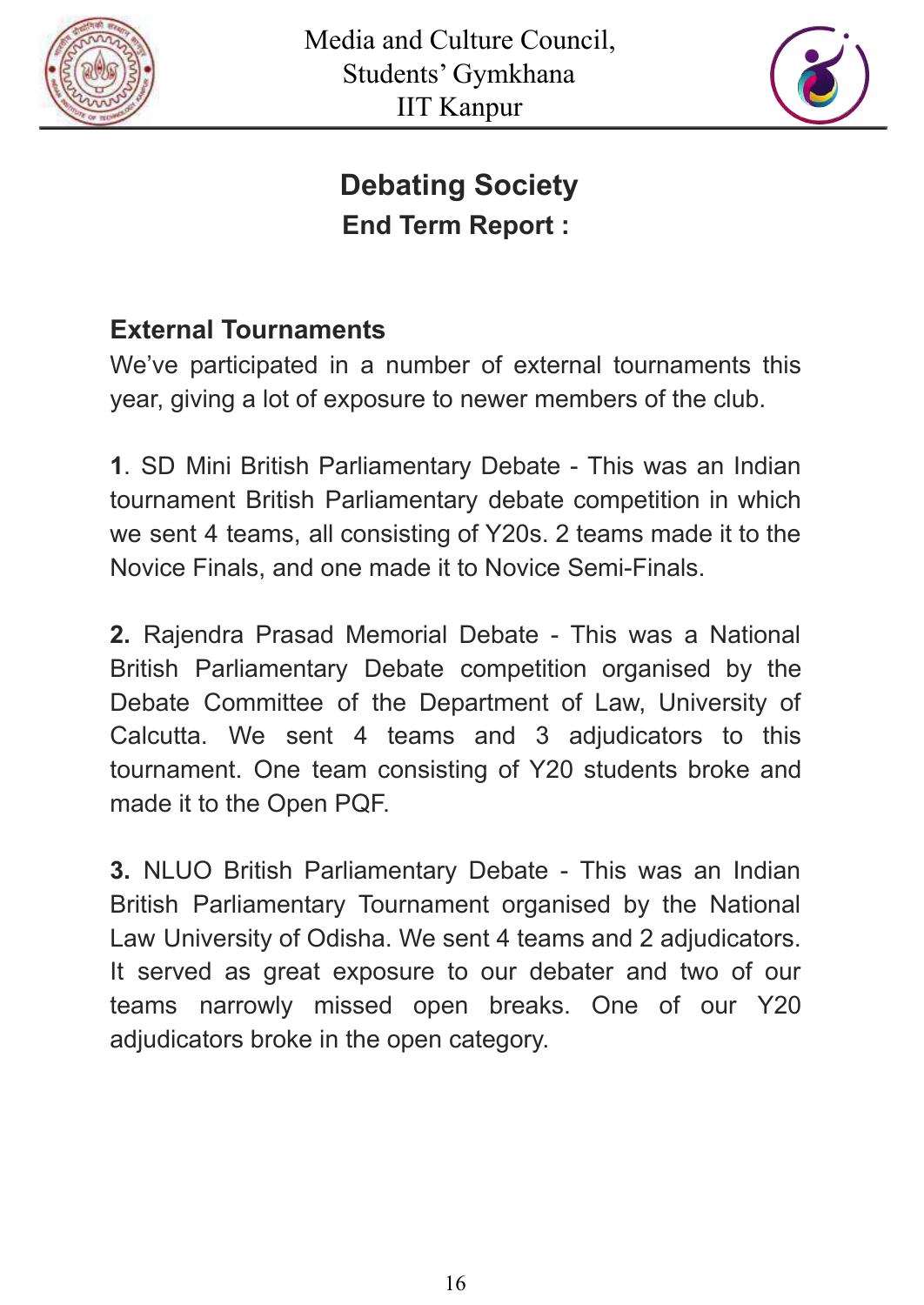



**4.** DRC Asian Parliamentary Debate - This was an Asian Parliamentary Tournament organised by Daulat Ram College Delhi. We sent 1 team and 2 adjudicators to this tournament. **5.** Pakistan Debate Open - This was an international British Parliamentary tournament organised by Pakistan Debate Association. We sent 3 teams and 2 adjudicators to this tournament.

**6.** Philippines Women Open - This tournament was a women exclusive debate tournament in the Philippines. Two of our teams participated in this tournament.

**7.** Pearl Pre ABP 2021 - This was an Indian British Parliamentary Tournament organised by the Birla Institute of Technology, Hyderabad. We sent 3 teams and 2 adjudicators. One of our teams managed to reach the quarterfinals and both of our adjudicators were listed in the top 5 adjudicators in the

tournament.

**8**. CNLU British Parliamentary Debate: This was a British Parliamentary Debate tournament organised by Chanakya National Law University. We sent two teams, both managing to reach the Novice finals with one of the teams winning the novice championship.

**9.** Shanghai-Hanoi ABP: This is one of the major debating tournaments in the world and the largest British Parliamentary tournament in Asia. We debuted at ABP this year, sending one team who narrowly missed breaking in the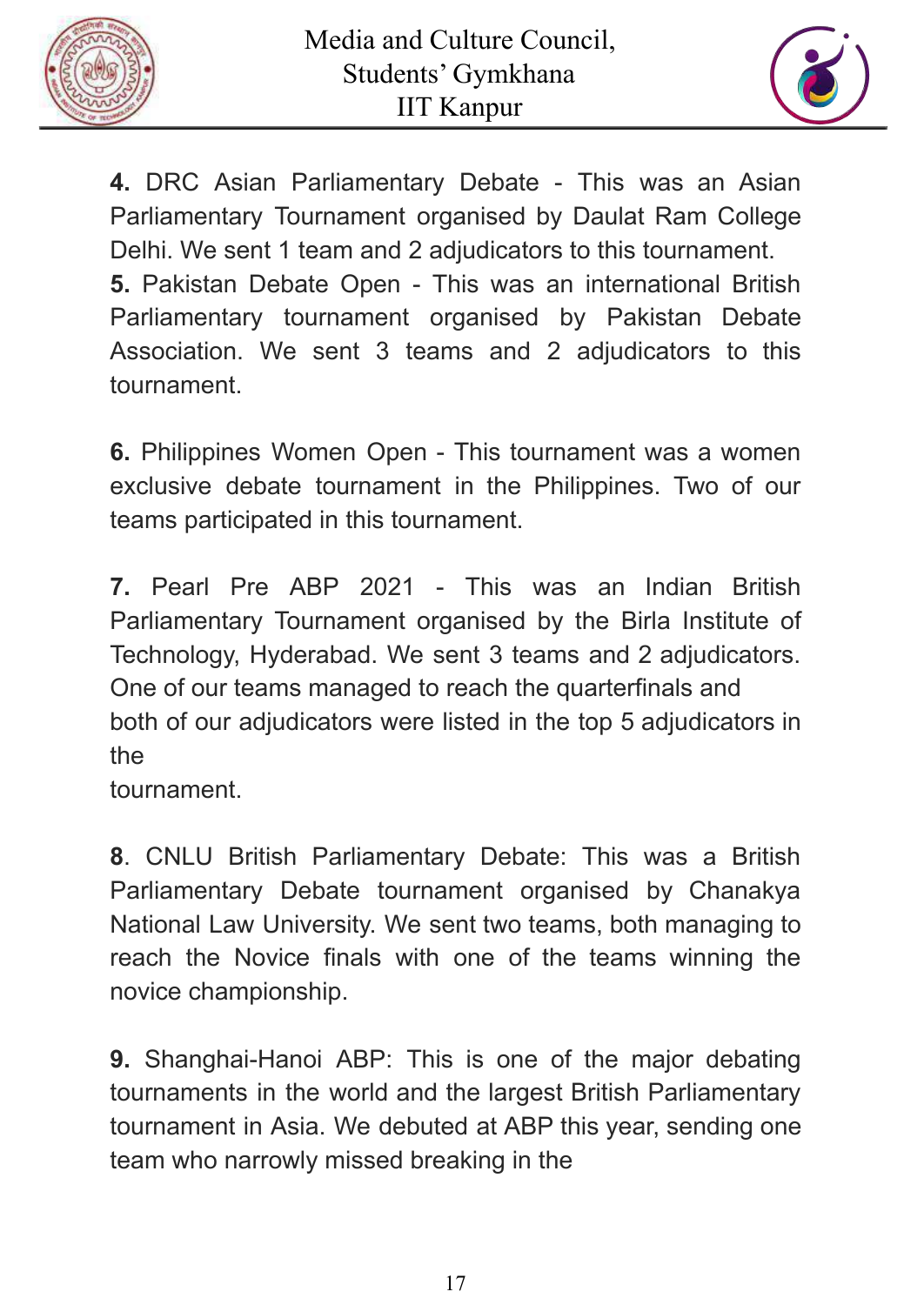



open category.

**10.** St. Stephens ProAm: This was a British Parliamentary ProAm style competition organised by St. Stephens College, Delhi. We sent two teams, one of which managed to reach the open semifinals.

**11**. World Womens' and Gender Minorities Debate Open: This was a special debating tournament organised exclusively for women and gender minorities. Our team managed to reach the Open Grand Finals of the tournament, narrowly missing the championship.

**12**. ANU Pre-Australs: This was a preparatory tournament for the Nepal Australs organised by Australian National University, Canberra. It served as a good practice for our teams for the upcoming major.

**13.** Nepal Australs: This was the biggest Asian Parliamentary Debate tournament in the world. We sent two teams and one adjudicator. Our adjudicator managed to break into the Open category, eventually chairing the Octofinals round in the tournament.

#### **Inter-IIT Debate League**

As a collaborative effort between IIT Bombay, Delhi, Kanpur, Kharagpur, Madras

and Guwahati to improve the level of debating within IITs, a debate tournament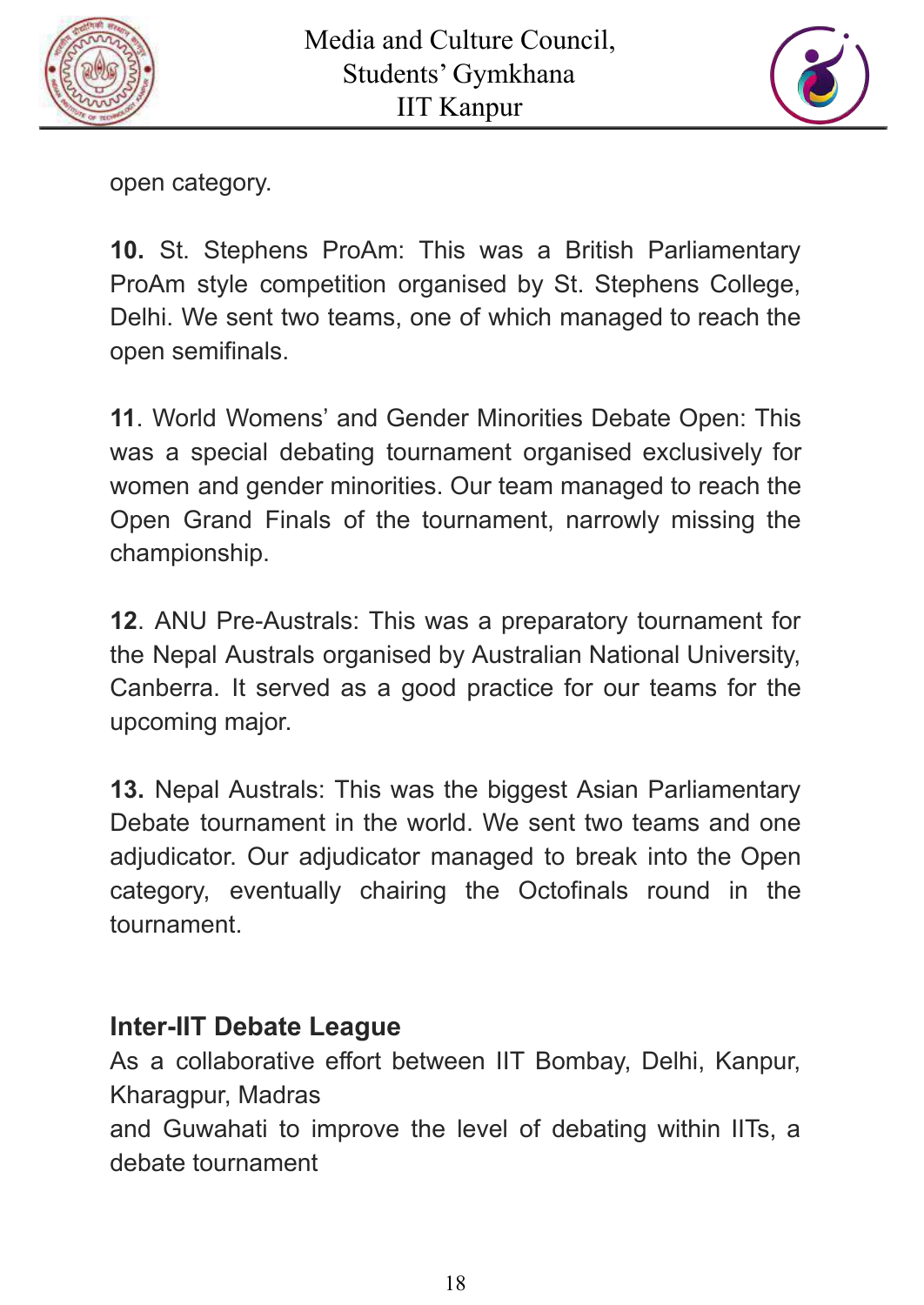



spanning several weeks is currently underway. This has given a lot of exposure to Y20 students.

## **IIT Kanpur Parliamentary Debate**

For the very first time, the Debating Society hosted an inter college tournament spanning 3 days from 25th to 27th of March, which saw participation from 35 teams and over 100 participants from India, China, Bangladesh and Nepal. This has laid the foundation for bigger versions of the event in subsequent years, potentially with sponsorships, and has helped cement IIT Kanpur within the Asian Debating Circuit.

## **Collaboration Event with AnC Council.**

We collaborated with the AnC Council to host a 1 vs 1 debating tournament during the Student Research Convention. It consisted of multiple preliminary rounds as well as a final, and saw significant participation from the Y21 batch.

## **External Practices**

We have been continuing external practices along with other teams from different institutes including NLUs, other IITs and DU colleges to prepare our institute team for tournaments.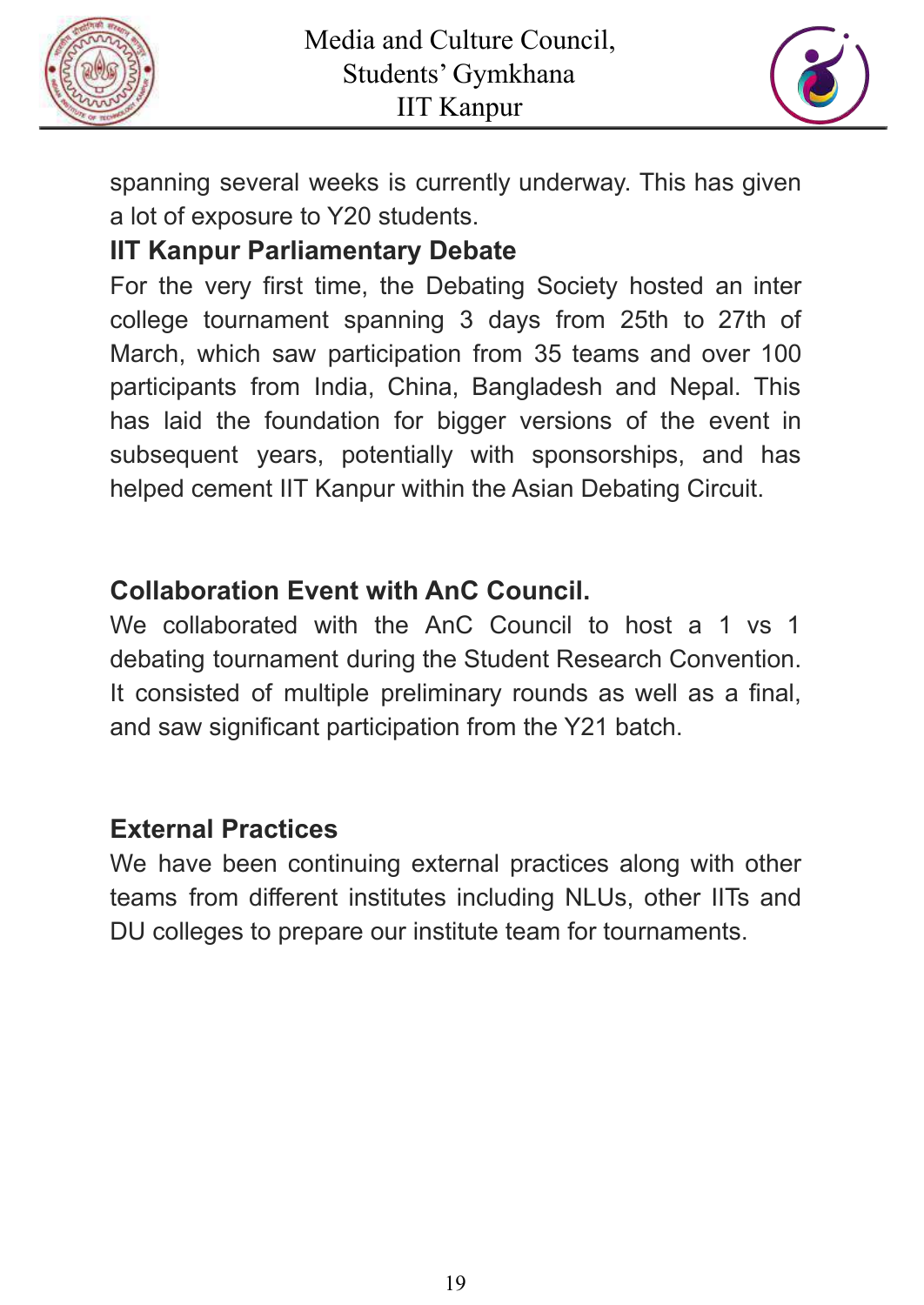



# **Design and Animation Club End Term Report**

## **Compositions**

Secretaries had been given some images ofcampus and some other stock images; they came up with beautiful compositions out of these images using photoshop. Here are some of the work

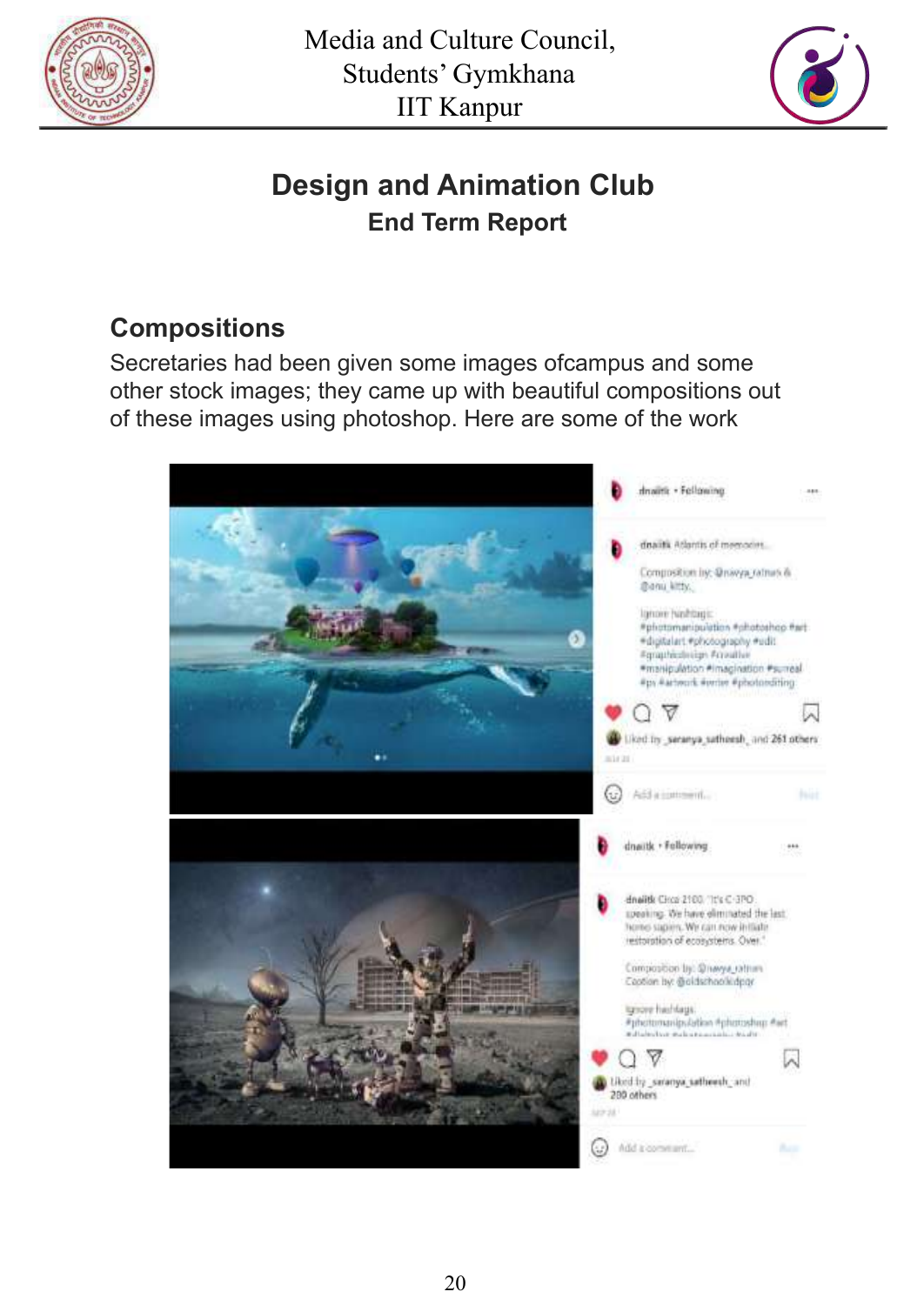



## **Character Design**

Secretaries have designed their very own characters in a team of 3.

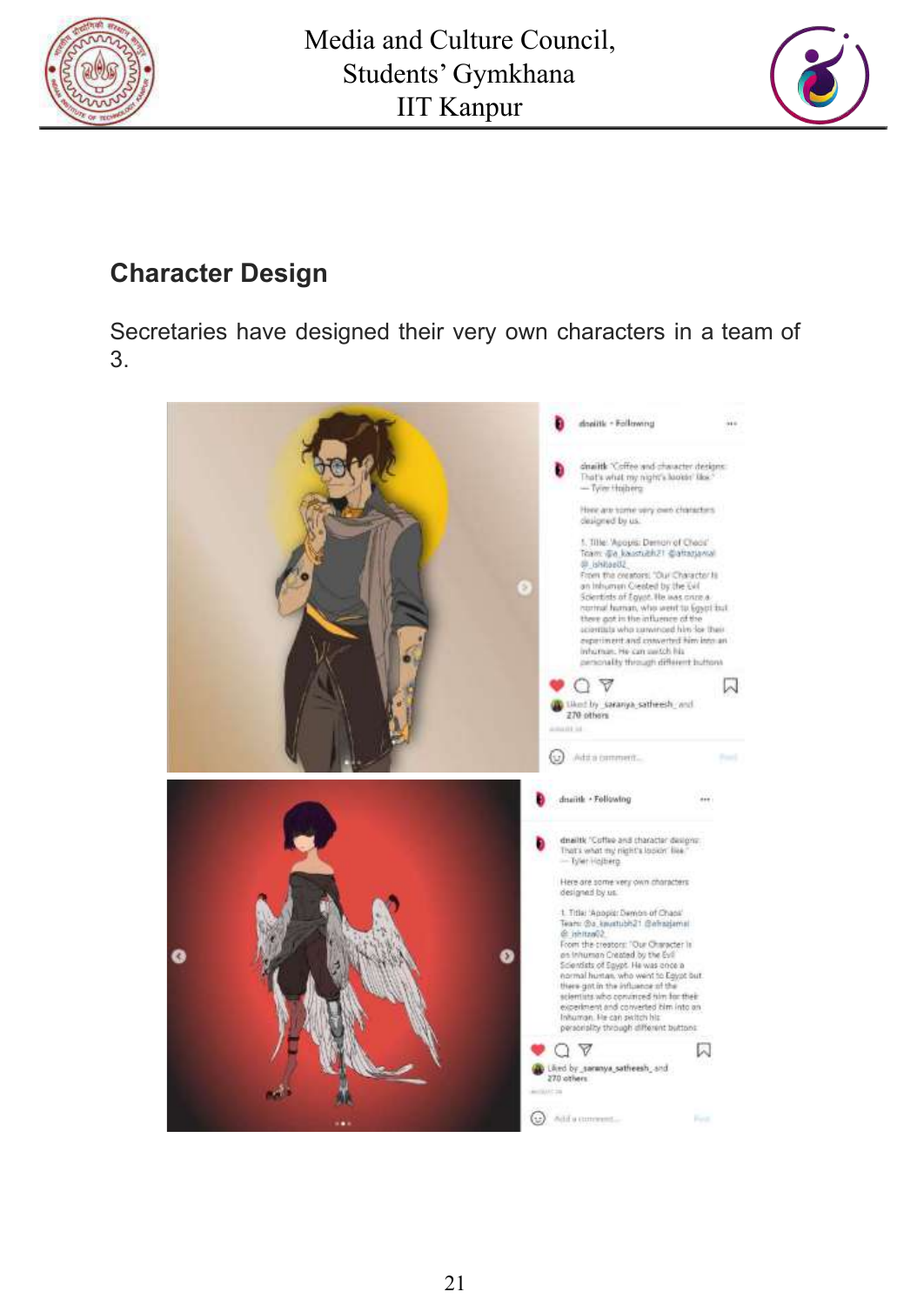



## **After Effects Workshop**

We have conducted a beginner-level workshop on After Effects. Admitted huge participation.



# **After Effects Project**

We worked on some Animation Projects in teams. These are some illustrations from one of our projects:

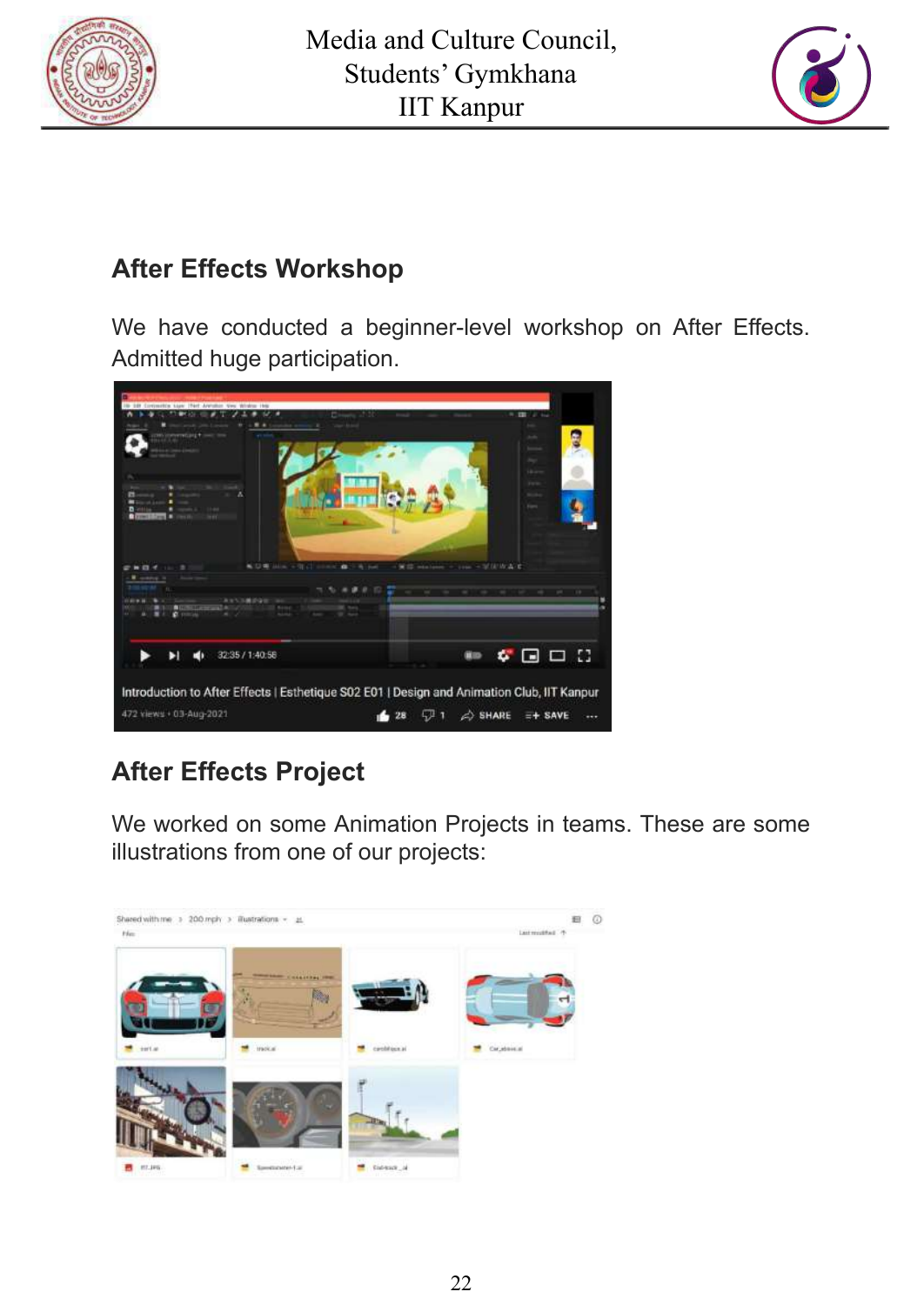



## **Blender Workshop**

We have conducted two workshops covering beginner to advanced level blender.



## **Blender**

We have collaborated with Film Club for a 3D animation project. Due to some reasons, it's not completed yet but we are planning to complete it soon.

## **Figma Workshop**

We have conducted a secy level workshop on Figma to teach the basics of UI design.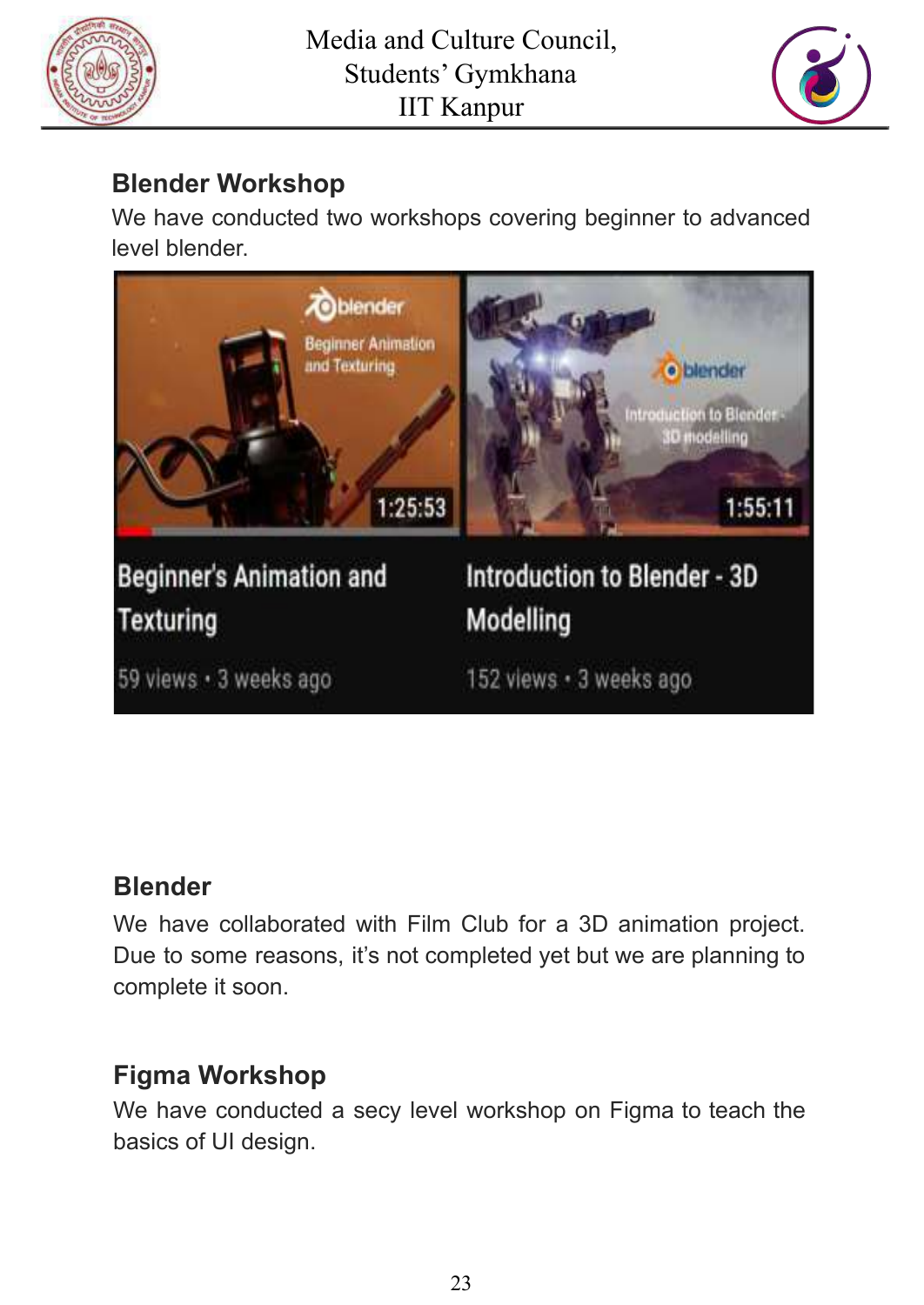



# **Digital Painting**

We are practicing digital painting each week with a prompt.

# **Post-August : Continued Digital Painting**



## **Rebranding Competition**

Conducted a rebranding competition in which the participants learned the basic aspects of rebranding and in-depth feedback was given to them which further.

## **Explored various After Effects Plugins**

Introduced several plugins in after-effects such as Gravity, rainbox, particular. These plugins were used to create the VFX clips in our Intro video.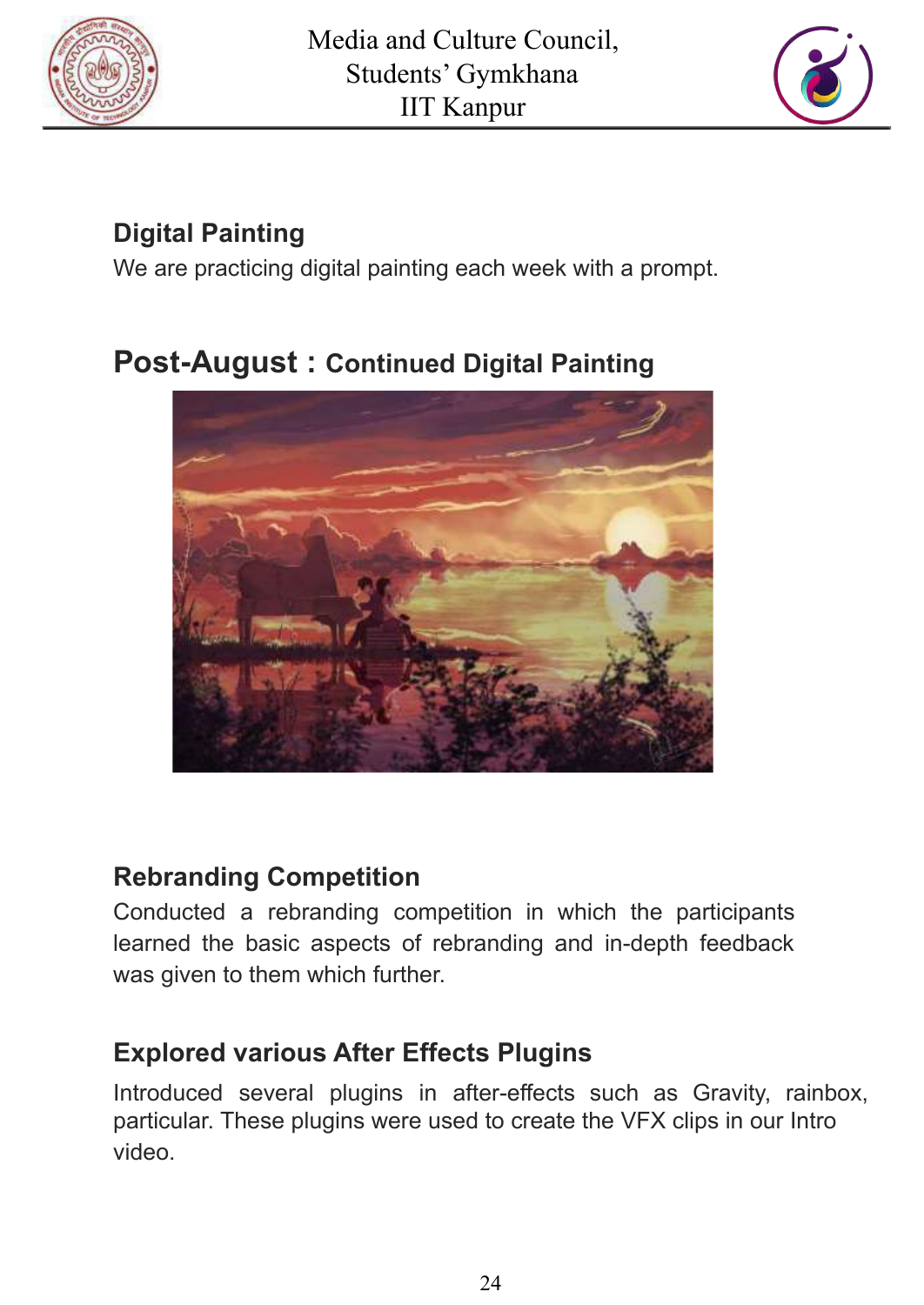



# **Explored Motion CAPTCHA Blender Plugins**

Learned about this plugin and are applying this in a 3D short film project.

#### **Made various Blender Render Clips**

Made several Blender Render Clips, some of which were used in the Intro video.

#### **Photoshop Workshop**

Conducted a Photoshop Workshop for Y21 and got huge participation.

## **INTRO VIDEO**

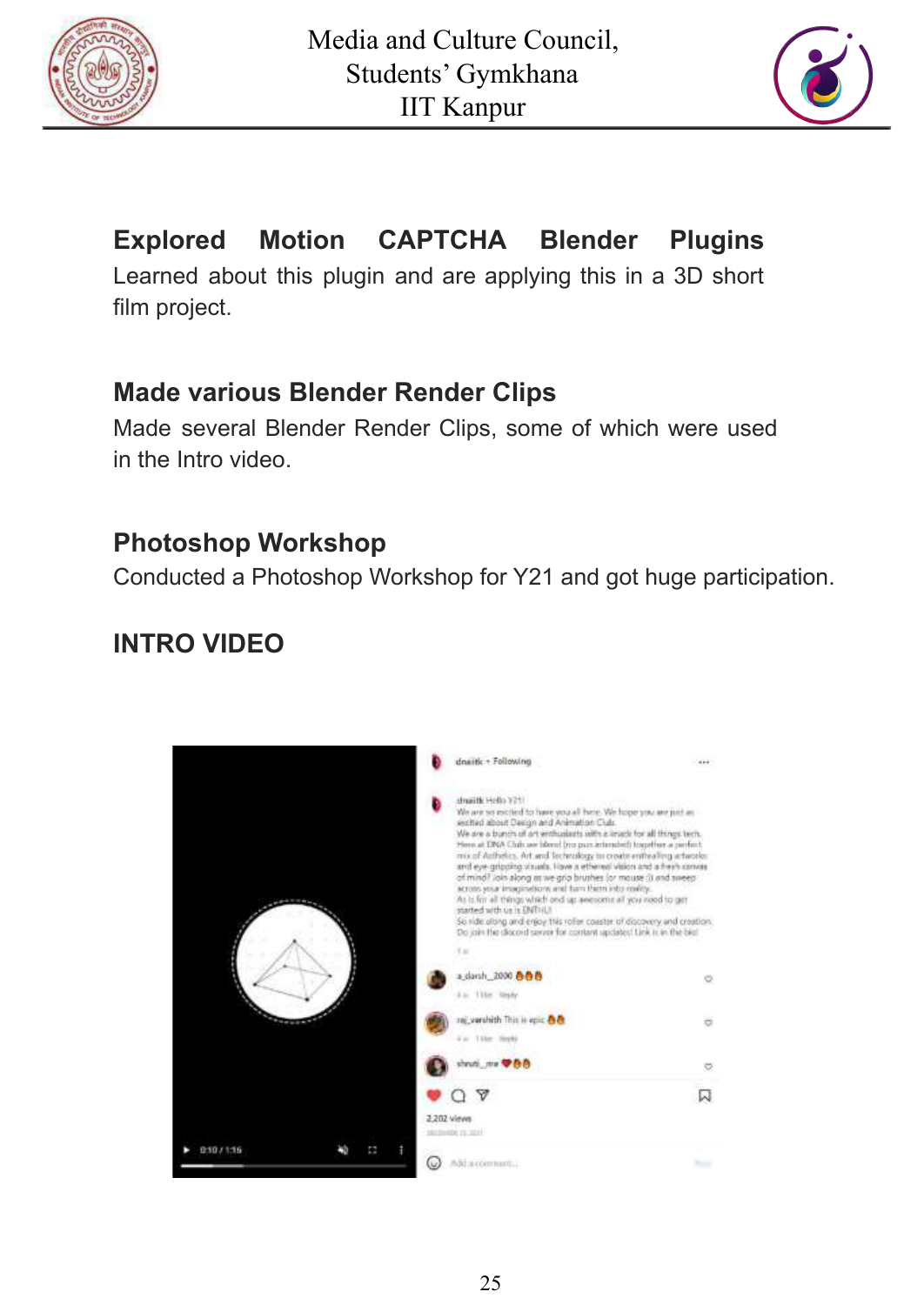





## **3D Models of Campus**

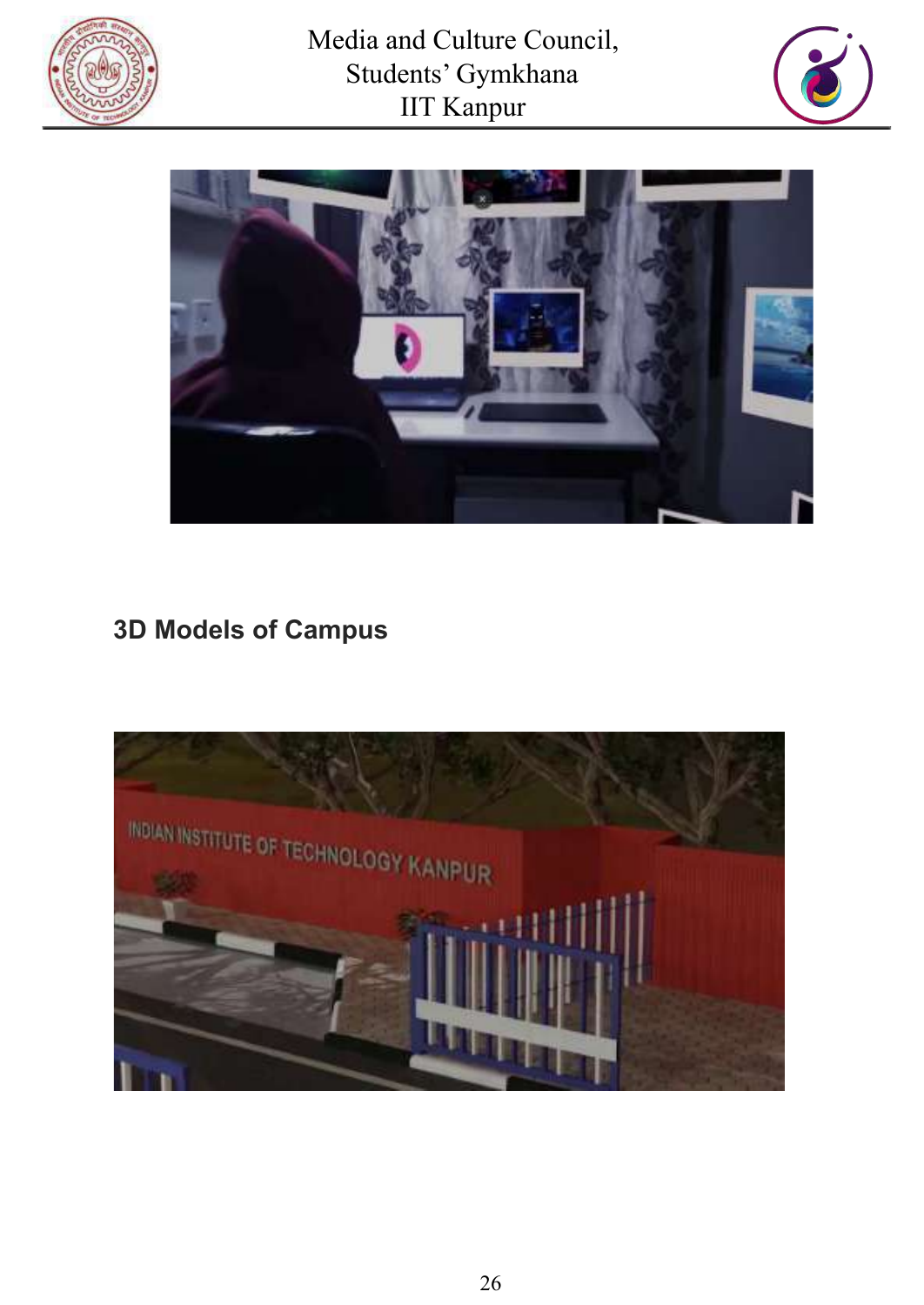





### **Adobe Illustrator Workshop**

Conducted an Illustrator Workshop for Y21 and got a huge response.

## **Doing UI/UX Design Projects**

Doing UI/UX projects for our portfolios.

#### **Introduced Freelancing**

Introduced freelancing to the secys to make some pocket money out of their hobby.

#### **Adobe After Effects Workshop**

Conducted an After Effects Workshop for Y21.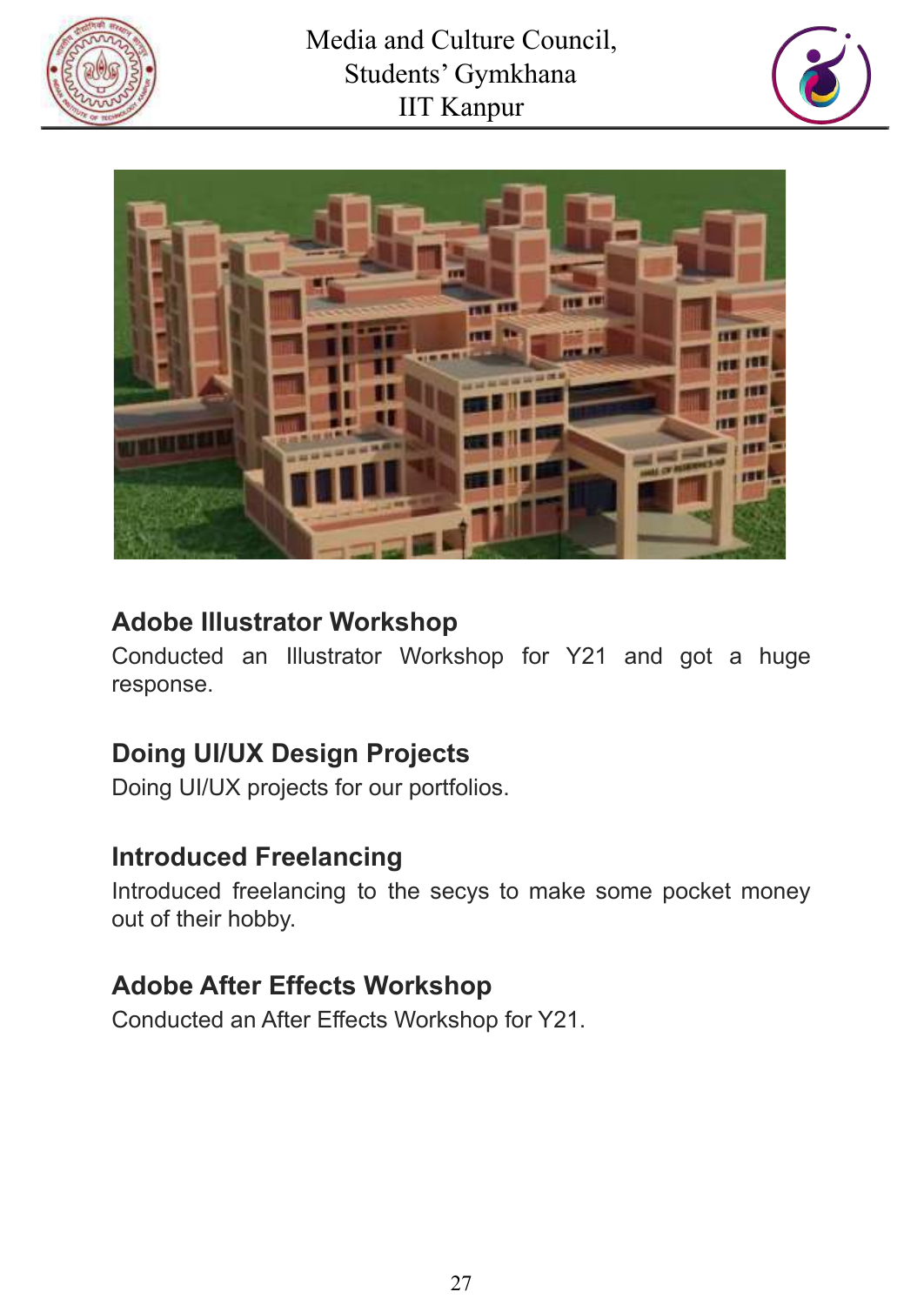



#### **FURSAT MANDLI Dramatics Club, IITK** *(Endterm Report → 2021-22)*

#### ● **What an Idea, Sirji! → May**

We conducted an event for Y20 which had a similar format as that of 'Shark Tank' where they were given some silly ideas/topics and they had to sell it.

## ● **Story Writing / Narration → June/July**

We did two activities - News Enactment and Panchtantra Story Narration. In the first one, the club secretaries read excerpts from recent news, wrote it in their own words, and performed a mono-act around it by picking a character of their choice. In the second one, they chose a short story from the Panchtantra and narrated it with exaggerated expressions and modulations to make it more interesting.

## ● **WORKSHOPS**

We conducted two workshops aimed towards improving the acting and writing skills of the club members.

➔ **Mime / Theatre Workshop (June) :** We attended a 5-day long Mime + Theatre Workshop conducted by Mr. Manoj Nair, Director, Shadow Theatre Group. In this workshop, we learnt the theory of theatre and did various activities to improve our expressions, speech and acting skills.

➔ **Sketch Writing Workshop (July) :** We attended a 6-day long Sketch Writing Workshop conducted by Mr. Aaryan Kadri, Gujju Comedy Club. In this workshop, we practiced improvisation and did activities like scene writing and building. We were divided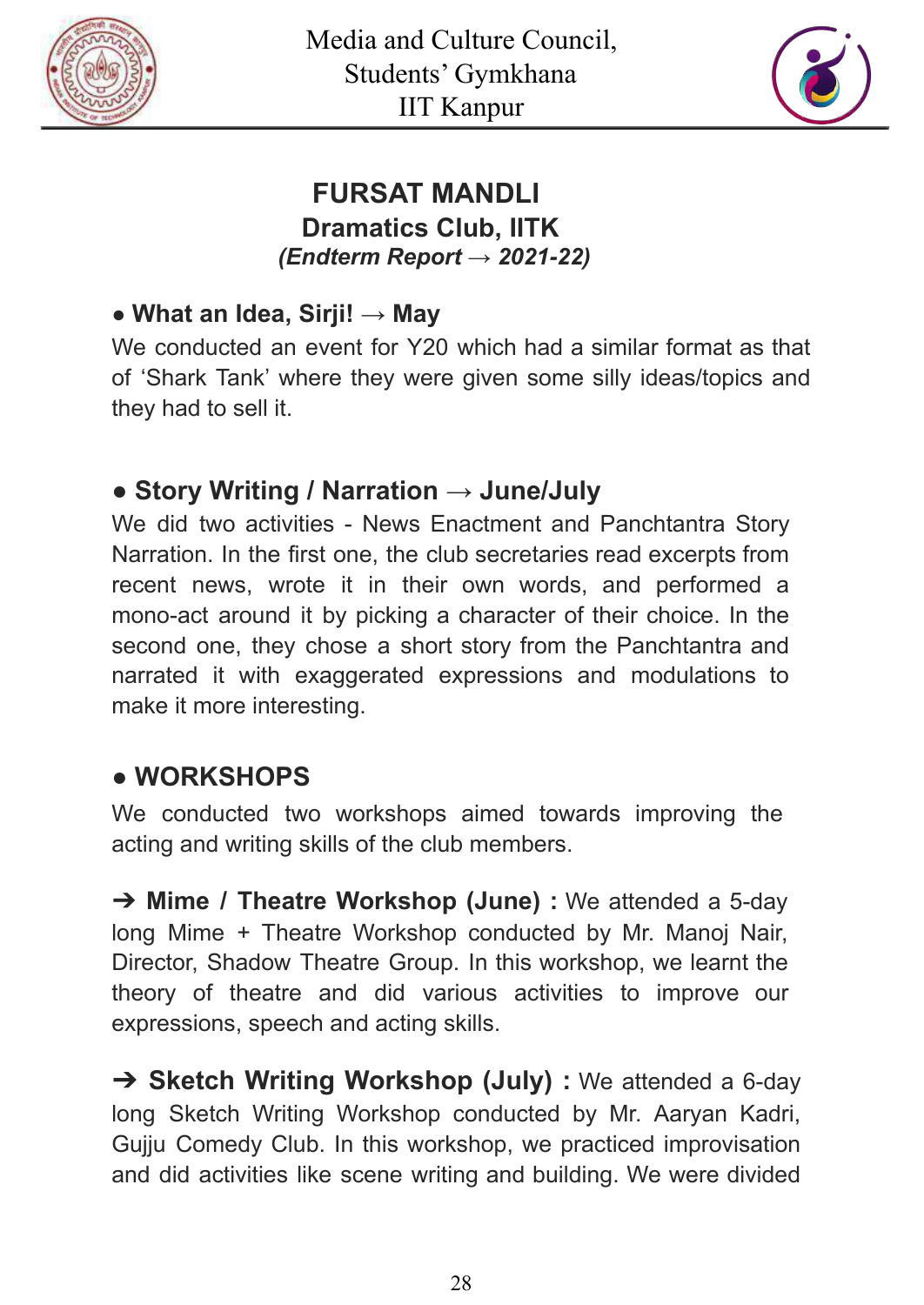



into 6 groups of 5 members each and towards the end of the workshop, each group was able to write one short sketch. *Cost: INR 6000/-*

➔ **Theatre Workshop (November) :** We attended a 7-day long Theatre Workshop conducted by Mr. Sunil Prem Vyas of 'Simply Improvise'. In this workshop we learnt the essentials of acting, both in theory and practice. *Cost: INR 15000/-*

#### **● Nukkad Discussions → August**

We analyzed two past nukkad performed by the club in offline mode followed by discussion on the flow and scenes, and tried to figure out the thought process behind making that scene.

## **● Parody Songs → September**

We conducted an activity in which the club secretaries had to write parodies of songs on various socio-political topics like female foeticide, riots, etc., It helped them understand the song selection for medley in a street play.

#### ● **Nukkad Watch Party → September**

We organized a watch party of the Nukkad "Aastin ka saanp" with the club secretaries to make them understand the intricacies and various aspects of the street play. It also helped them gain insight about how a street play is made from scratch.

#### **● Navrasa → October**

We conducted an activity for the secretaries where they had to make a collage of the 'Navarasa'. Furthermore continuing this activity, they were divided into 9 groups and each group was allotted a random 'rasa'. Each group wrote a short story expressing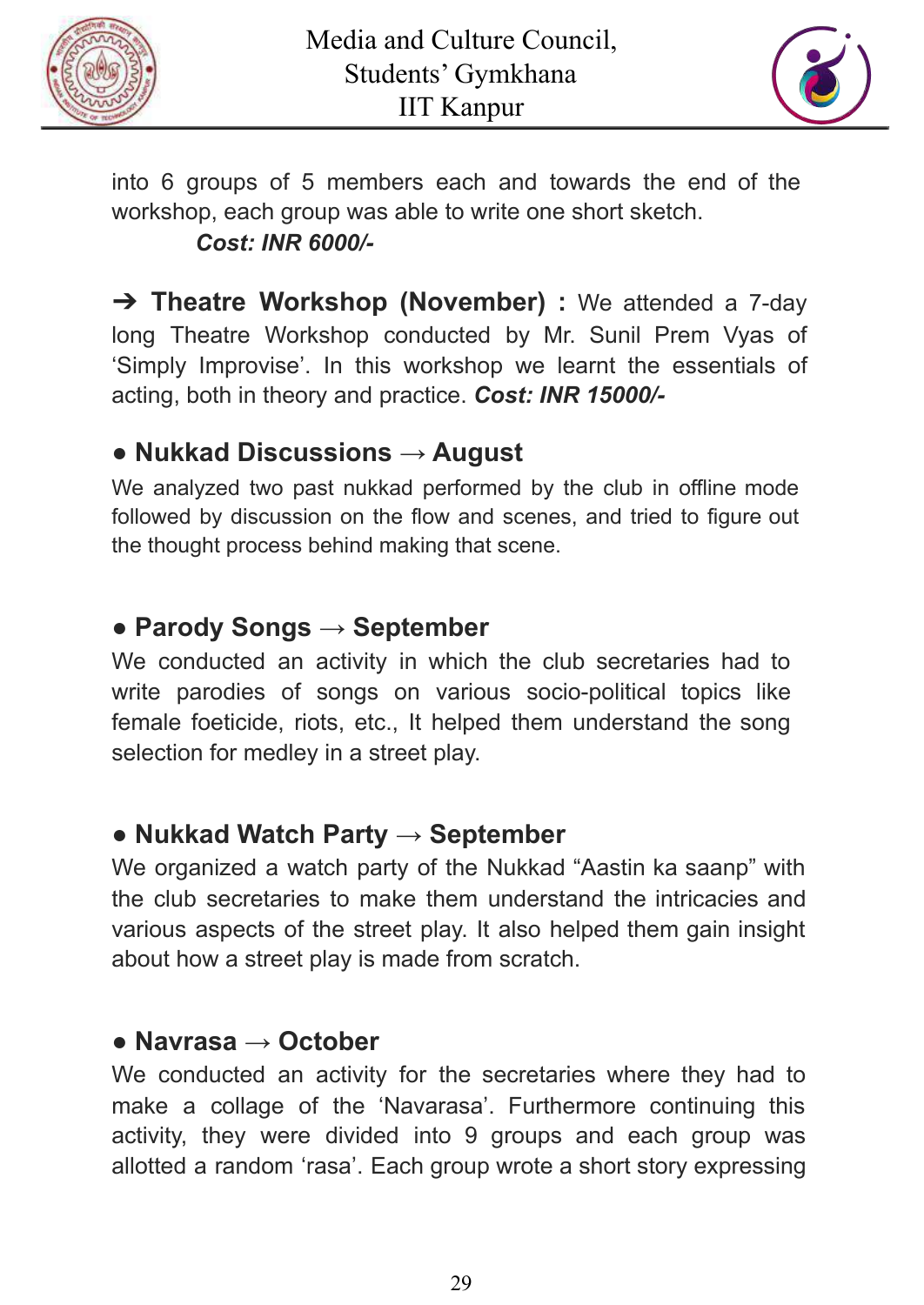



the given 'rasa'.

### **● Play Reading → October**

We read around 10-15 stage play scripts and discussed the characters and the flow of the script.

#### **● Then There Were None → October**

It's a musical sketch, which is a parody of a poem from Agatha Christie's famous mystery novel "And Then There Were None". In this, we showed how some emotions get lost in a student's college life.

### **● Radio Plays and Multilogue → November**

We recorded two radio plays and one multilogue, played by the secys of the club.

## **● Curtain Calls → December**

We organized pre-orientations events for the freshers' batch. Under this common banner of 'Curtain Calls', we held two competitions :-

- 1. Sell It (Acting Event)
- 2. Twisted Tales (Story Writing Event)

## **● Collaboration with Election Commission → January**

We collaborated with Election Commission, creating a sketch displaying a hypothetical situation of college elections.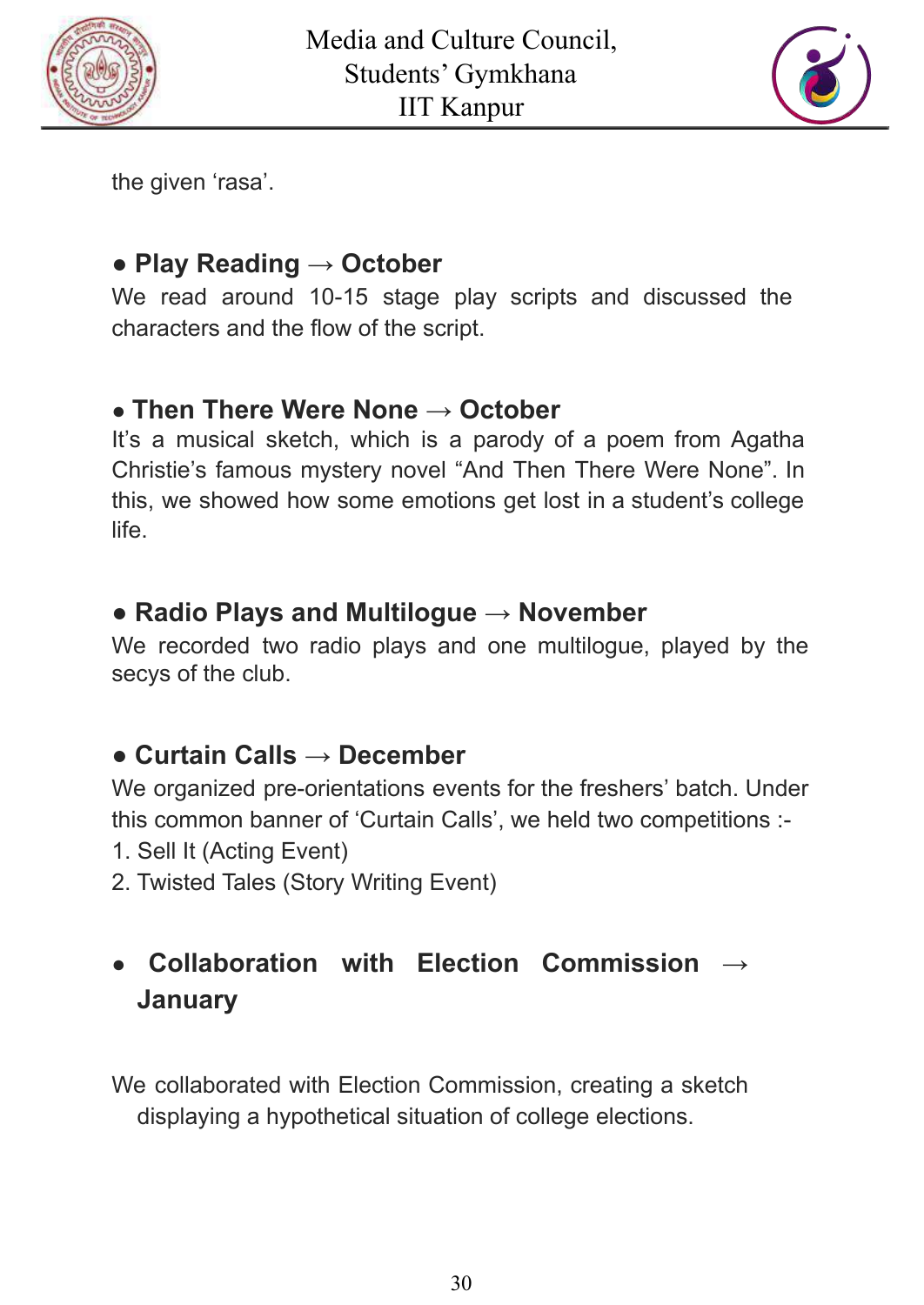



#### **● Freshers Y21 → February**

We produced two productions performed by the freshers' batch in Freshers Y21, namely -

- 1. Sketch
- 2. Multilogue

These were showcased from MnC's official social media handles.

## **● Dram-Eve → April**

We will perform a stage play and a street play under the common banner of Cultural Extravaganza.

A nukkad (street play) named 'Koop Mandook' will be performed for the campus junta showing the shallowness in people's thoughts.

A stage play named 'Baaki Itihaas' by Badal Sarkaar will also be performed.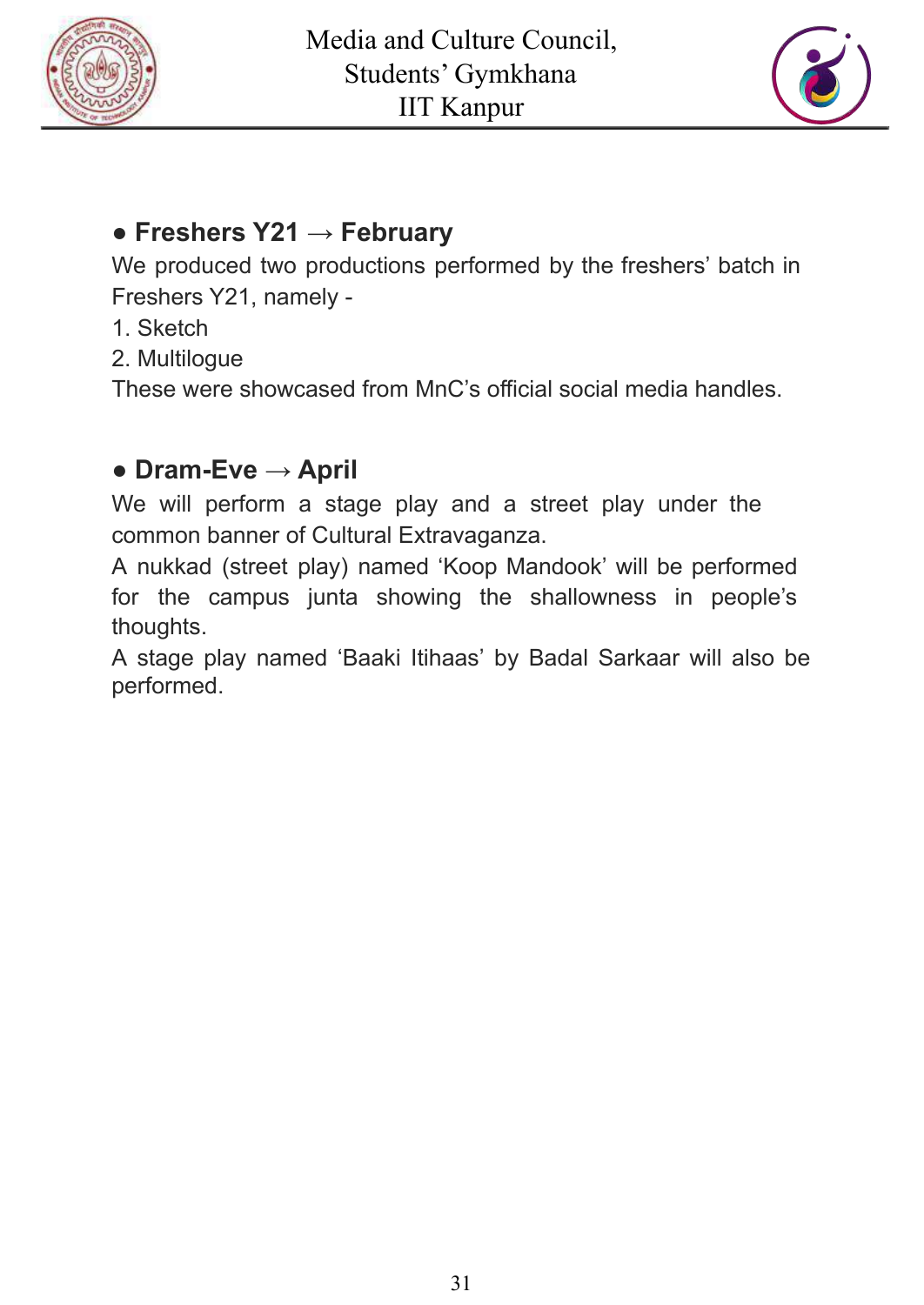



## **English Literary Society**

Aayush, Abhimanyu, Aryan, Gaurvika **End-Term Report**

**10th April 2022 : Completed**

# **June**

- 1. Secretary Recruitment
- 2. Talk on Creative Writing by Simon (19 June)
- 3. Literary Discussion-1 (26/27 June)

# **July**

- 1. Practice and Preparation for Scrabble
- 2. Inter-Institute Scrabble League

# **August**

- 1. ELS Blog was revamped, with better user-interface and reading experience
- 2. Created content for ELS bi-monthly newsletter
- 3. Published write-ups on ELS blog

# **September**

- 1. Weekly cryptic crossword posts on Instagram
- 2. Published write-ups on ELS blog
- 3. Finalising Text for Upcoming Literary Discussion

# **October**

1. Newsletter Issue 1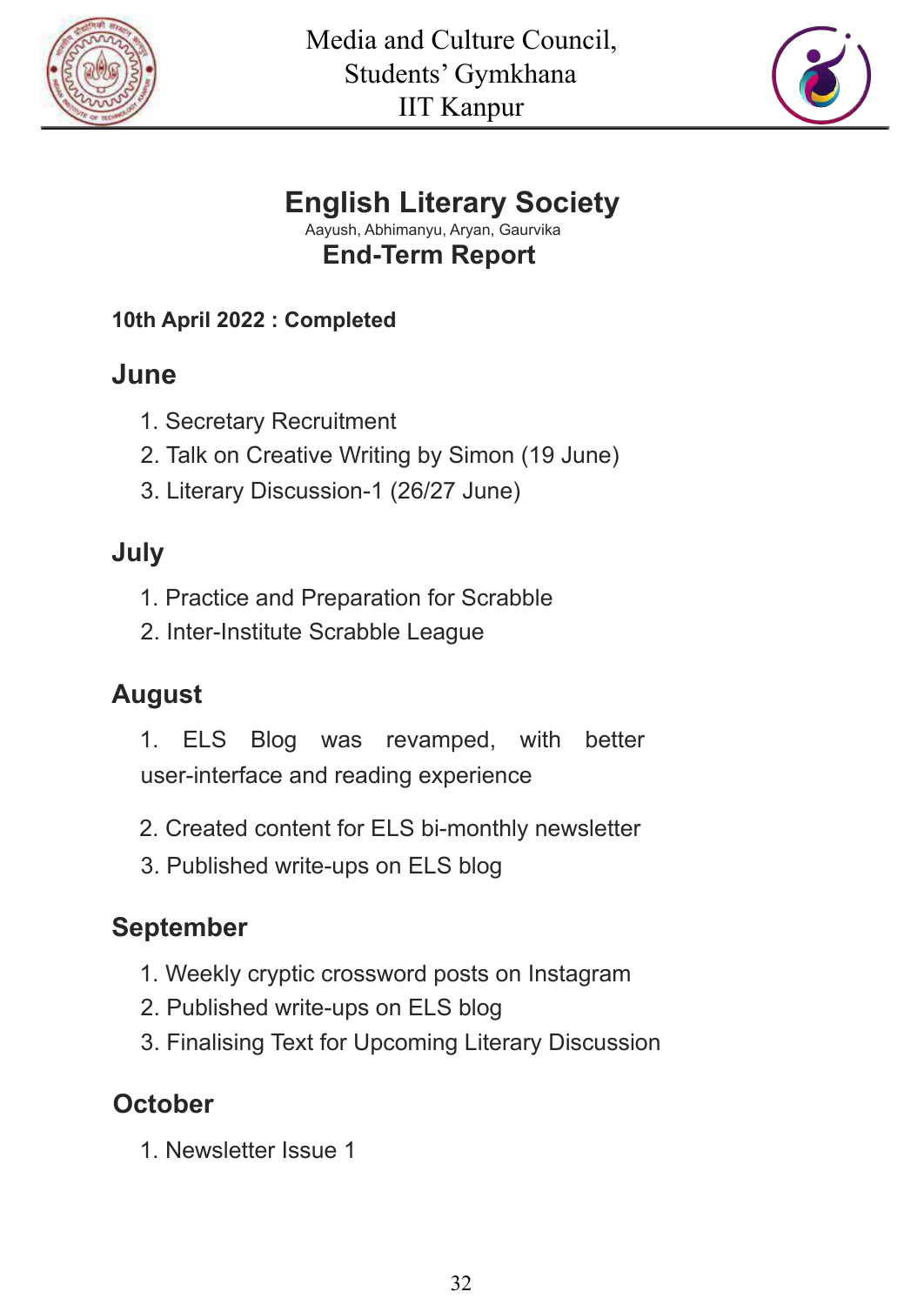



2. Open Mic (collab with MClub for diversification) - 24th October

#### **November**

1. Literary Discussion (Collab with Unmukt) - 13th November

### **December**

- 1. Newsletter Issue 2
- 2. Prequels- Introductory session for freshers
- 3. Freshers' Frolica
	- a. Word Games
	- b. Writing Competition
	- c. Open Mic
	- d. Literary Discussion

## **February**

- 1. Freshers' Y21 Practices
	- a. Anchoring
	- b. Open Mic

## **March**

- 1. Internal JAM session
- 2. Internal DumbC
- 3. MnC Treasure Hunt

# **April**

- 1. Live Session with Mr. Rajat Ubhaykar
- 2. Open Mic Collab (with Unmukt, MClub and Photography Club)
- 3. Newsletter Issue 3 (Upcoming)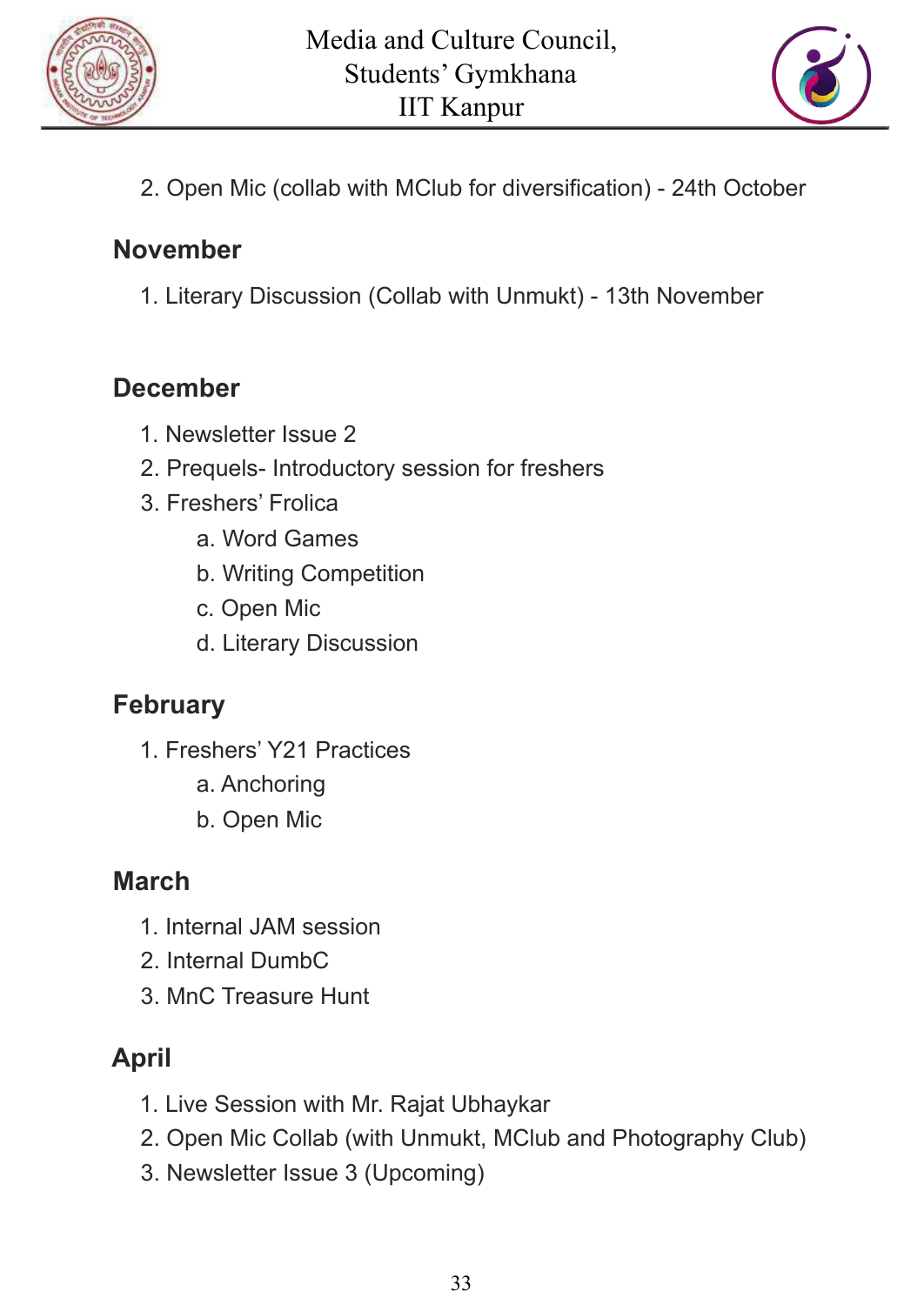



- 4. Cultural Extravaganza (Upcoming)
	- a. Open Mic
	- b. DumbC
	- c. Word Games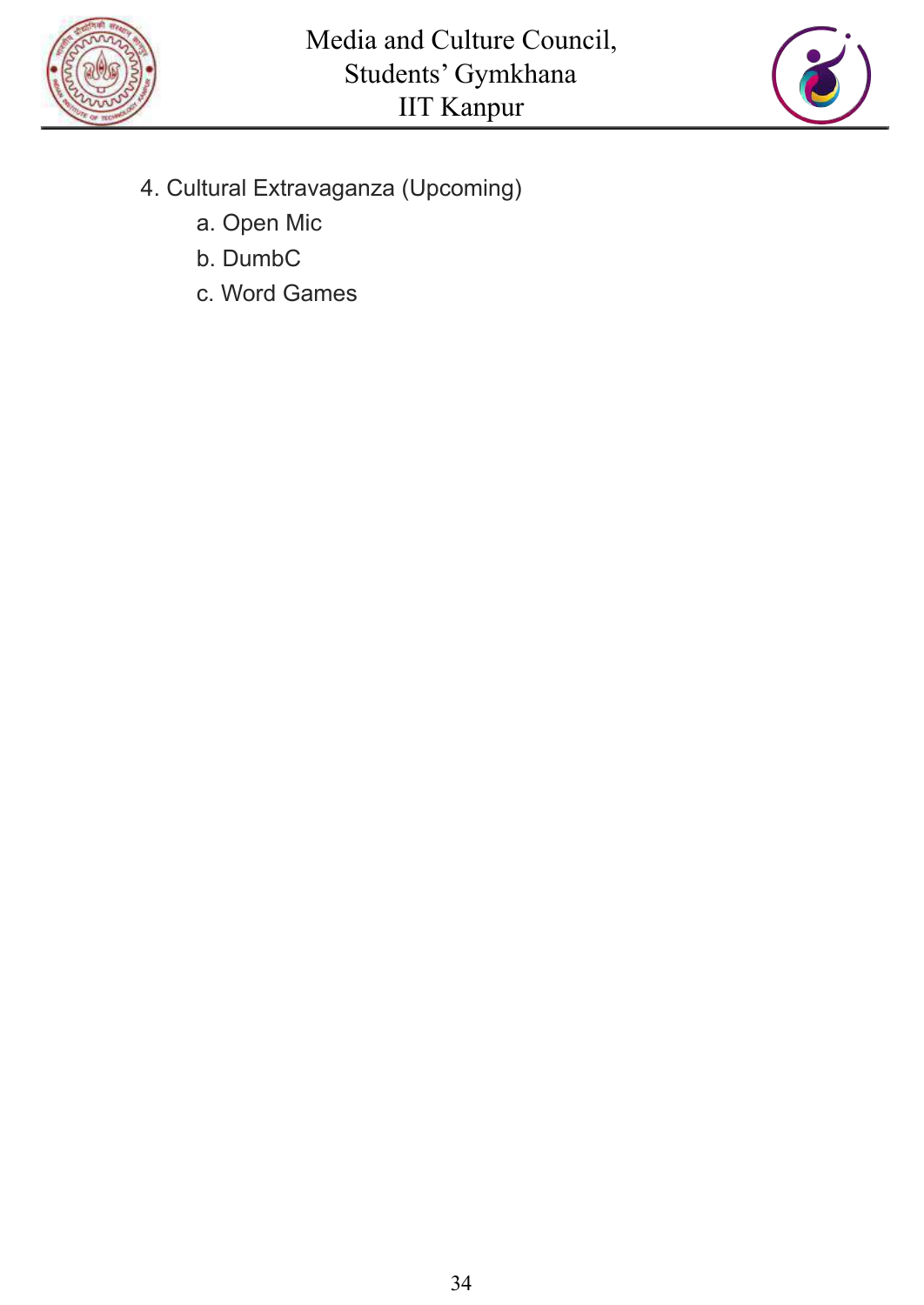



# **FINE ARTS CLUB** END TERM REPORT, 21-22

#### **Review of Club Activities**

### **1. Secretary Competition**

- ➢ Date **End of June.**
- $\triangleright$  No cost and no charges.
- $\triangleright$  A planned secretary competition was conducted to increase the bonding and develop a sense of teamwork among themselves.

 $\triangleright$  Team-based competition where teams were required to brainstorm on unique ideas.

#### **2. 3-Day Challenge**

- ➢ Date **25 June to 27 June.**
- $\triangleright$  No cost and no charges.
- $\triangleright$  Themes were given to draw on for 3 days.
- $\triangleright$  Open participation for all.
- $\geq$  Got an amazing response with more than 70 entries from artists throughout the campus some of which were marvelous displays of skill and creativity.

#### **3. 5 Days of Summer**

- ➢ Date **19 July to 23 July**
- $\geq$  Cost INR 4500 (2000 + 2500)
- $\geq$  Open participation for all around 100 participants
- ➢ Professional Calligraphy and Coffee Painting Workshop : A 5 day workshop cum competition series was organised.

 $\triangleright$  Two introductory workshops were conducted by the professional artists during the summer. The aim was to give a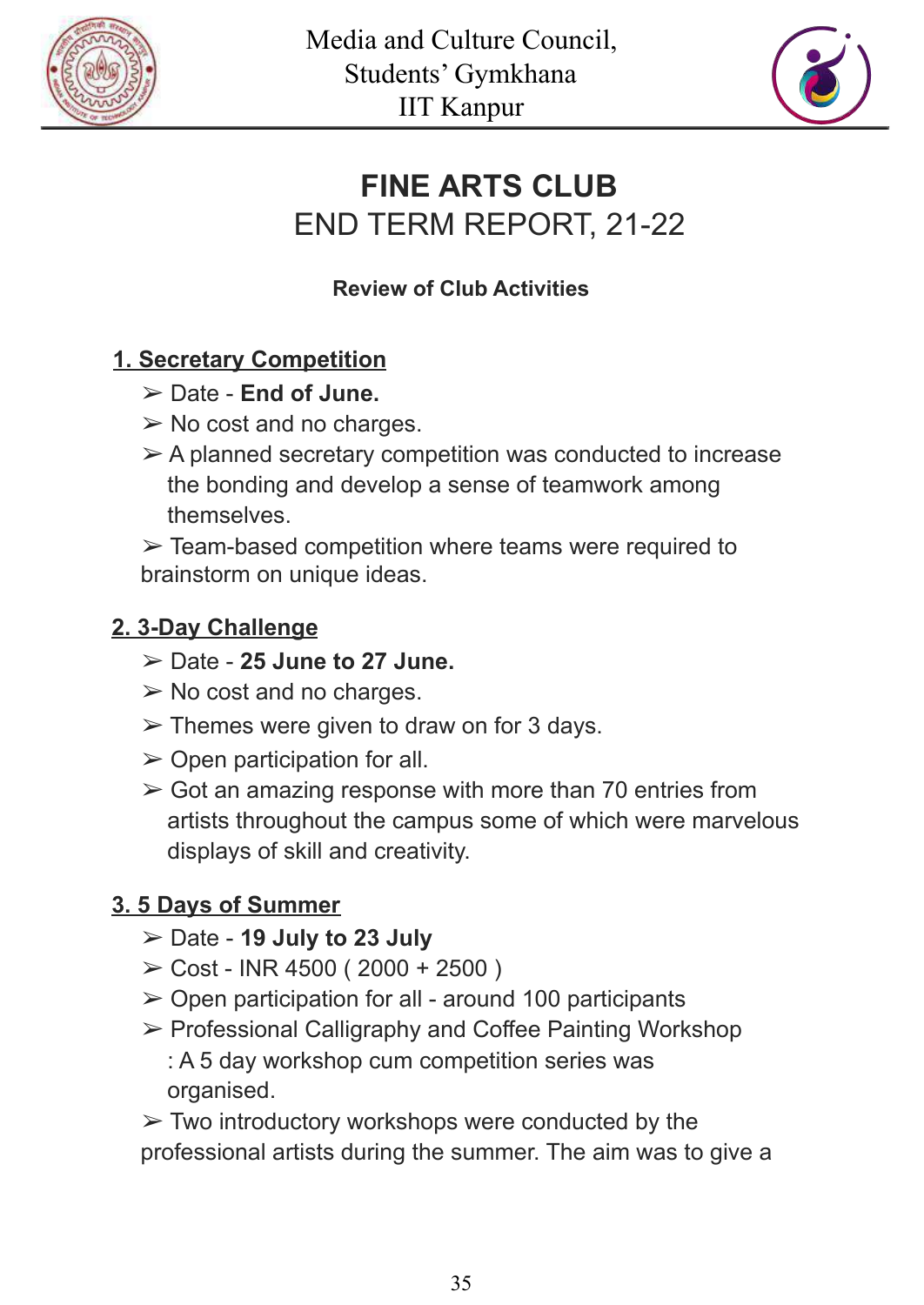



basic idea of calligraphy and coffee painting.  $\triangleright$  The workshops were followed by submissions of the artworks to a competition to judge the skills imparted and grasped in the corresponding workshop.

 $\triangleright$  A professionally designed workbook for beginners was provided through FAC.

#### **4. Spill the Ink**

- ➢ Date During **August.**
- $\triangleright$  No cost and no charges.
- $\geq$  Collaboration with Book Club
- $\triangleright$  Organized a book cover making and book dedication writing competition in collaboration with the Book Club.

### **5. Cinestroke Series**

- ➢ Date From **23rd August to 16th October**
- $\triangleright$  No cost and no charges.
	- $\triangleright$  An art series made by secretaries aimed at recreating the essence of movies with art.

## **6. Rangmanch:- FUNFUSION**

- ➢ Date From **22nd October to 24th October**
- $\triangleright$  No cost and no charges.

➢ As a part of Rangmanch, Fine Arts Club conducted an amazing art contest called "FUNFUSION". This was a duet event , people had to participate in pairs.

## **7.FAC's Diwali Combo**

- ➢ Date From **31th October to 4th November**
- $\geq$  Cost INR 9,500.
- $\triangleright$  Open participation for all.
- ➢ The Diwali Combo included a **workshop from a National Professional: Aakruti Rangoli** which covered things from the basics and gave an opportunity to learn the traditional Indian art of Rangoli and many DIY tutorials covering a wide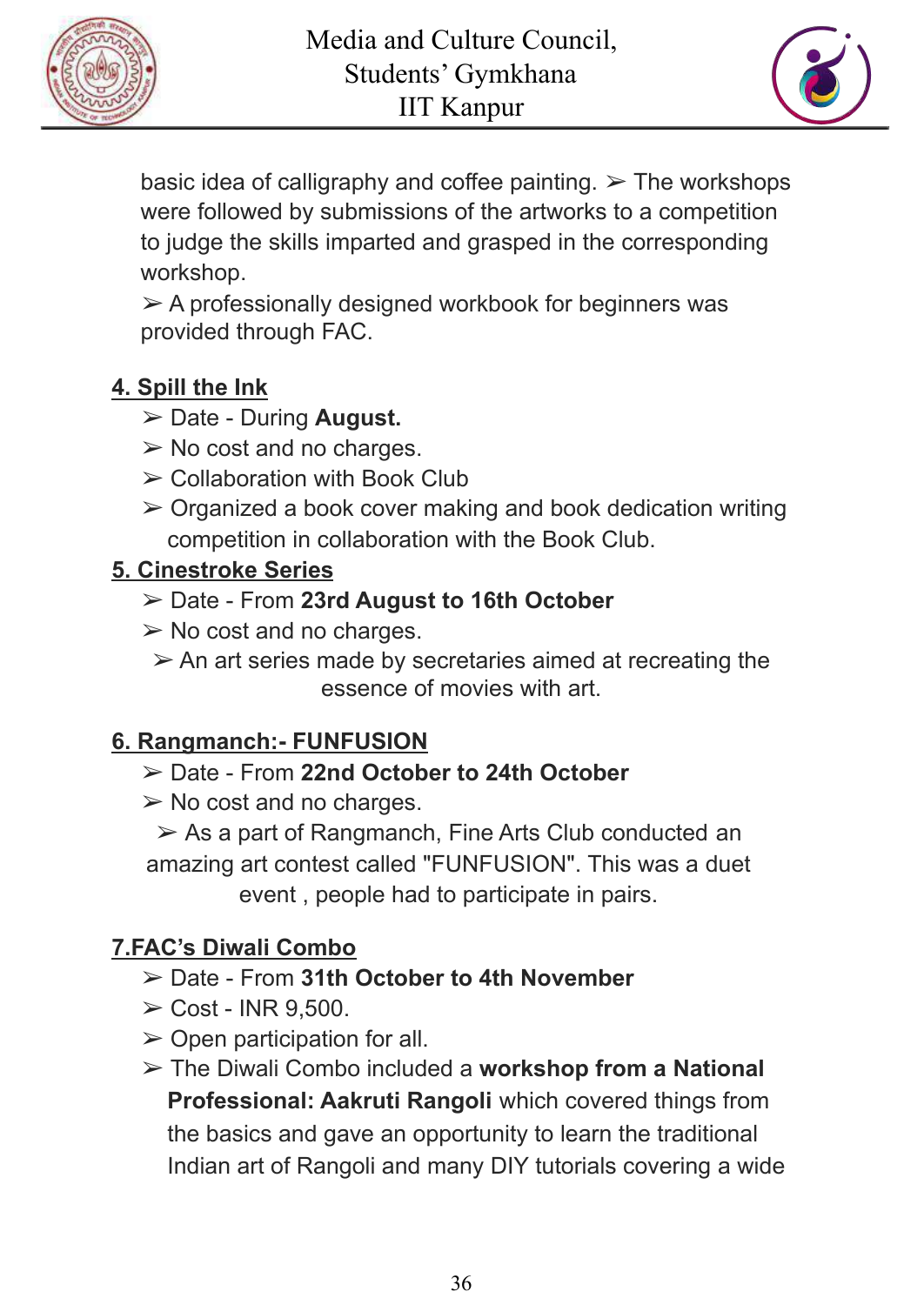



range of art forms specifically made to make Diwali a creative one. This was concluded by a DIY competition.

#### **8.Freshers' Pre Orientation**

- ➢ Date **during December**
- $\triangleright$  It consisted of three phases:
	- An Introductory session with 100+ participants
	- A merge it all competition
	- $\circ$  It concluded with a scribble championship
- $\triangleright$  Art competitions to engage the upcoming batch with the club.

 $\triangleright$  Got an overwhelming response with a lot of freshers trying out for the first time.

#### **9. Regular Posting Through Social Media Handle**

- $\geq$  This has increased our reach through our social media handles through regular posts, reels and stories.
- ➢ Comparative increase in percentage of followers and



content interactions.



#### **10. Share your Skills**

- ➢ Date From September
- $\triangleright$  No cost and no charges.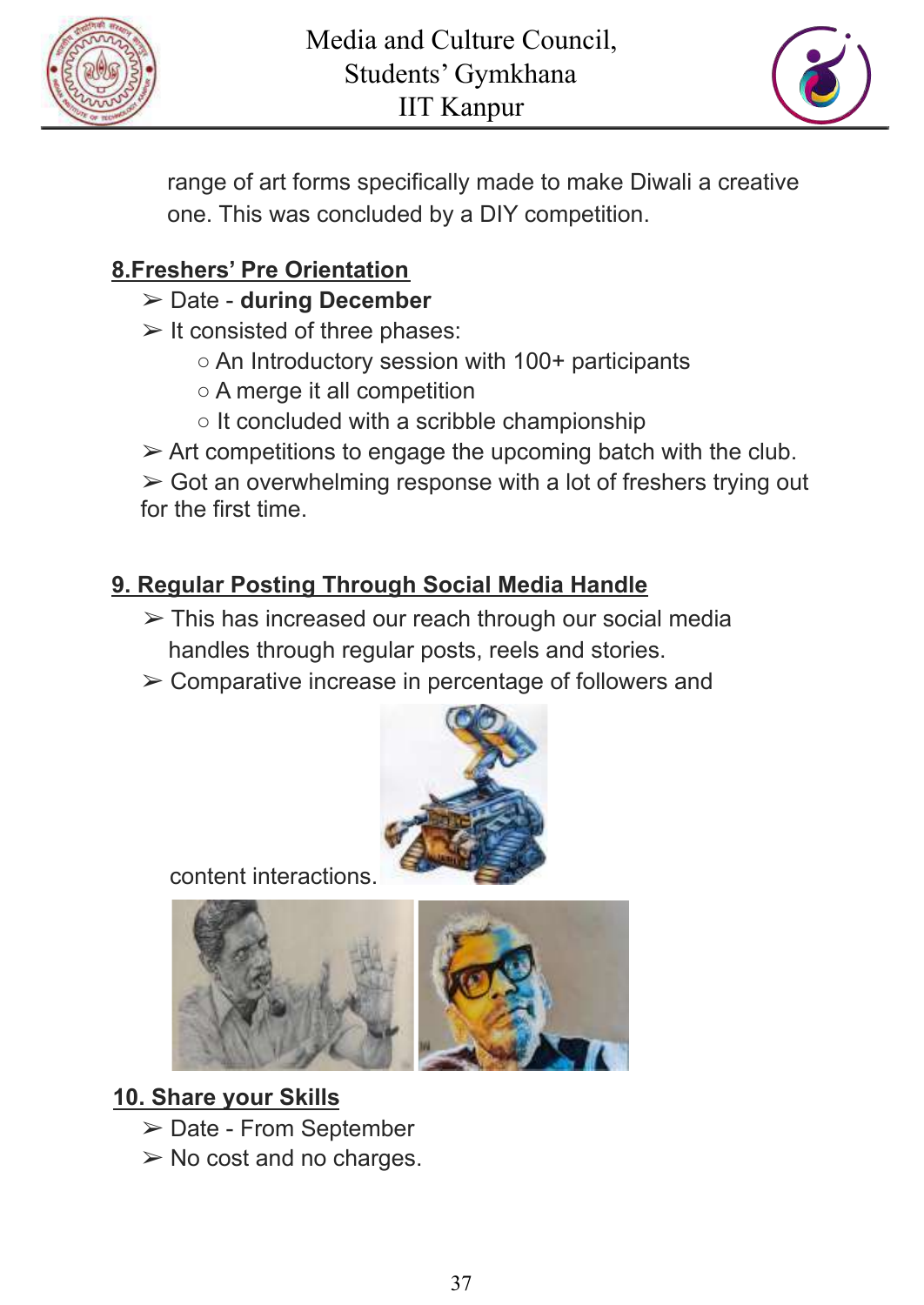



 $\triangleright$  Launching tutorials made by the club members- both self designed ideas and learned skills to encourage sharing of art ideas and skills in the community.

#### **11. Fresher's series:**

#### **1) The more, the merrier**

- $\triangleright$  Date mid february
- $\triangleright$  No cost and no charges
- ➢ Conducted an art competition on 3D-material art, covering a wide range of art forms where they were given a bucket of items to use in their artworks.

### **2) Origami workshop**

- $\triangleright$  Date mid february
- $\triangleright$  No cost and no charges
- $\geq$  An online origami workshop was conducted by the secretaries of the club. This workshop was aimed to introduce the art of origami and how simply following a set of rules can lead to something beautiful.

#### **12. Visitor's Hostel: Wall painting**

- $\triangleright$  Date March 2022
- $\triangleright$  Made a wall painting for visitor's hostel
- $\triangleright$  Designed a series of 3 huge paintings to be displayed



in restaurant wall of  $V$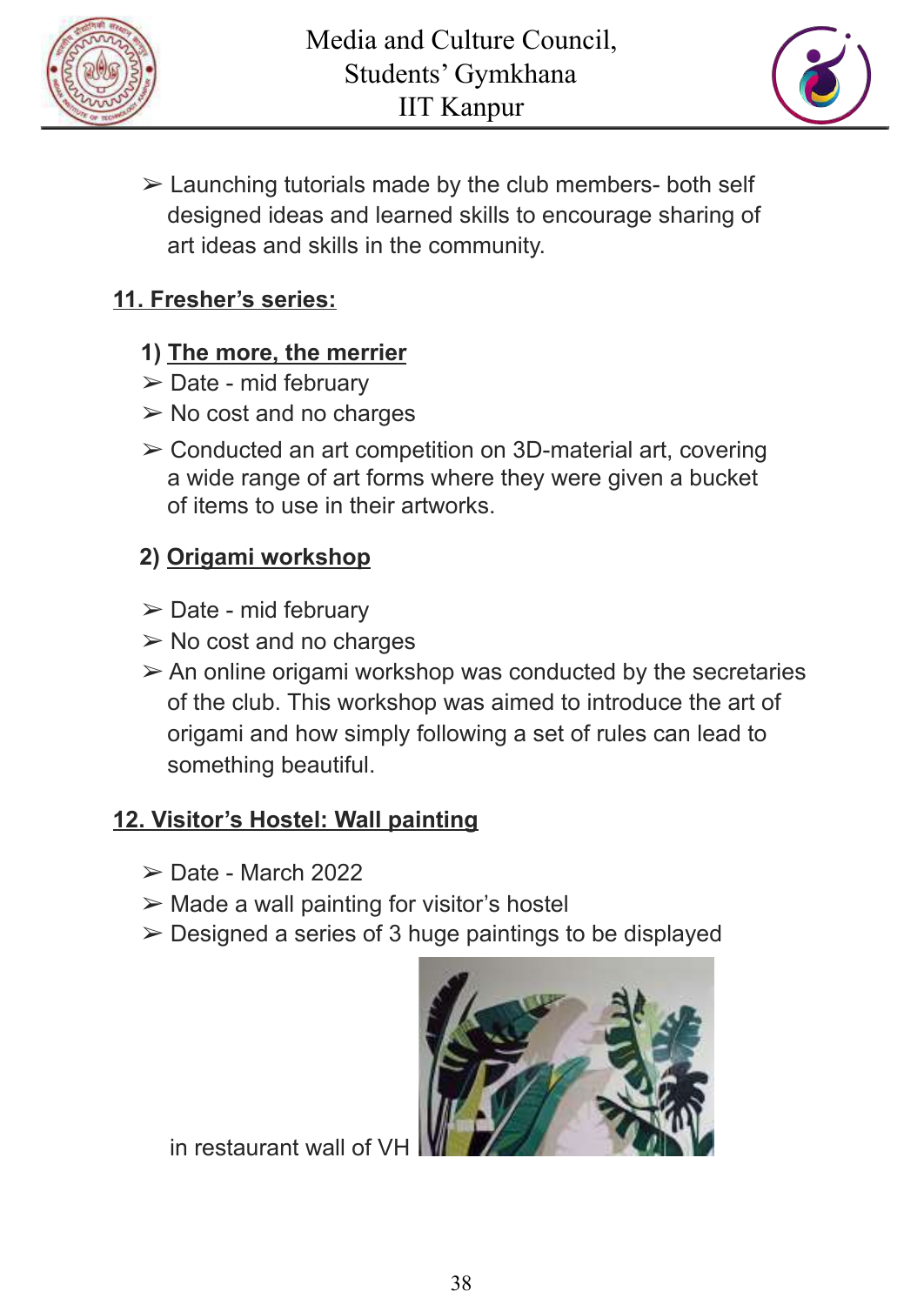



#### **13. Antaragni: Art exhibition**

- ➢ Date 8th-10th April
- ➢ Cost: INR 2.5K
- $\geq$  3-Day offline event where we displayed an Art exhibition with over 50 paintings, quilling work, and sketch work, and craft corner

## ➢ Set up a photobooth and received enthusiastic response.

#### **Budget utilization**

| <b>Workshop/ Cause Expenditure (in INR)</b> |        |
|---------------------------------------------|--------|
| <b>Current</b>                              |        |
| <b>5 Days of Summer</b>                     | 4500   |
| <b>FAC's Diwali Combo</b>                   | 9500   |
| Total                                       | 14,000 |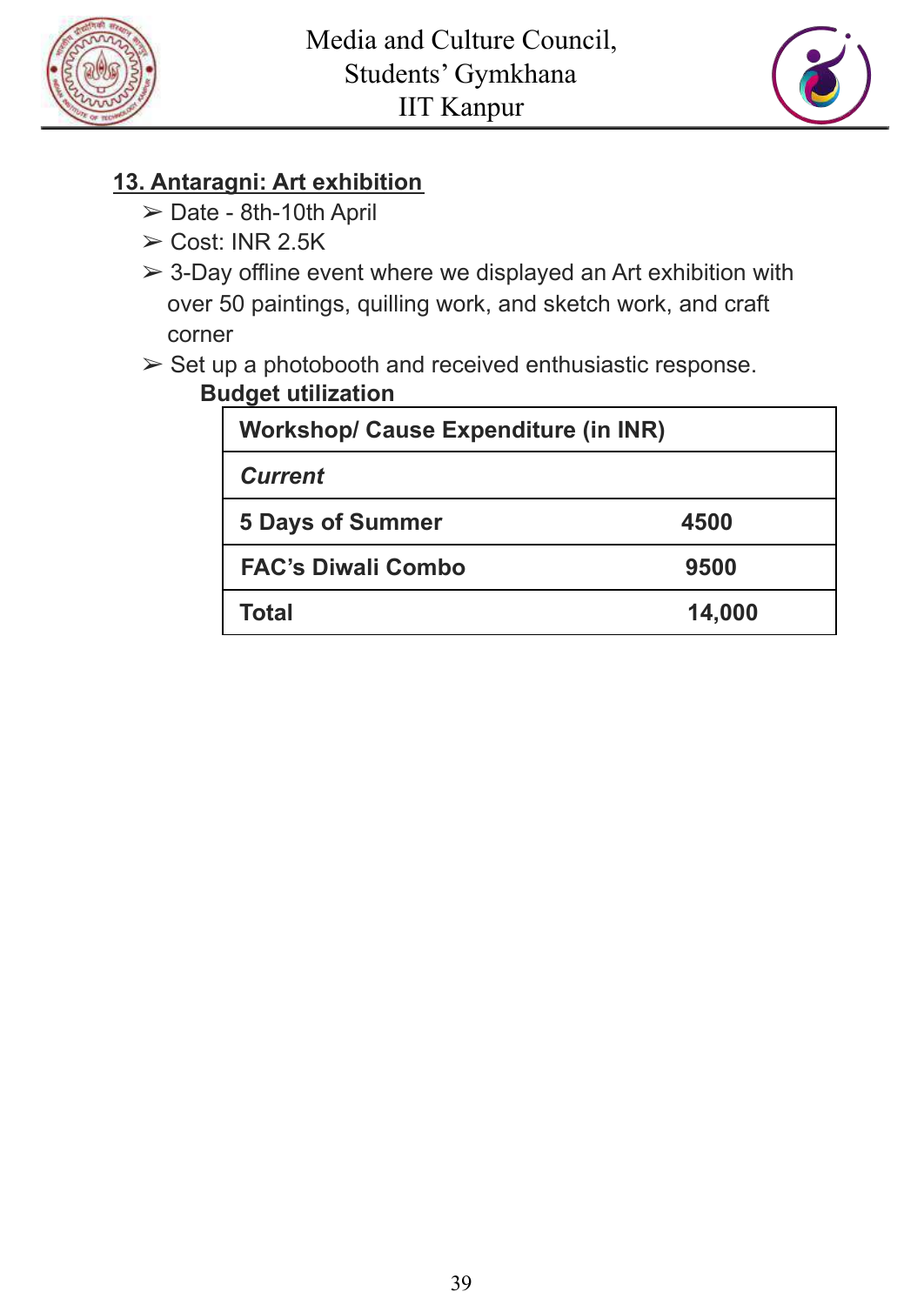



# End Term Report Film Club,IIT Kanpur 2021-22

#### **JUNE**

Conducted two sessions on Scriptwriting and two sessions on Cinematography under workshop Cinecraft 2021

#### **JULY**

Released a Stop-Motion Animated short film Conducted two sessions on Editing which concluded Cinecraft 2021 Released Game Over..?, the first short film made in Online Mode

#### **AUGUST**

A short film was under development, Batch Video Y17 was in progress

#### **SEPTEMBER**

Submitted a script for IFP 7 days Screenwriting Challenge A crew of 10 people gathered in Dwarka, New Delhi for IFP 50 hours Filmmaking Challenge Successfully made and submitted A Paying Guest for IFP 50 hours Filmmaking Challenge

#### **OCTOBER**

Released OTP, another short film made remotely Screened Atasi and Hosted a talk with filmmaker-Putul Mahmood in collaboration with Counselling Service Released A Paying Guest with some minor improvements Conducted a 7 days filmmaking challenge under Rangmanch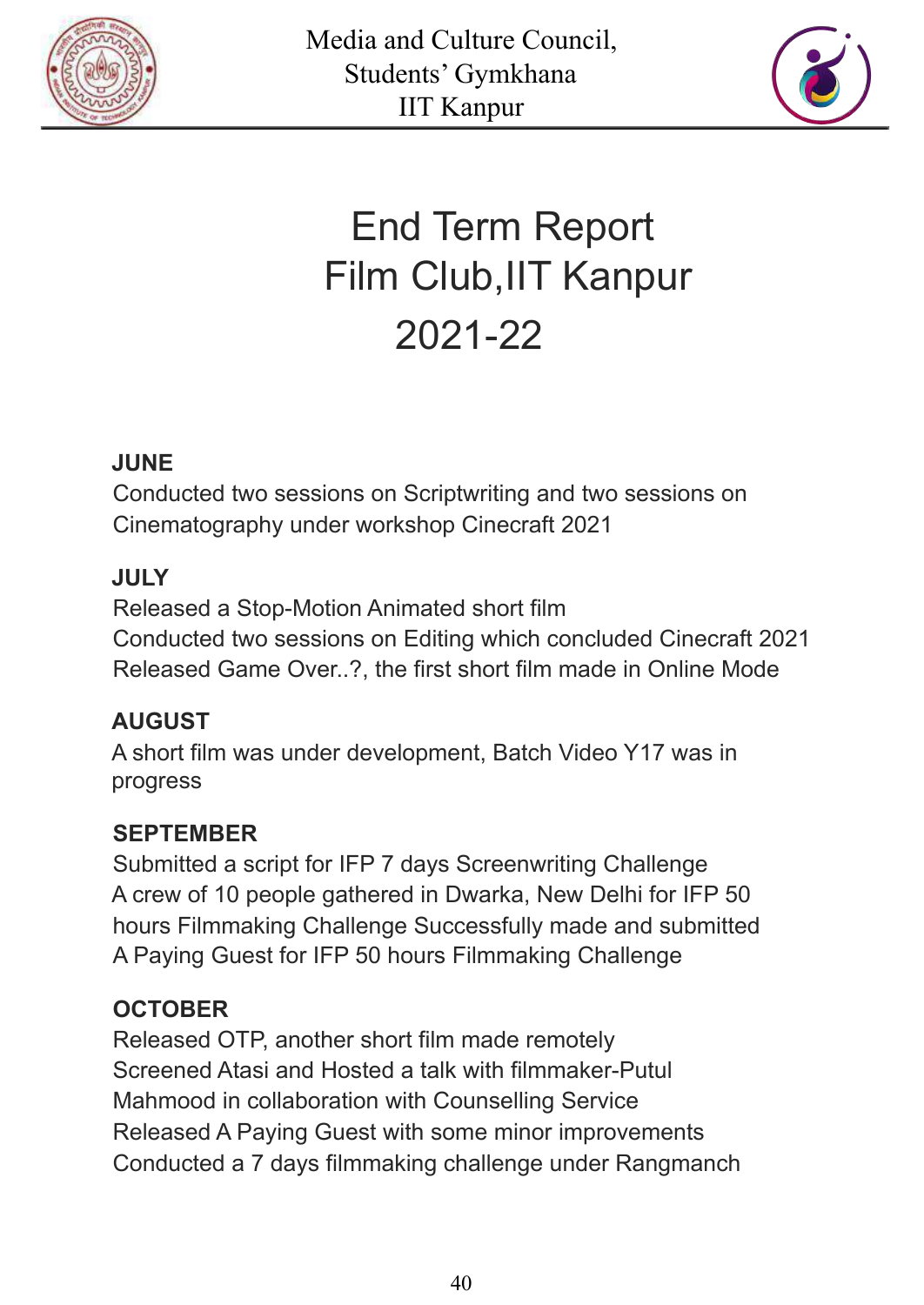



2021 in which 4 short films were made by secretaries Released a silent short film titled - The Big Leap

#### **NOVEMBER**

Released a movie compilation video on Diwali Released Batch Video y17 Rebranded the social media handles and club logo

#### **DECEMBER**

Made a compilation video of the club's past work for Orientation'21 Released Freshers Introduction 2021 which gathered over 140K views

Shot the Convocation Video 2021 **JANUARY**

Workshops for y21 were conducted remotely

Editing of Convocation Video 2021 was going on simultaneously with Script under development

## **FEBRUARY**

Released Convocation Video 2021 Completed Script for a Short Film for Sundance X Adobe event Floated forms for y18s for batch video entries

#### **MARCH**

Shot the above-mentioned movie for the Sundance X Adobe event which is yet to be released Started working on a short film for the Antaragni'21 Filmmaking competition

#### **APRIL**

Completed some shoots for Batch video Y18 Completed and submitted the short film for Antaragni'21 Short film category which came 3rd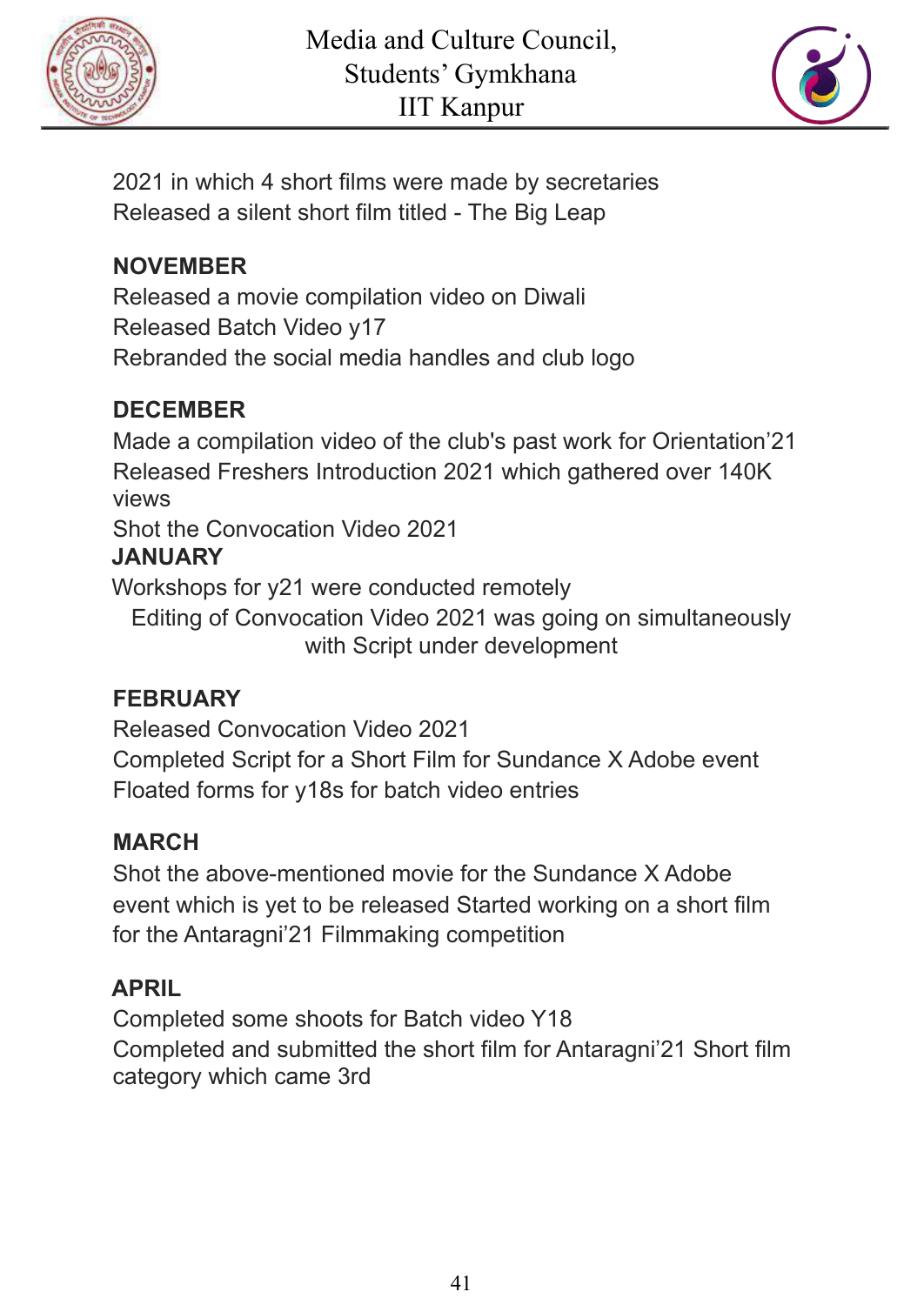



# **Hindi Sahitya Sabha**

**End-Term Report for the Term '21-22**

#### **Events and Initiatives:**

Summer Term and Odd Semester 2021-22:

- **Secretary recruitment** (20 June 22 June): A total of **40+ interviews** were conducted, and finally, secretaries were shortlisted for the upcoming tenure.
- **Tark and PD workshop:** Club conducted a workshop on the Tark and Parliamentary debate aimed towards the development of effective Hindi speech composition, delivery, and debating skills, in which **more than 45 participants** learned the basics of these two competitions and also performed live later in the workshop.



● **Regular posts and updates through Facebook Page:** Club regularly released posts on birth and death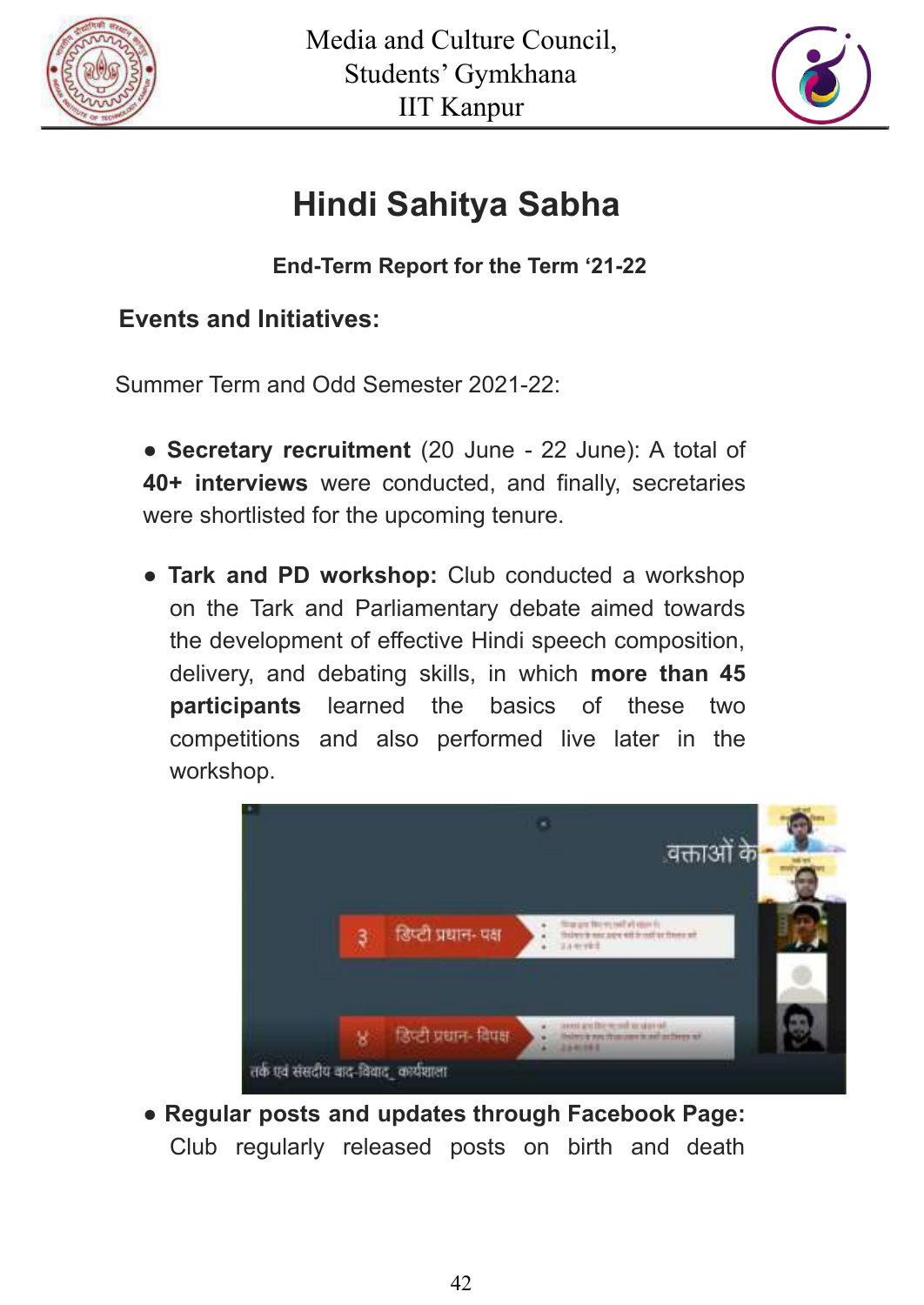



anniversaries of various eminent poets and laureates. Around 45+ posts were released dedicated to the same during this period. Some posts have a reach of more than **9K+.**

- **Kalamkar:** This series consists of five editions. Each edition includes a critical analysis of two-three poems of some famous Hindi poets like Harivansh Rai Bachchan, Dushyant Kumar, Atal Bihari Vajpayee, etc. to explore a common theme. All **five** editions were released from the club's Facebook page.
- **Srijan:** A **3-day** literary event was conducted in the month of August. The series received a vivid response from the campus junta and **more than 70** stories and poems entries were submitted under the same. In the end, a literary and mythological quiz was conducted **in collaboration with the Quiz Club** under the same.



● **Gazal writing Workshop:** A Workshop was conducted which saw the participation of **more than 40 students**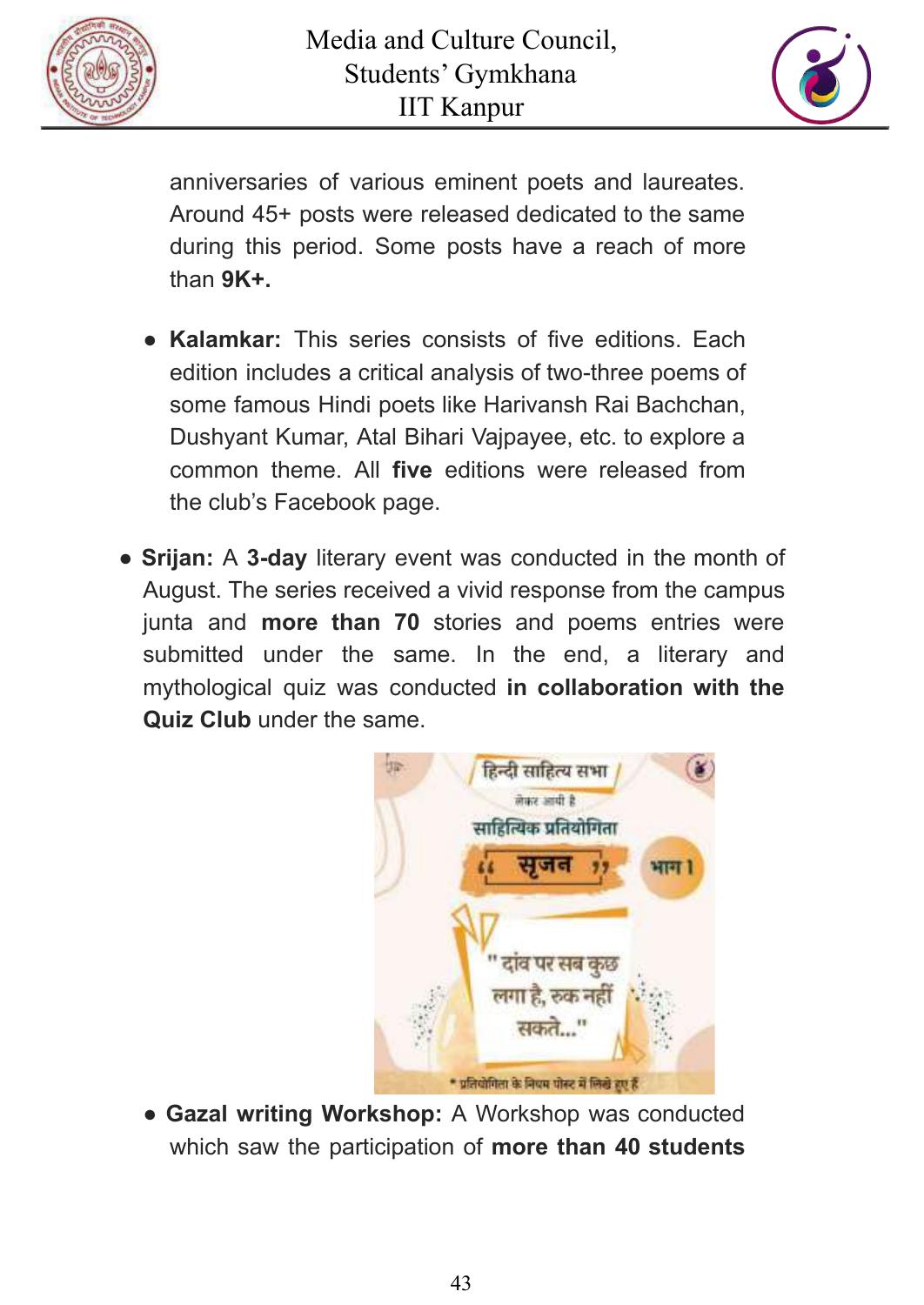



including **PG** students. Young Urdu **Poet Vikram Sharma** was invited and he gave much crucial information about the basics of Gazal Writing.



- **Club Website Launch:** We launched the club Website हिन्दी साहित्य सभा which involved the work of building it from scratch and designing it. It has different sections named Kavita, Kahani, Gazal, etc. People from campus Junta can also send their entries to us using the Website. An introductory video was made regarding the website and launched through the Facebook page. The website receives literary pieces from the audience which are published on the blog along with an update post on the Facebook page.
- **Hindi Pakhwada(Spandan):** This is one of our annual flagship events. On the occasion of Hindi Diwas, Online competitions were conducted under the banner of Hindi Pakhwada '21 in association with "Rajbhasha Prakosth"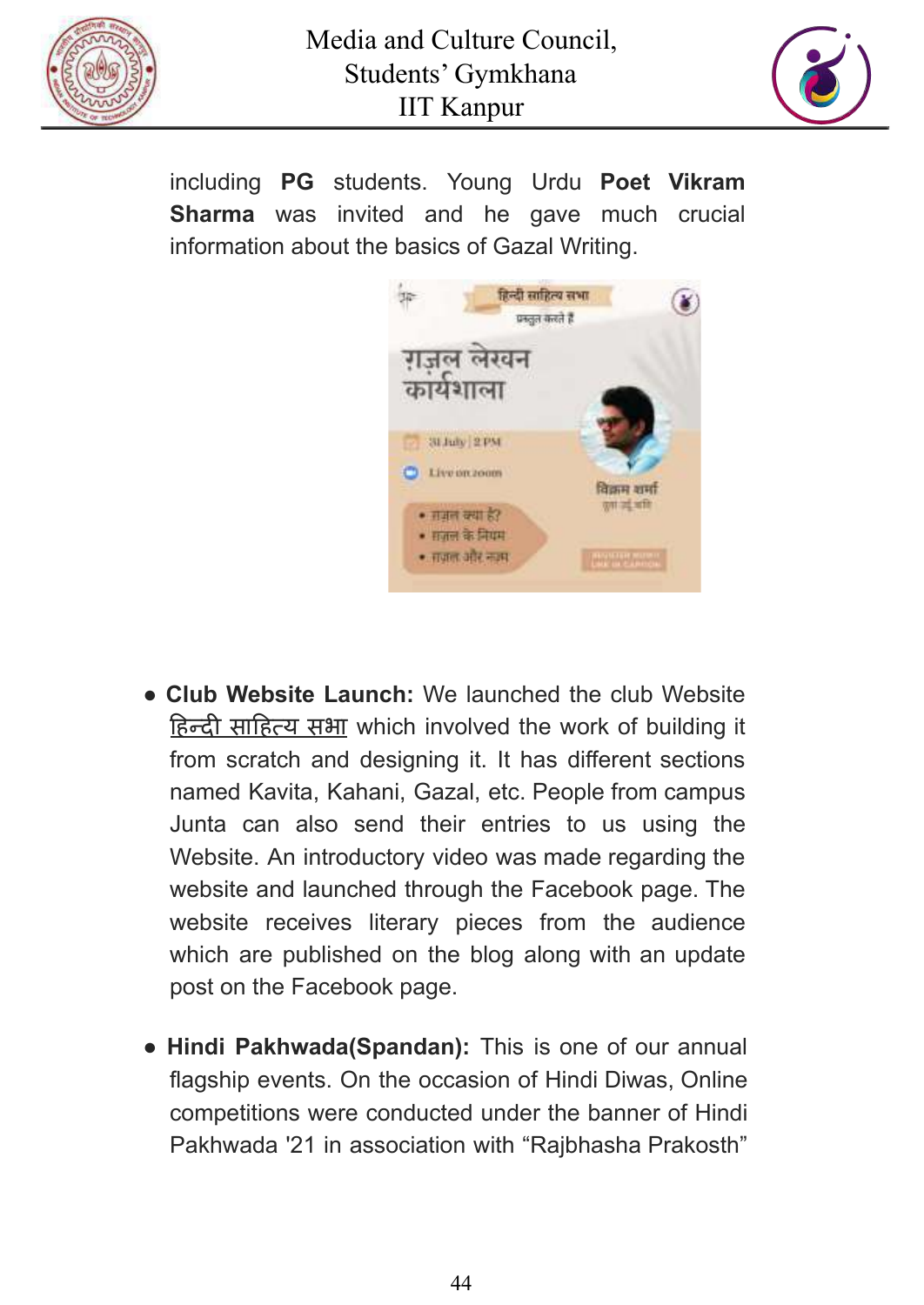



(Hindi Cell) of IITK. In the first part, submission events (Kavyanjali and Kahani Lekhan) were conducted, and Live events (Tark and Parliamentary debate) were conducted in the second half. Submission events received participation from **PG** students. Winning entries are released through the club's social media handle.



- **Diwali Celebration:** Diwali'21 was celebrated with Poojan, fun events, and performances by the secretaries of the clubs. Covid norms were appropriately followed by everyone in the event. Following it, a feast was organized for all participants.
- **Do Minute Aaram Karte Hain:** A series "दो मिनट आराम करतेहैं" was released during mid-semester and end-semester examinations. This series was focused on providing respite to students from exam stress. **Three** such editions have been published till now.
- **Kavya-darpan:** This Project deals with the translation of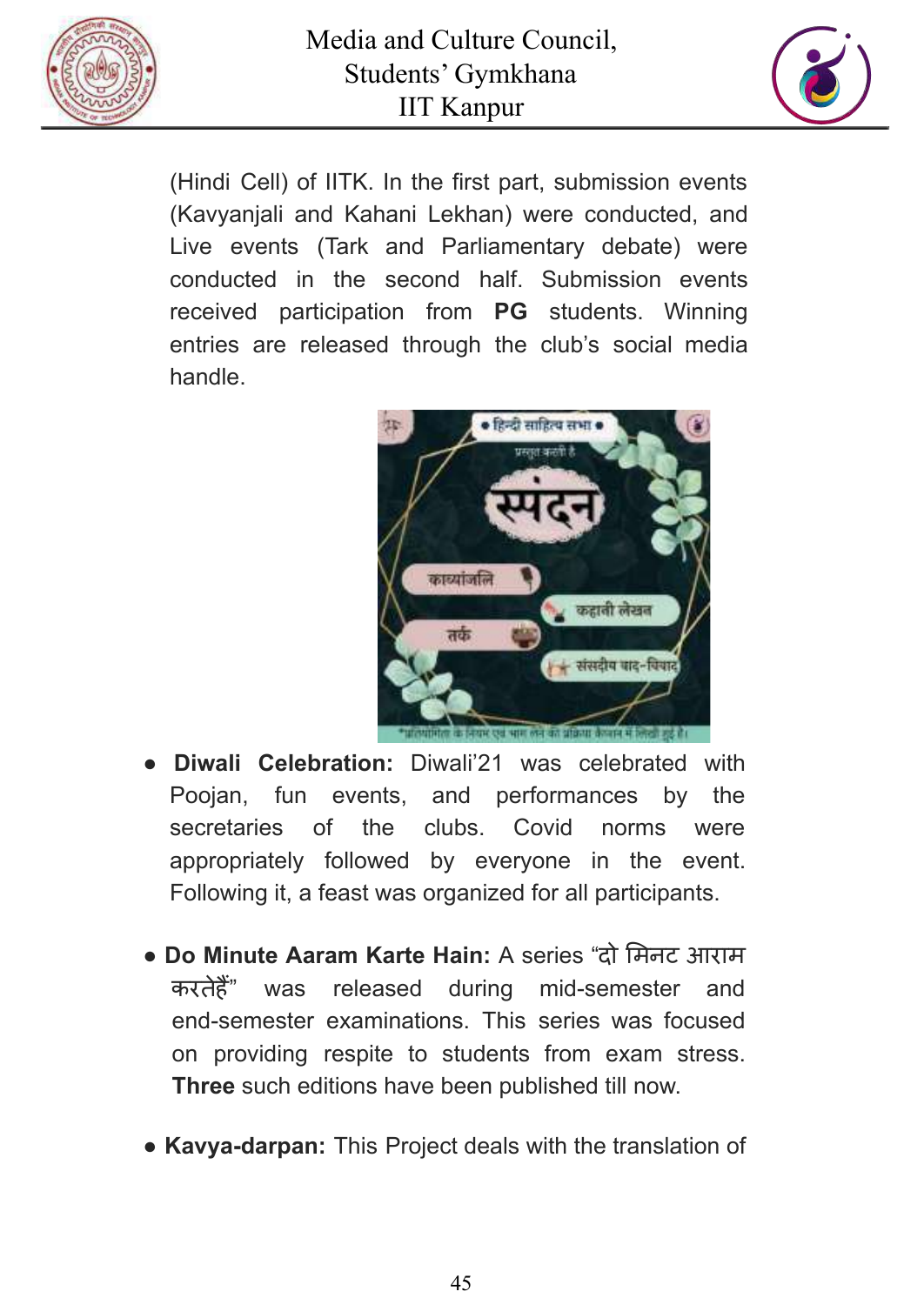



English and poems in other languages in Hindi in a rhymed manner. The first edition of the same was based on the poem **'Still I Rise'** by **Maya Angelou**. Ideation work of the second edition is done and the second piece is expected to be released till April end.

Winter Break and Even Semester 2021-22:

- **Instagram Page Launch and Introductory Video:** HSS launched its Instagram page on 1st December 2021. An introductory video was made to give glimpses of major events, competitions, and other activities summarizing the annual activities of the club.
- **Yatra Sahitya:** This involves writing a travelogue from past memories of traveling by the secretaries. A dedicated team of 8 members is working on this literary project. The first edition of the same *'*जम्मूसेवष्ैणो देवी की यात्रा*'* was released on 4th December. The second edition is almost ready and will be released at the end of April.

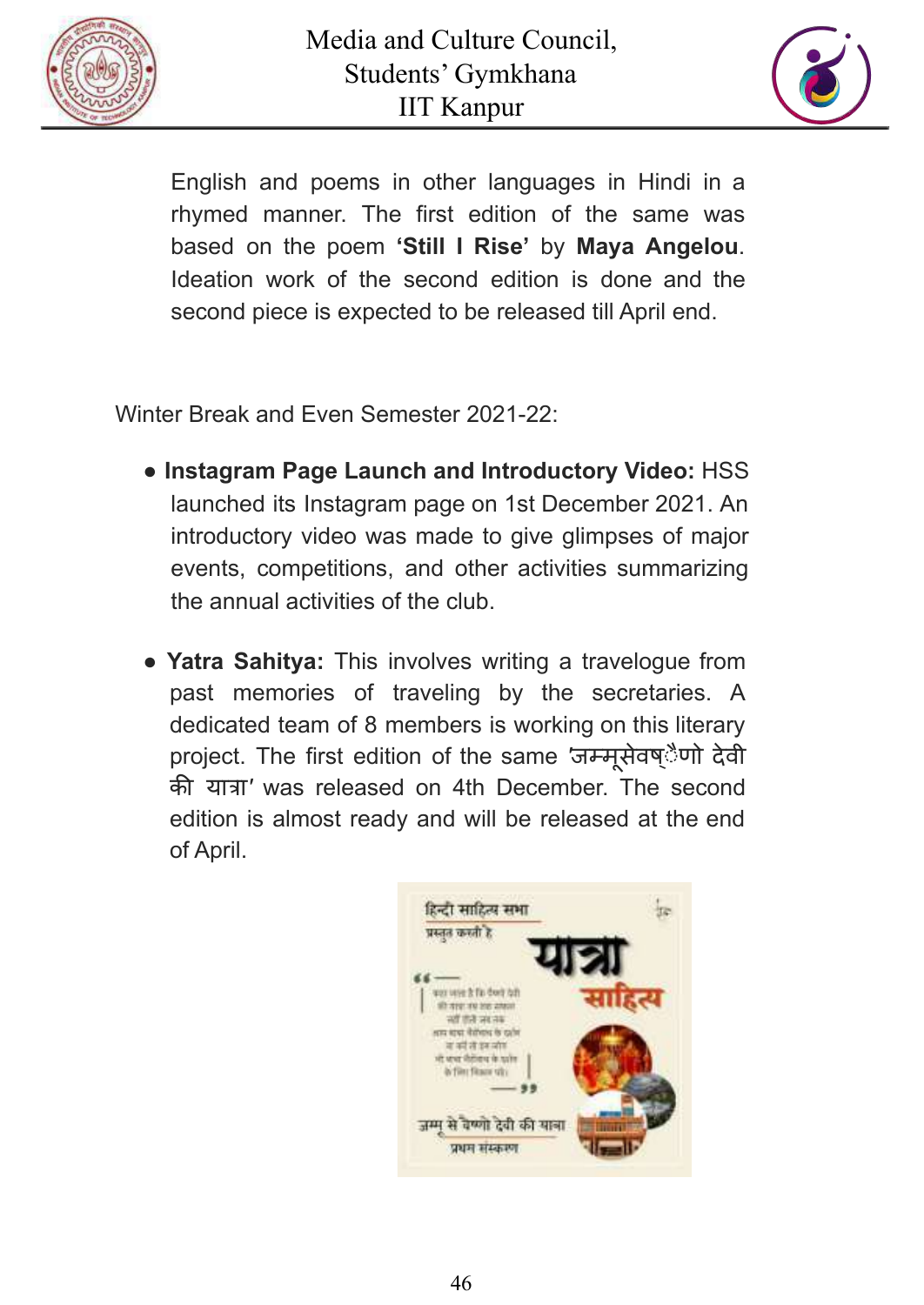



- **Pre-orientation Competition:** A pre-orientation creative writing competition was organized which witnessed enthusiastic participation from budding writers of the incoming batch Y21. Winners of the pre-orientation competition were announced from the club's page.
- **Kavyotsava:** As part of the club's primary agenda of promoting Hindi Literature on campus, online Kavyostava was organized to give a platform to the secretaries to recite their creations. Despite geographical barriers, many students came together on a common platform to hear wonderful literary pieces. This event was also a medium for freshers to know about the 'performing' aspect of the club and to interact with club members as well as other literary enthusiasts.



● **Ekanki Lekhan:** The first edition **'Dadi ki Photo'** which was drafted in '20-21 tenure' was published in the month of December'21 in three parts through our blog.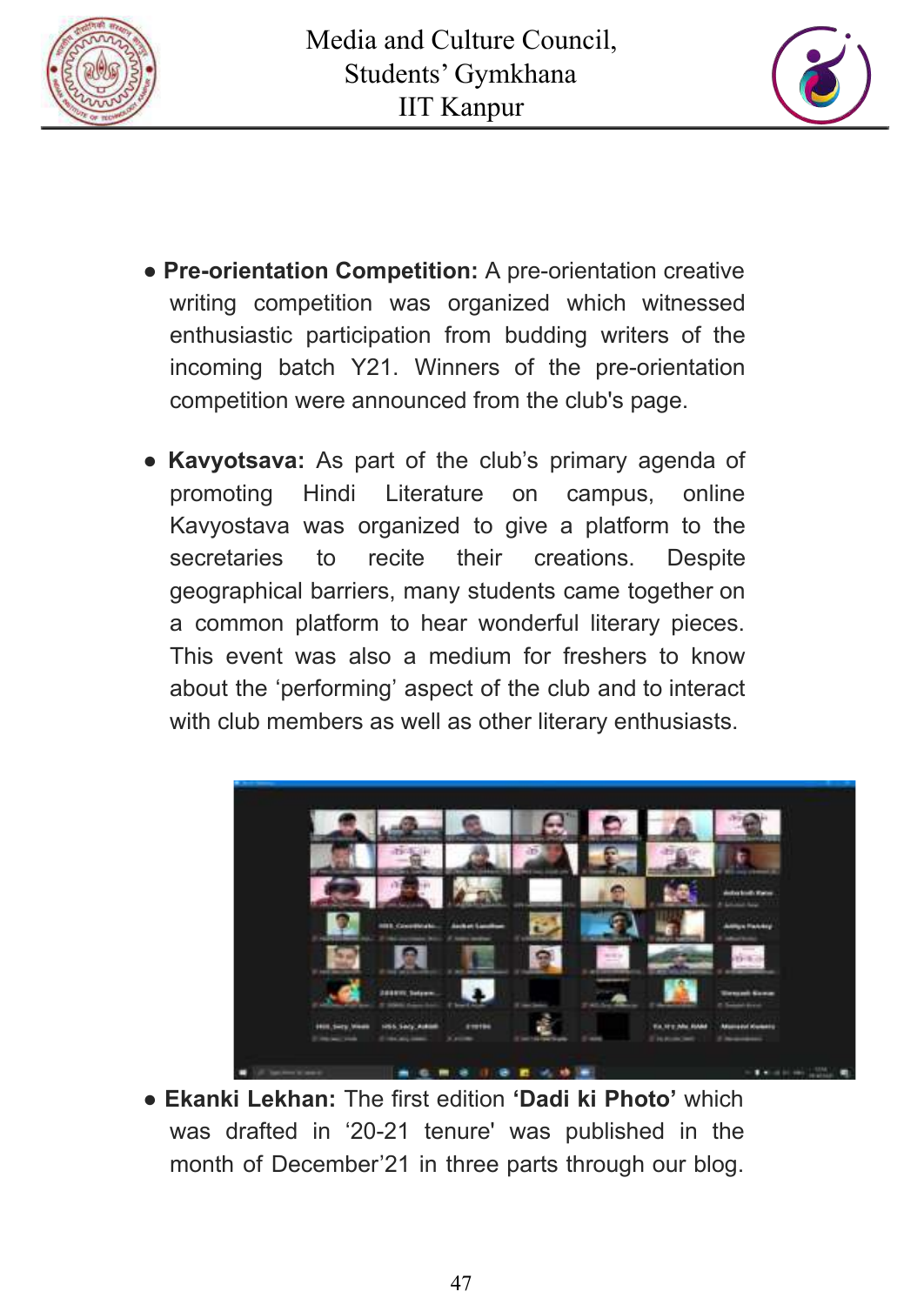



A dedicated team of 9 individuals is working on this project to construct another script from scratch for a play. The first Draft will be available at the last of the month of April.

- **Scavenger & Treasure Hunt:** Club organized the Scavenger and Treasure hunt for the Y21 batch in the online mode in December month whereas for the Y20 batch in the offline mode in the month of March under the Council. The event witnessed huge participation from the students of the Y21 batch and Y20 batch.
- **Sandhaan:** An umbrella event consisting of various literary workshops and competitions was organized for freshers batch Y21. It consisted of the following components:- Mayajaal, Shabdrang, Sansadiya Vaad-Vivaad, Tark Karyashala, and Anuvachan.
- **Sahitya Sandhya:** An event dedicated to poetry was conducted in the month of April and all the campus junta was provided a platform to recite their own creative poetry. The aim of this event was to provide a platform for the new budding writers of the campus to showcase their talent and connect with the club. Also, the graduating Y17 batch Coordinators were felicitated with mementos. This was the first offline event of the club after the Pandemic.
- **Podcast:** The club has recorded a podcast of almost 30 minutes and would release it in two parts by the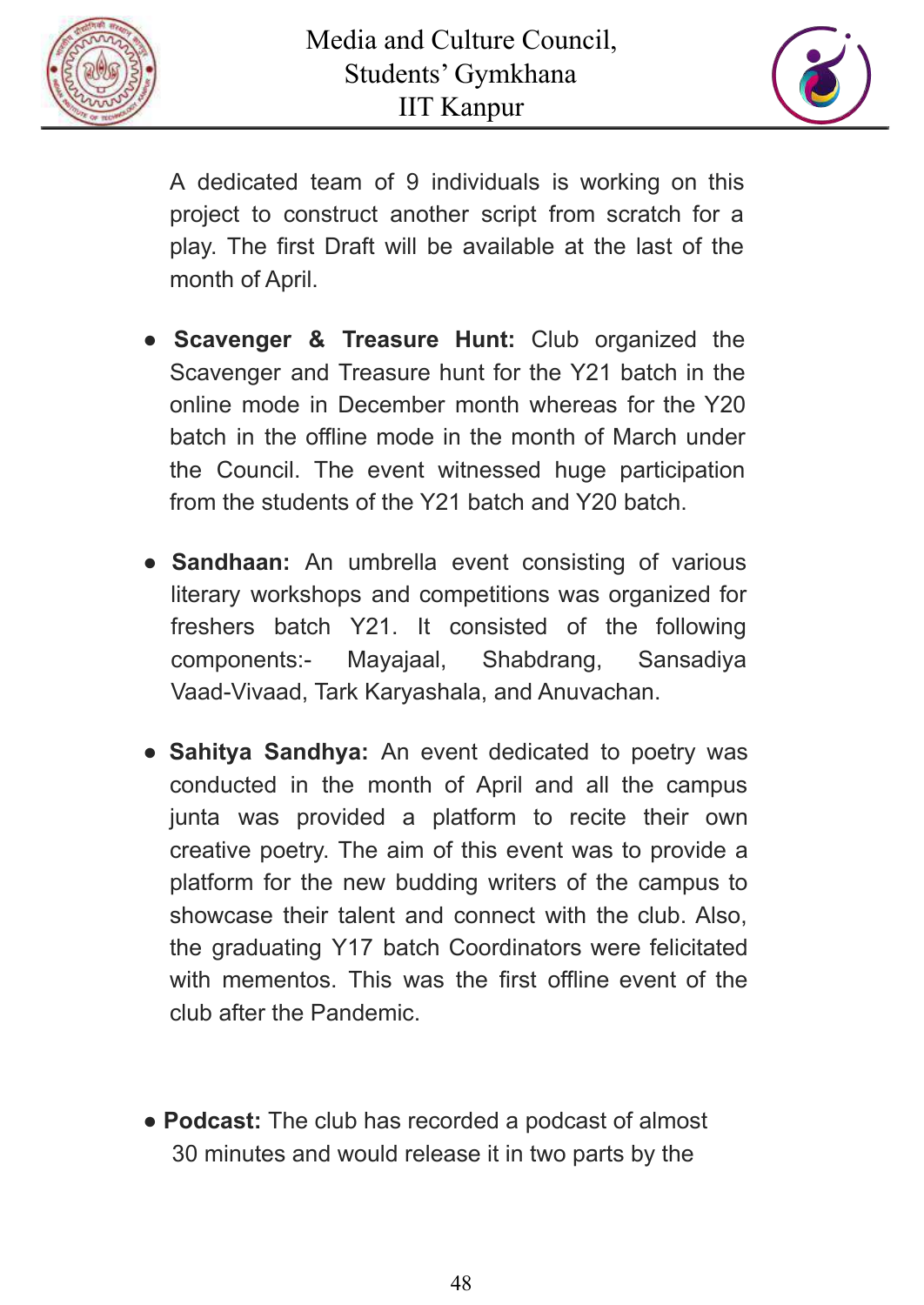



end of April. The content of the podcast was the adaptation of Satyajit Ray's story 'Anath Babur Bhoy' from Bengali to Hindi.

● **Alumni Reunion and Essay Competition:** On the request of DoRA and Outreach Cell, members from Hindi Sahitya Sabha performed in an online alumni reunion. Ex-Coordinators and secretaries of the club presented poems written by club members and the performance received praise from the alumni.

Along with this, Hindi Sahitya Sabha also conducted an Essay Writing Competition(Nibandh Lekhan Pratiyogita) in accordance with the orders of the Ministry of Education. This was organized on the occasion of the 400th Prakash parv of Guru Teg Bahadur, who was the ninth of ten Gurus who founded the Sikh religion.

- **Vasant Kavyotsava:** Hindi Sahitya Sabha in association with Rajbhasha Prakosth organized a poetry event that was held in the Outreach Auditorium in April. This event gave a common stage to outstanding poets from the students, employees, and faculty community. It was also the first event of the club, which the Y21 batch attended in Offline mode.
- **Cult Extravaganza:** As per the guidelines of MNC Council, the club would organize 'Sahityik Chacha' (Literary Discussion) in the LitSoc room as part of Cult Extravaganza.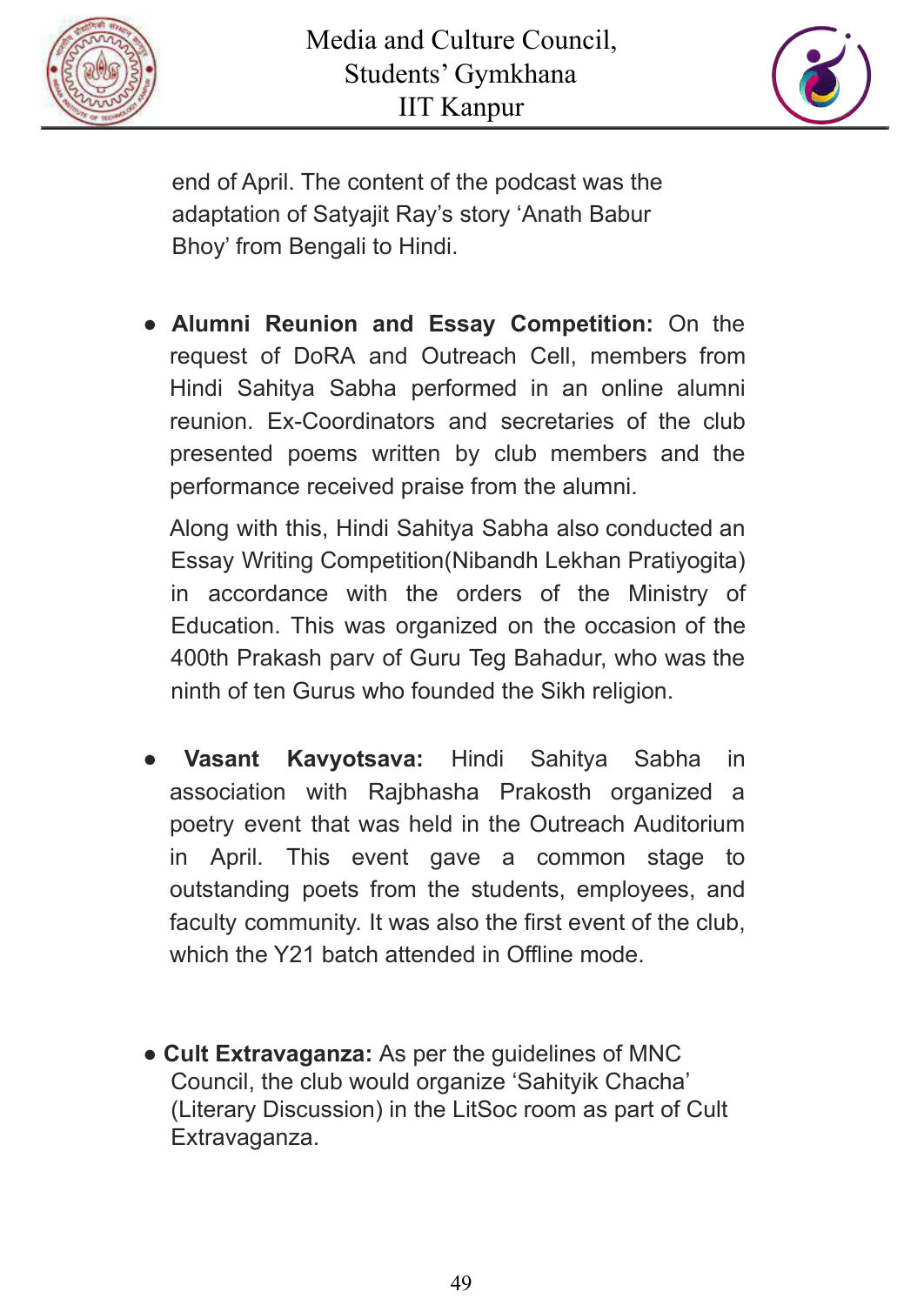



## **Collaborations and Club Outreach:**

- **Parchhaaiyaan:** Hindi Sahitya Sabha collaborated with the Films Club to release the next episode of Parchhaaiyaan – a series that aims to introduce the audience to various writers and their representative creations by the mode of a video presentation. An episode on Suryakant Tripathi 'Nirala', who is one of the most respected writers in Hindi Literature, will be released in the month of April.
- **Indian literature and mythology quiz:** Club Collaborated with the Quiz Club to organize a quizzing event based on Indian literature and mythology. The Collaboration resulted in an enthusiastic response from the campus junta as more than 120 responses were received for participation, and most of them participated in the quiz. It was conducted under the banner of 'Srijan,' which was a 3-day literary Event.
- **Website:** Club's Website हिन्दी साहित्य सभा was successfully launched in the month of December. It is a platform for the campus junta and Hindi Sahitya Sabha followers outside campus to get their works published. The website has had almost **21k impressions** and almost **1k clicks** on the various posts.
- **Social Media Reach:** The club's Facebook page is very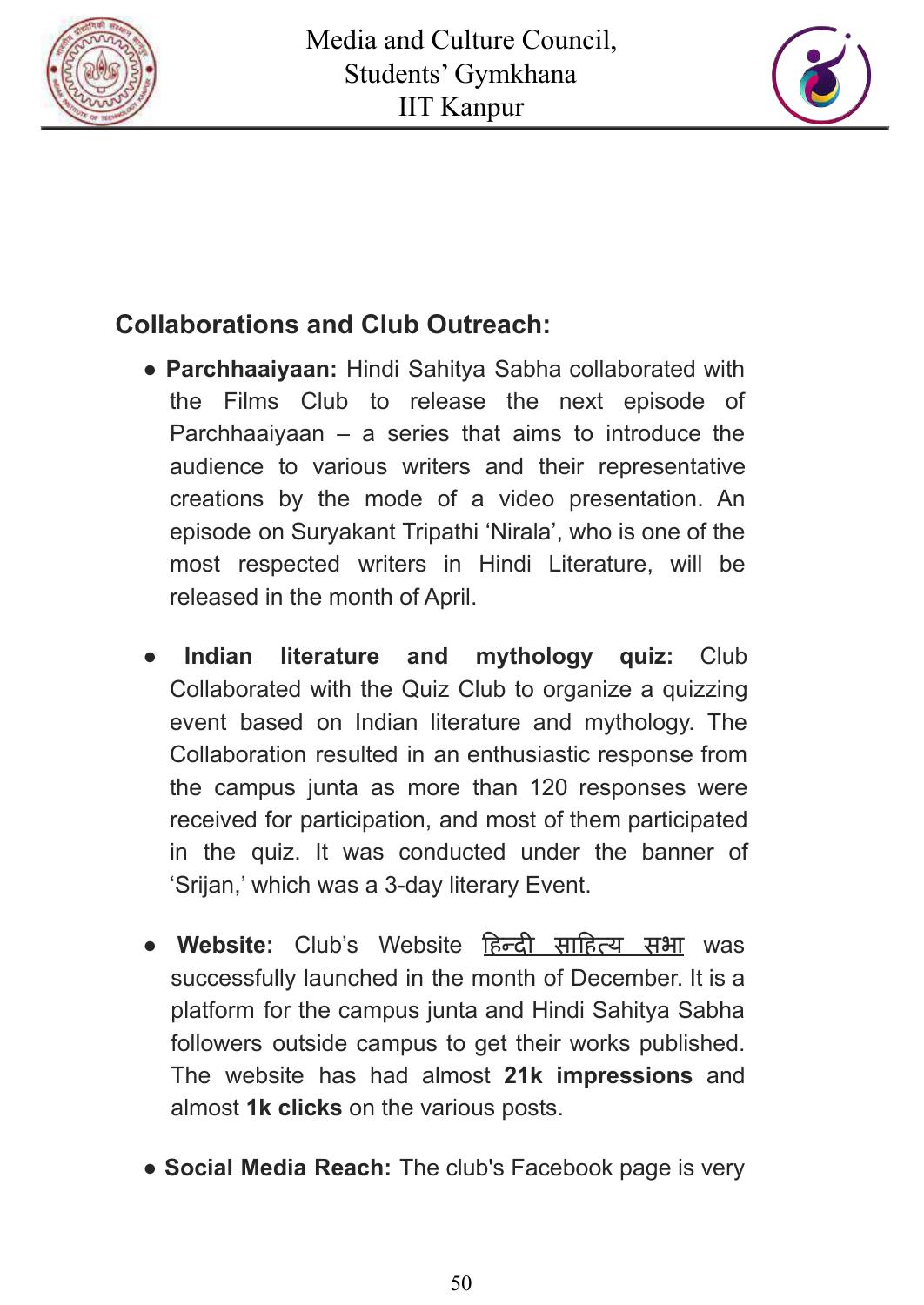



active and has reached 11,200+ followers with an average post reach of more than 4100 and an addition of 1100+ followers from the start of the tenure. The Club's youtube page has more than 537+ subscribers with more than 5.7k+ views in this tenure. The newly formed Instagram page of the club has more than 650+ followers and an account reach of more than 6k+.

### **Expenditure:**

| <b>Club Website</b>         | 4,219  |
|-----------------------------|--------|
| Sahitya Sandhya             | 2,450  |
| Podcast Mic                 | 10,995 |
| <b>Literary Books</b>       | 15,677 |
| Projector                   | 22,900 |
| <b>Diwali Celebration</b>   | 300    |
| Cult Extravaganza(expected) | 2,000  |
| <b>Total</b>                | 58,541 |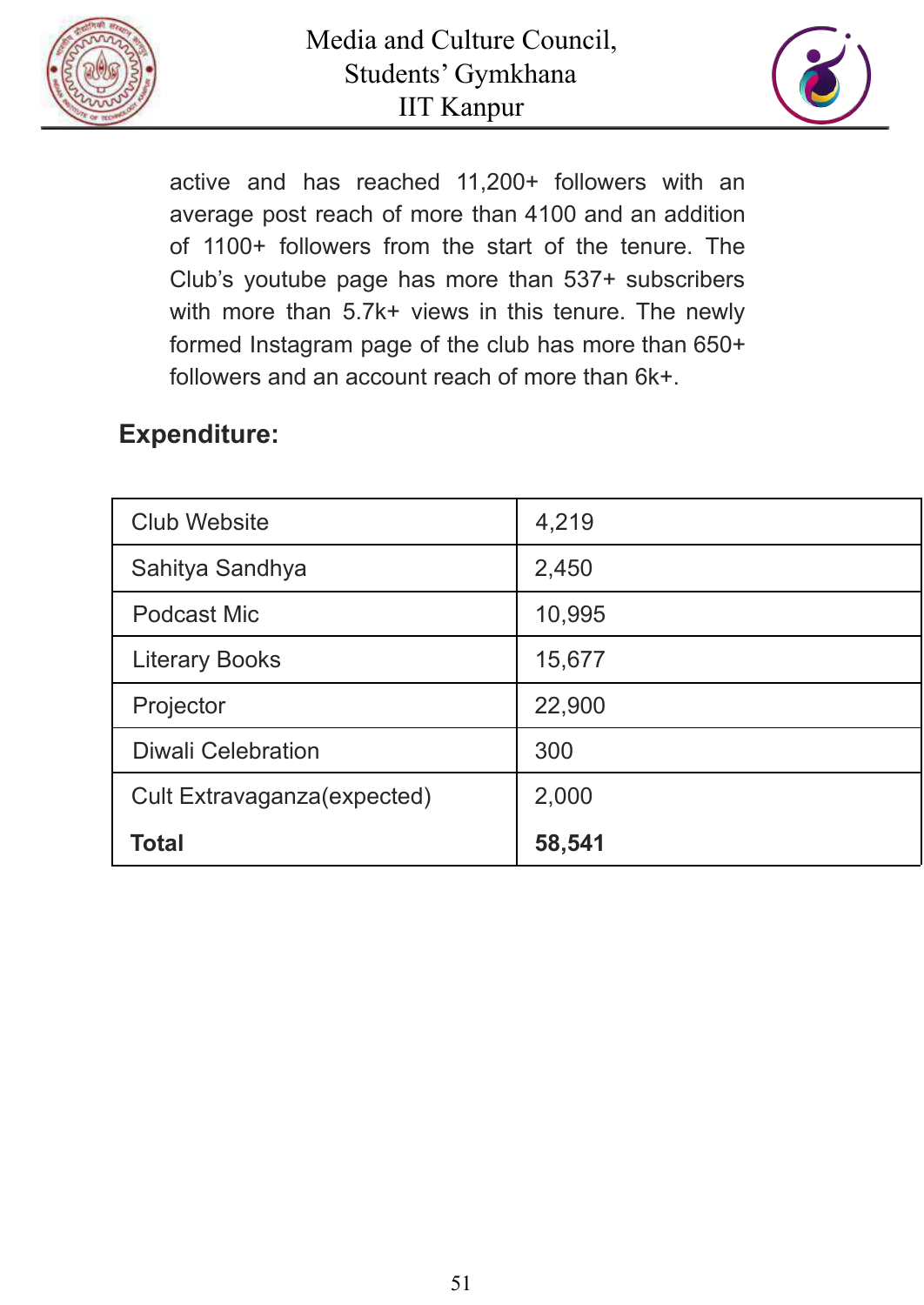



### Coordinators

Aaryan Mehar Himanshu Pandey Rohit Sharma Viplav Patel

## **Secretaries**

Aishwarya Srivastava Anjali Jain Anjanesh Rakesh Ankit Maurya Arush Kumar Rai Ashish Ayush Raj Barkha Agrawal Chandramani Kumar Girija Shankar Samour Harsh Kumar Pandey Harshit Kumar Kanhaiya Kumar Kshiteesh Bhardwaj Mayank Pratap Singh

Mudit Chand Narayan Paramveer Singh Choudhary Prakhar Pratap Mall Sanidhya Agarwal Satender Kumar Yadav Shrutikirti Singh Siddharth Yadav Sparsh Prasad Suket Raj Tanu Denwal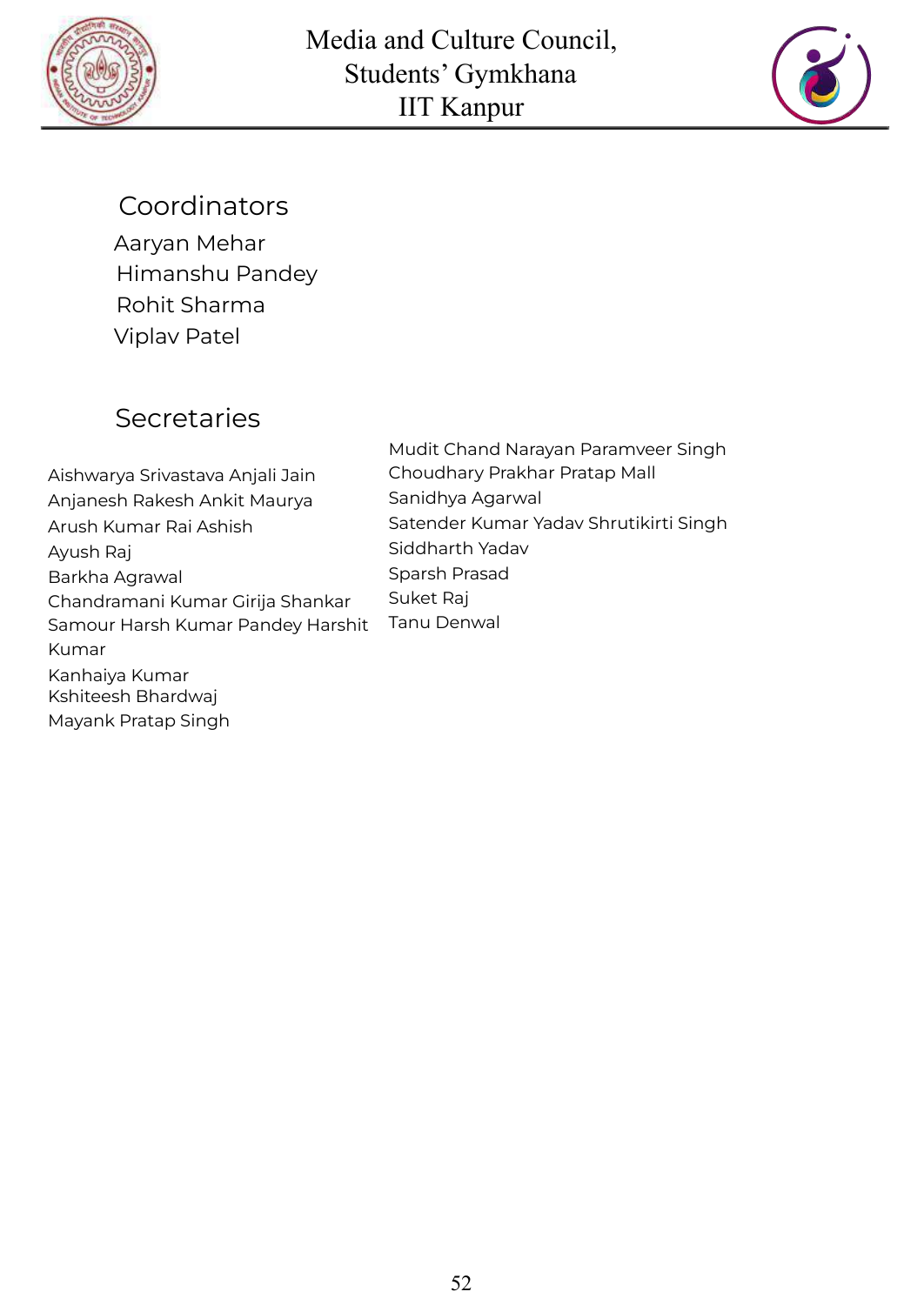



# **HUMOUR HOUSE**

#### **(***End-Term Report → 2021-22)*

#### **The proposal to convert Humour House from Society to Club was passed in the Student Senate.**

These are the events and initiatives of Humour House in this tenure.

#### **Summers**

#### **● Improv Workshop**

We organised an improv comedy workshop which was taken by improv artists from 'Gujju comedy Club'. It covered the basics of improv like Yes-And rule, physical comedy, etc.

#### **● Collaborations with other IITs**

We organised '**Tripod Mic'** which was an Open-Mic in collaboration with Comedy Clubs of IIT Bombay and IIT Kharagpur, which was quite a successful event. The guest comic for the mic was 'Arpan Khosla'. We are looking forward to more such collaborations.

#### ● **RʰUMOUR**

Mentored **30+** students over the technicalities of Anecdote/story writing and best entries were released on the Facebook page.

#### ● **Roasts**

A roast of "TVF Aspirants" was organised which witnessed the participation of **60+** campus junta, the Highlights were released on Facebook which got **1.6k+** views.

#### ● **Prompt**

Two prompts were released to increase the reach of the Facebook page.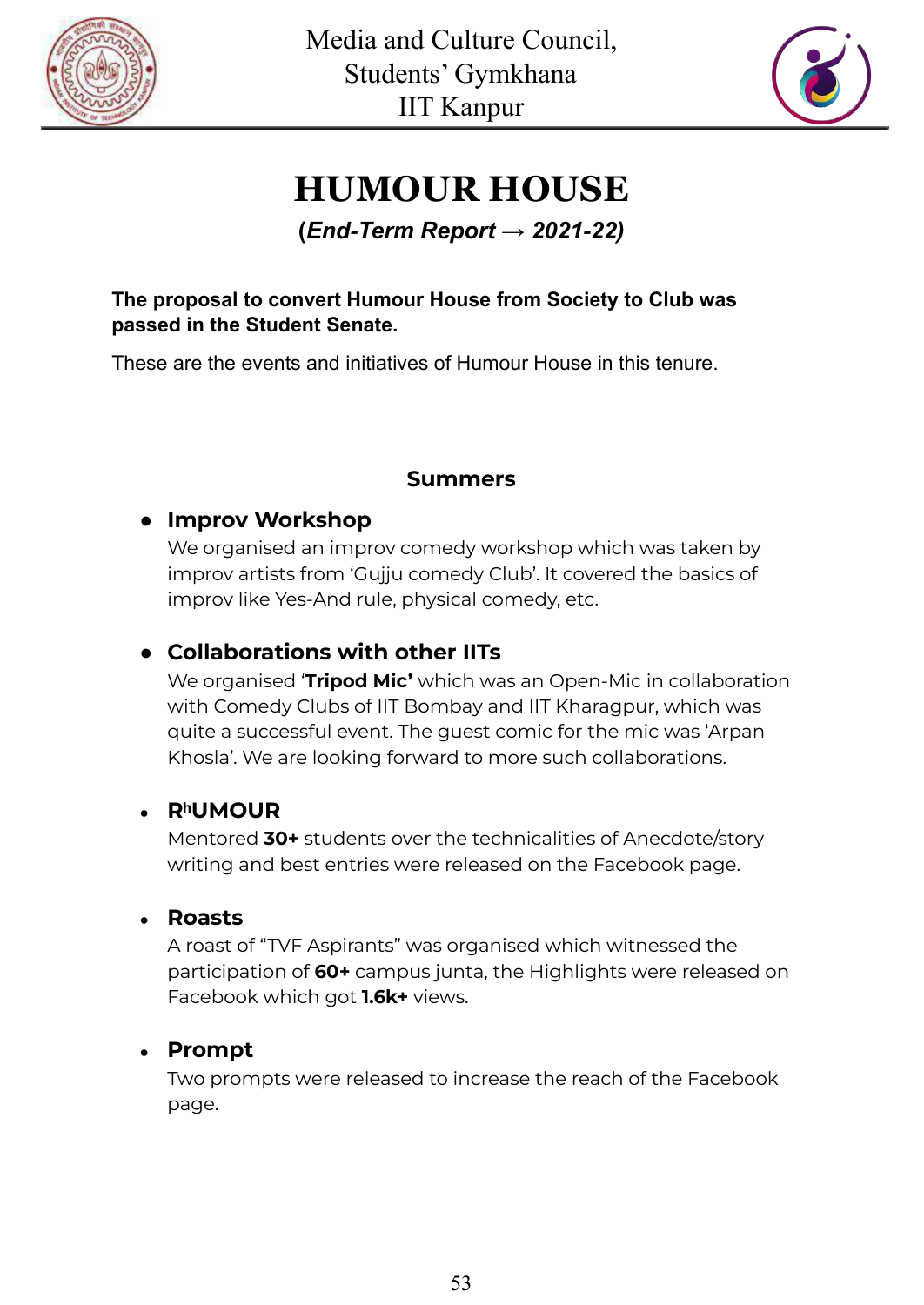



#### **2021-22 Odd Semester**

#### ● **Stand-Out**

An introduction session of the club for Y21 students. Four stand-up sets were planned with a special act of "Ketan Kr. Giri" and a bulla session at the end. It witnessed an audience count of **200+ people.**

#### ● **Orientation Video for Y21**

An orientation video was prepared and released on social media handles.

#### ● **One-Line Battle**

A pre-orientation submission event for Y21 to give them a glance of our activities. More than **30** students participated in the event.

#### ● **Unprecedented Times**

Released an online sketch production showing the hardship of students in a sarcastically comical way. The video witnessed an enormous view count of **5.2k+** on Facebook and **2.2k+** on Instagram within the span of **two weeks.**

#### ● **Improv Battle**

Organised under Rangmanch with the participation from both UG and PG students. After the preliminary elimination round, there were a total of 6 teams with 3 members each.

#### ● **The Curated Mic**

Organised an online zoom mic with 9 performers, the guest comic for the mic was 'Aaditya Kulshresth', who also gave the technical review on the sets of performers. The event witnessed **150+** people as audience.

#### ● **Watch party**

Watch party of "Jimmy Carr", famous sets on Discord and followed by a discussion of his timing, jokes, tags and other technicalities of his sets.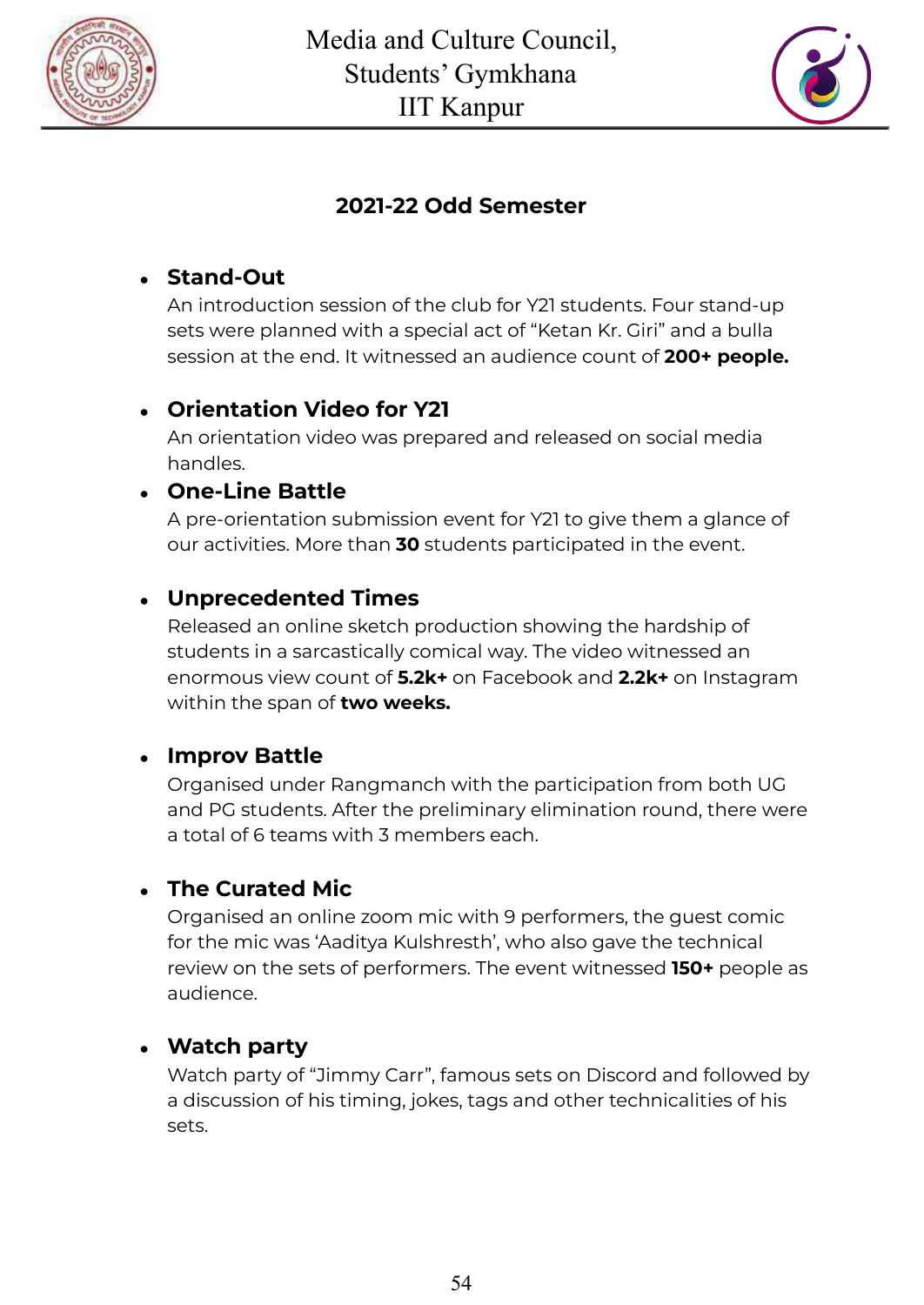



#### ● **Roasts**

A roast session on "Marvel and Cricket" was organised which witnessed the participation of **60+** campus junta. The highlights were released on the social media handles.

A roast session on "Elon Musk and Youtube" was organised which witnessed the participation of **50+** campus junta. The highlights will be released soon.

#### **2021-22 Even Semester**

#### ● **Roasts**

A roast session on "Meta and JEE" was organised which witnessed the participation of **200+** campus junta.

#### ● **Set Breakdown Workshop**

A set breakdown workshop mentored by Mr Akshay Srivastava was organised to get to know the technicalities involved in the professional stand up set-building process. The workshop was attended by **100+** people.

#### ● **Freshers Showcase**

A live Y21 freshers' showcase was organised with a total of **25 performers** and **300+** audience members.

#### ● **Treasure Hunt**

Humour House together with HSS, ELS, AniSoc and Quiz club, organised the treasure hunt of Y20s.

#### ● **Humour Hour**

Humour Hour is the final showcase of Humour House under Cultural Extravaganza.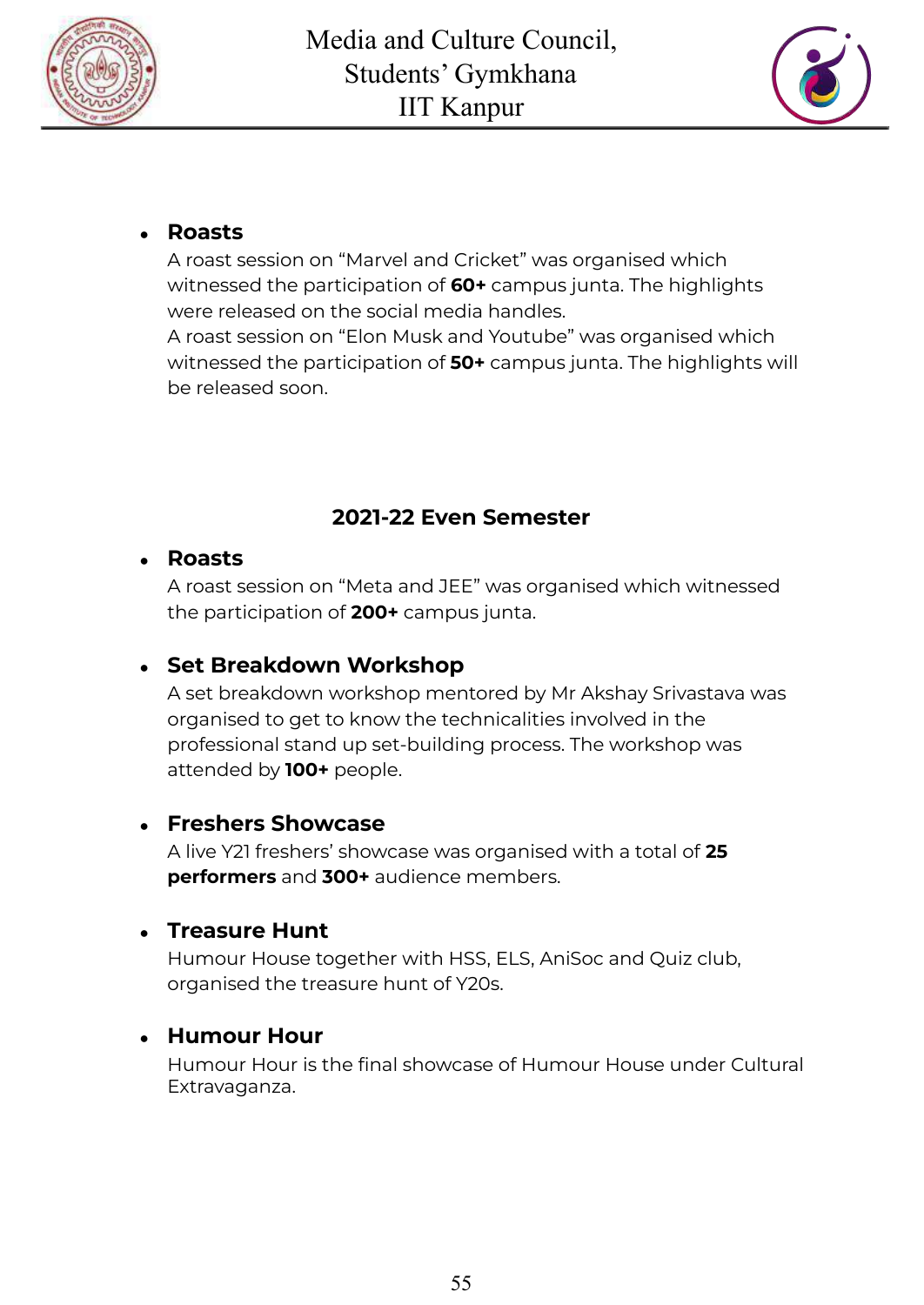



# **Recommendations**

- Club members should perform in off campus open mics in Kanpur and Lucknow. They can also open for the comedy shows near them.
- Since the club is transitioning to offline mode, frequent open mics should be organised at various venues on campus.
- Club members should now focus on winning the competitions.
- As the club size is expanding they should try on different genres.
- Each club member should have a tight set of minimum bar time at the end of tenure.
- In Offline sem, start focusing on Improv too.

#### **[Financial Expenditure]**

- 1. Workshop = 4,000/-
- 2. Humour Hour: 1,250/-

**Utilised Budget: 5,250/- Remaining Expenditure: 14,750/-**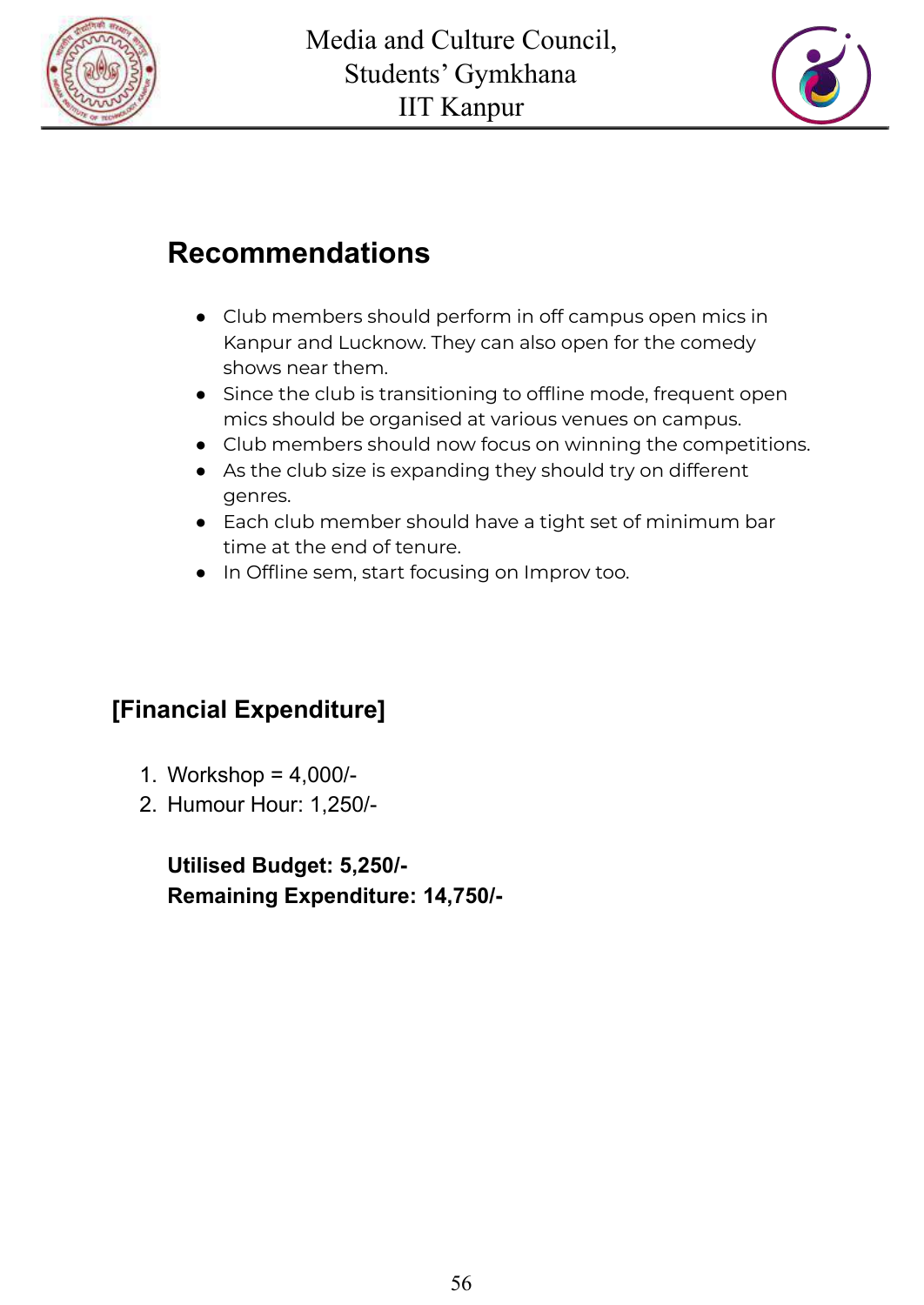



# **MUSIC CLUB, IIT KANPUR ENDTERM REPORT (APRIL 2022)**

#### **Coordinators:**

- 1. Khyathi Vagolu
- 2. Namgyal Lhamo Dolma
- 3. Rajit Das
- 4. Vinoba Pandey

#### **REPORT:**

#### **1. Evergreen Melodies (20 June, 2021)**

• Conducted a reunion event of Alumni from batches 1973-2010 associated with the music club, with our ex-coordinators.

 $\bullet$  The Alumni of our club collaborated for  $\sim$  5 songs which were live streamed on YouTube and received a huge viewership.

• This was followed by an interactive session with the Alumni where they shared their experiences at the Music Club of IITK.

#### **2. Music Production Workshop (21 June, 2021)**

• An online music production workshop was conducted by the coordinators and the secretaries on the occasion of World Music **Day** 

• Basics of DAWs(FL Studio) were taught followed by a live demonstration of producing and mixing some of the famous Bollywood songs. Basics of chord formation using virtual plugins were also taught to the participants.

 $\bullet$  ~90 students from all batches attended the online session.

#### 3. **Summer Workshop (July-August, 2021)**

• Conducted a month long music summer workshop for the students of IITK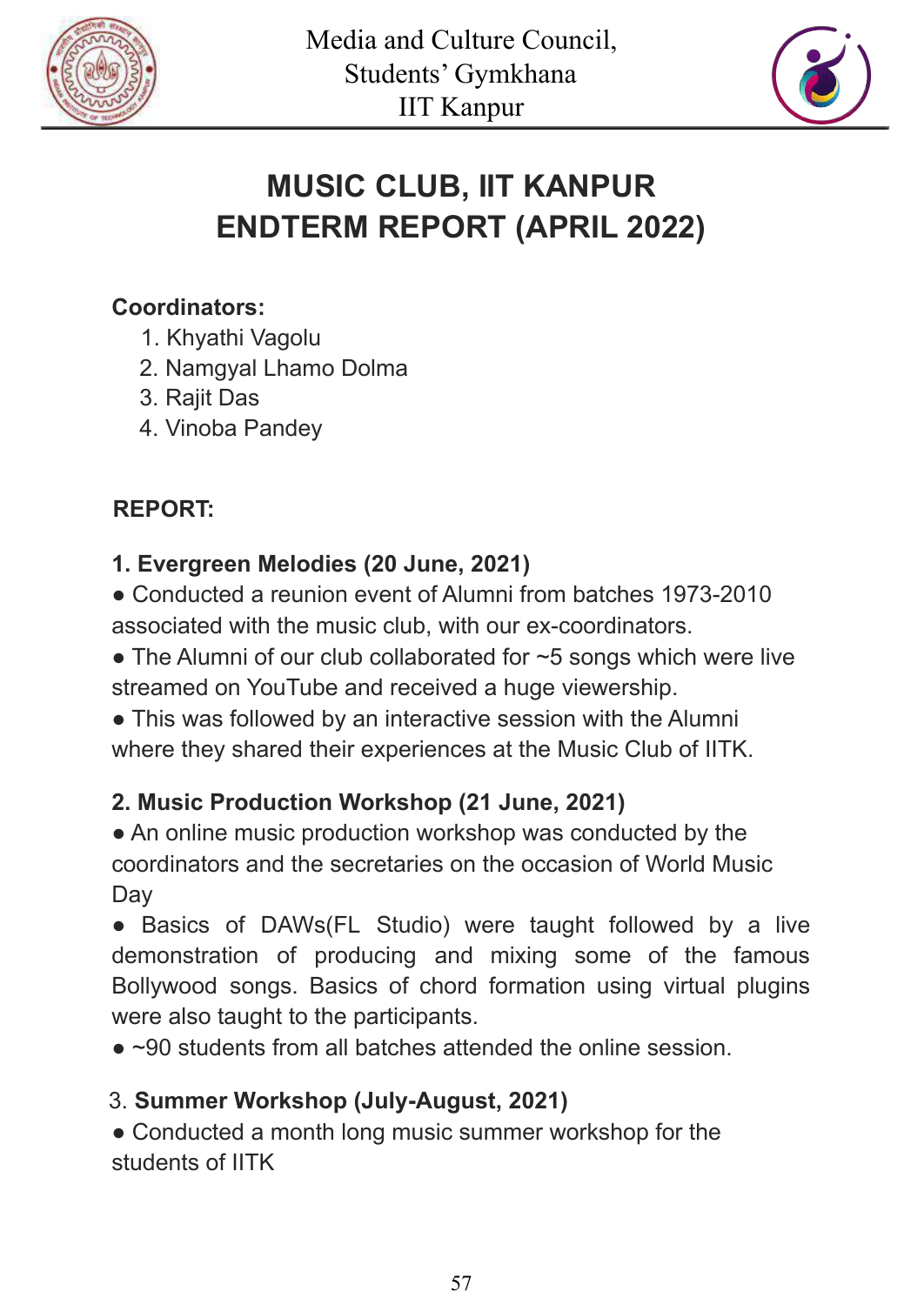



• ~12 classes of 1 hr each were held by the secretaries and the coordinators

• Classes were held for teaching the basics of Guitar, Synth, Indian Classical and Western Classical Vocals. This was a paid workshop.

• ~19 students signed up for Guitar classes, 11 for Indian Classical Vocals, 8 for Western Classical Vocals and 5 for Synth.

#### **4. Theory Trivia Series**

• Posted Theory Trivia presentations on our Instagram Page which aim to explain complex musical topics in an easy to understand manner with demonstrations. ● The topics were selected by the coordinators and secretaries prepared the writeup and the final slides. Demonstrations prepared by the secretaries too.

#### **5. Collaboration with Anime Society, IIT Kanpur**

**(August-September 2021)** ● Collaborated with Anisoc IITK for the song: THE SEARCH by NF

● Y20, Y19 and Y18 club members were involved in music production, recording of instrumental parts and the rap.

#### **6. 24 Hour OC Production Challenge (24-25 July, 2021)**

• 16 Y20 club members took part in the 24 hr Original Composition Challenge which the coordinators had come up with

● 4 groups of 4 members each were made. 24 hours were given to each group to come up with a 1 minute OC which was posted on our Instagram page the following day.

• Judging was done by Y19 coordinators and a few senior club members and also based upon the likes received by each team's composition on Instagram. ● Each OC had various elements such as Guitars, Bass, Synth, Vocals and Mridangam Samples too. One team member was involved in the final mixing and mastering of the OCs.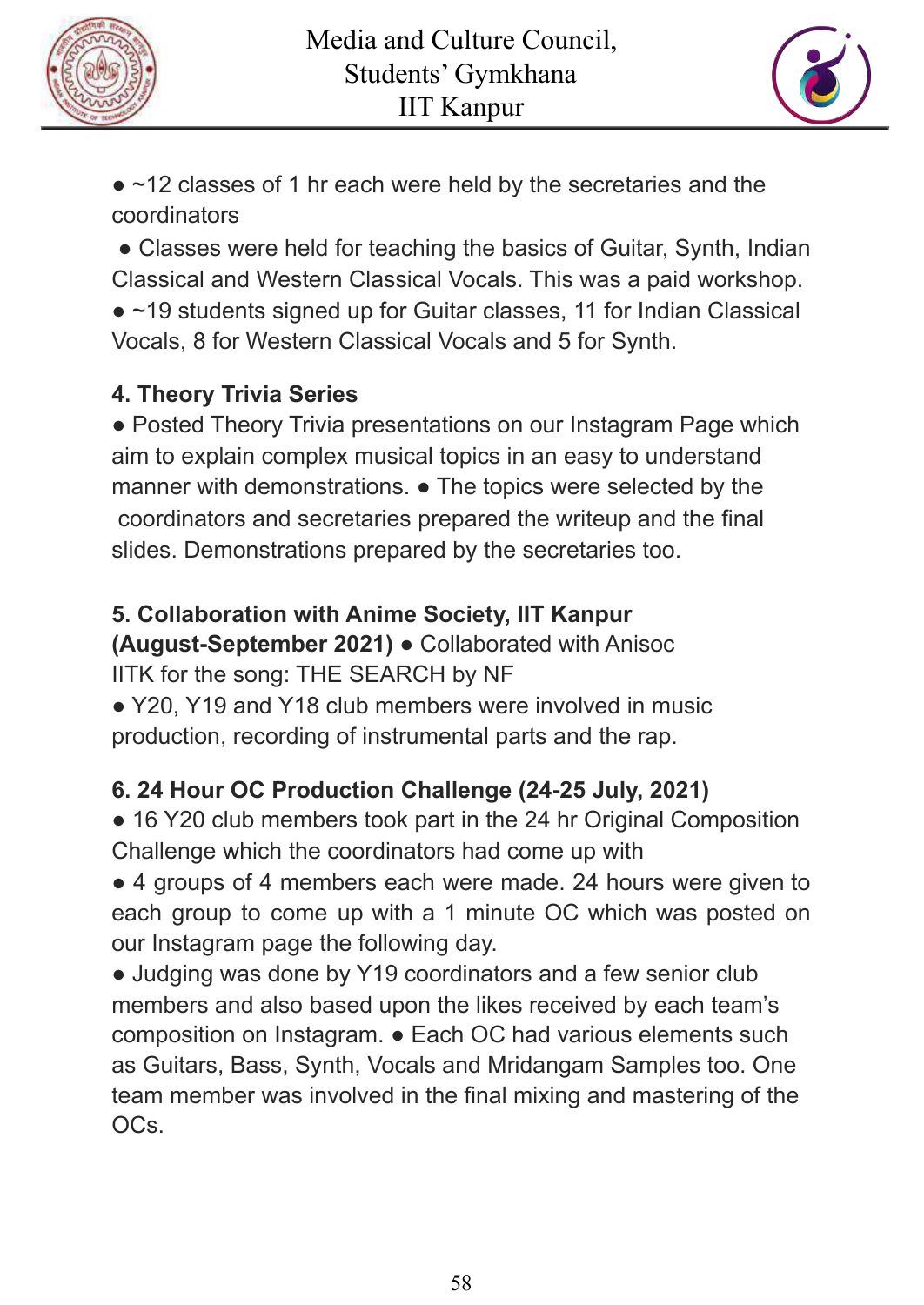



#### 7. **Campus Melodies Series**

• We have continued with the Campus Melodies series which was started last year ● Students of IITK have to post a music video of them playing an instrument and/or singing on Instagram and tag our club. The coordinators then decide which posts are to be reposted from our page.

#### **8. Webinar 6.0 (7th October, 2021)**

• We conducted a webinar with saxophonist Abhay Sharma on Instagram. ● The webinar had almost 200 attendees during the live event.

#### **9. Collaboration with FrontRow (15th and 17th October, 2021)**

• We collaborated with FrontRow for a basic bollywood singing workshop conducted by singer **Bhrigu Parashar**.

• The workshop went on for 2 days, 1 hour each and had an audience of around 80 people.

#### **10**. **Open Mic with ELS (24th October, 2021)**

• We collaborated with the English Literary Society and conducted an Open Mic where people could perform a song, recite a poem, tell a story, do stand up, etc. ● The event went on for 2 hours and we had an audience of over 60 people.

#### **11. Y21 Orientation (December, 2021)**

• We prepared a four minute long orientation video and a presentation for the freshers' orientation.

#### **12. Bulla Session with Y21 batch (18th December, 2021)**

● We had a bulla session with the freshers where we interacted with the batch and explained various club related things to them such as our events and how to enter the club.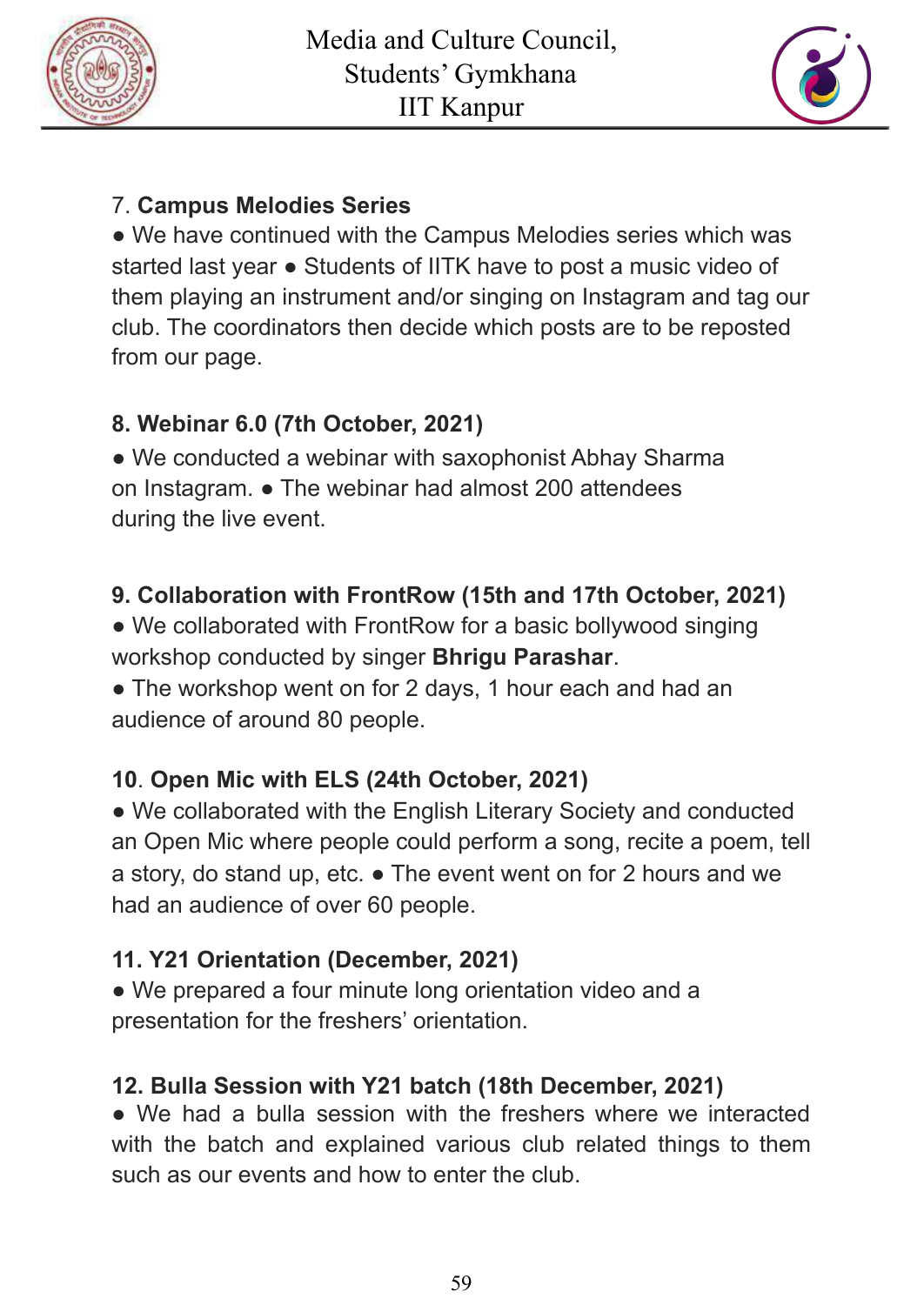



• The session went on for two and a half hours with almost 200 attendees.

#### **13**. **Y21 Auditions (21st January- 28th January 2022)**

• Conducted auditions for Y21 for their entry to the Music Club

#### **14. Freshers Y21**

● Our Y21 club members performed in the freshers event.

#### **15**. **Collaboration with Unmukt (7th April, 2022)**

- Collaborated with Unmukt, ELS and Photography Club for an event at CCD
- Performed songs and promoted our flagship event ME
- Had a huge crowd turnout

#### **16. Musical Extravaganza 2022**

## **(13th April, 2022)**

- Our flagship event ME will be on 13th April 2022
- Practice sessions and run throughs are almost over **Miscellaneous**
- We participated in BITs Goa's WAVES- SYNTHESIA music band competition and got placed in the 12th position all across the nation.
- Purchase of Roland FA-06 has been initiated and is pending for approval ● Repaired club equipments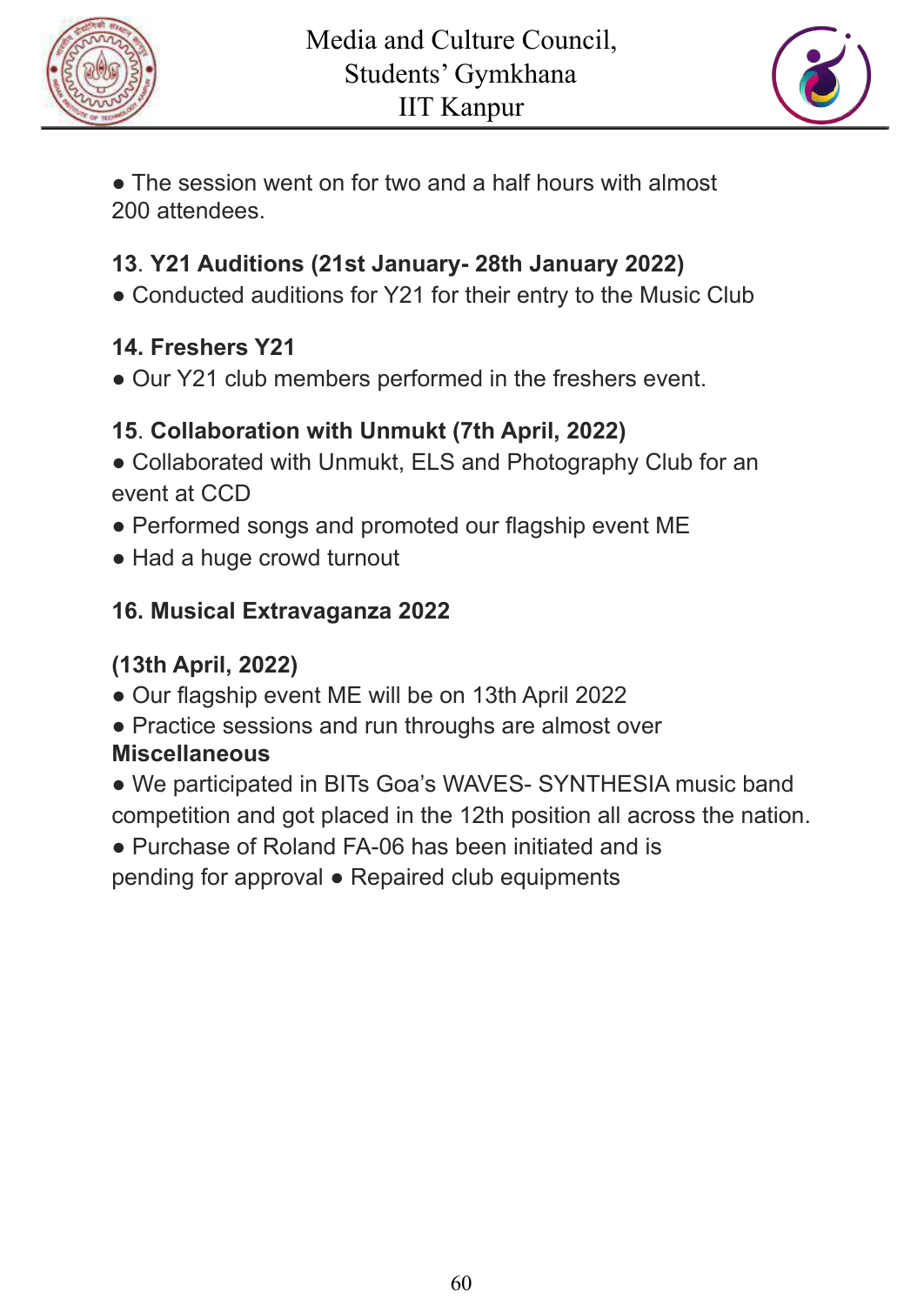



# **Photography Club**

# **IITK Endterm Report**

## **Summer 2021**

Professional Workshop with Mr Kshitij Sheetak:

**●** Considering the fact that most students have limited photography equipments at home, we invited one of India's leading names in the genre of Mobile Photography to conduct a professional workshop centered around the rules and tips to keep in mind while shooting on a phone.

• We received 80+ registrations for the workshop and the session was hosted live on Zoom

## **Aug-Sept 2021**

SnapShots:

• A week long photography event with a blend of learning and competition. We received a great response of 100+ participants registering for the event.

• The participants were introduced to 5 new genres of photography and thereafter submitted entries for the competition for the respective themes.

• Winners along with other good entries were featured on the club's social handles.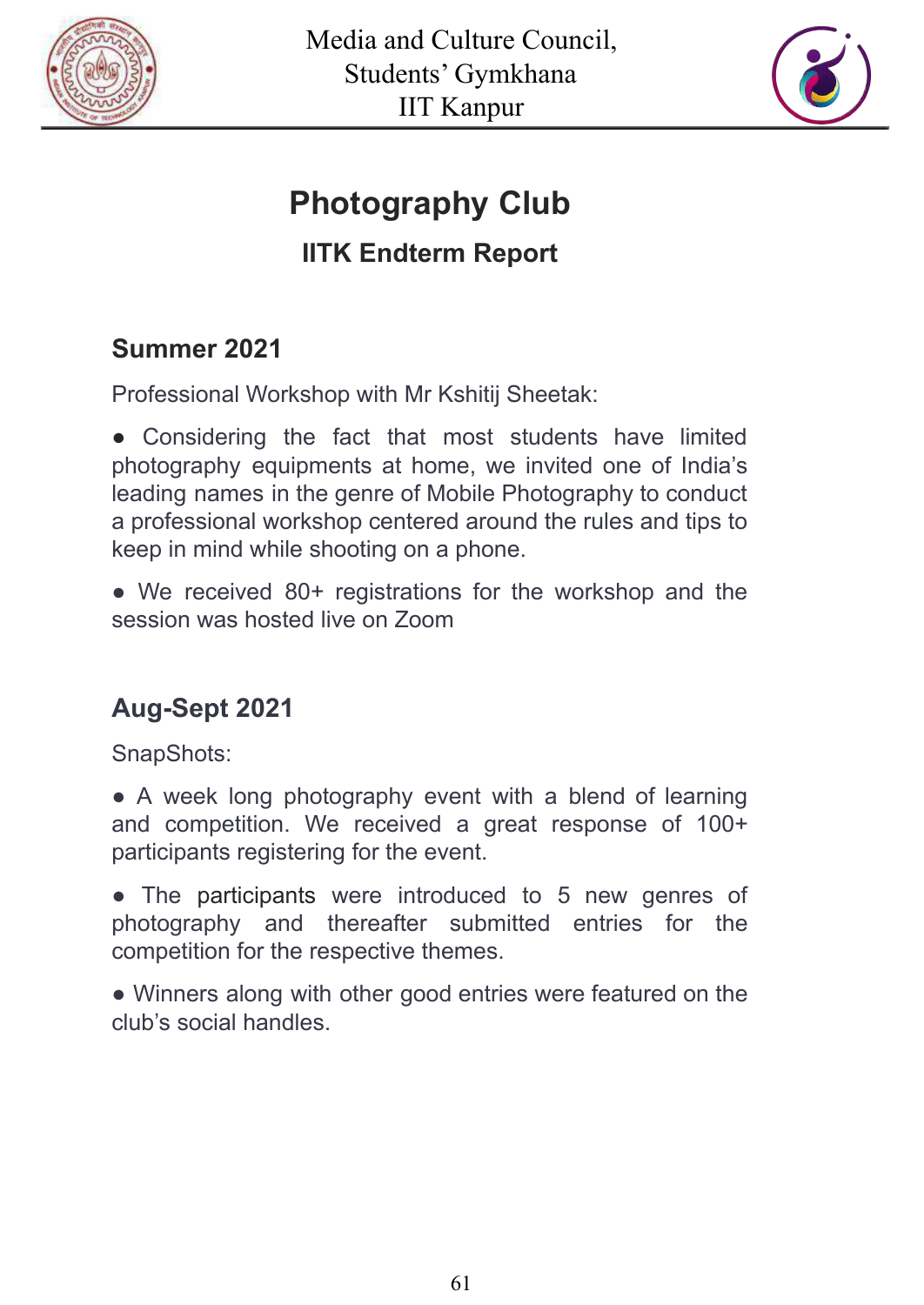



## **November 2021**

Photo Editing Workshop For Beginners:

**●** A guided workshop on colour correction and editing in Adobe Lightroom was conducted on Zoom.

• We saw a participation of 50+ students and the response to the workshop was great inviting more people to send there edited shots for reviews.

### **November 2021**

Professional Workshop with Ms Aarzoo Khurana:

**●** A session on wildlife photography by Ms Aarzoo Khurana where she covered some major aspects of wildlife photography followed by a short QnA.

• The event was hosted live on Zoom and saw a participation of 70+ students.

## **December 2021**

The Artsy Frame:

• A fun competition for Y21 to unlock their way into the world of photography.

• The participants were asked to submit the best photo clicked by them, with no restriction on any genre. We got a good response with over 50+ submissions.

● The best entries were featured on our club's handle.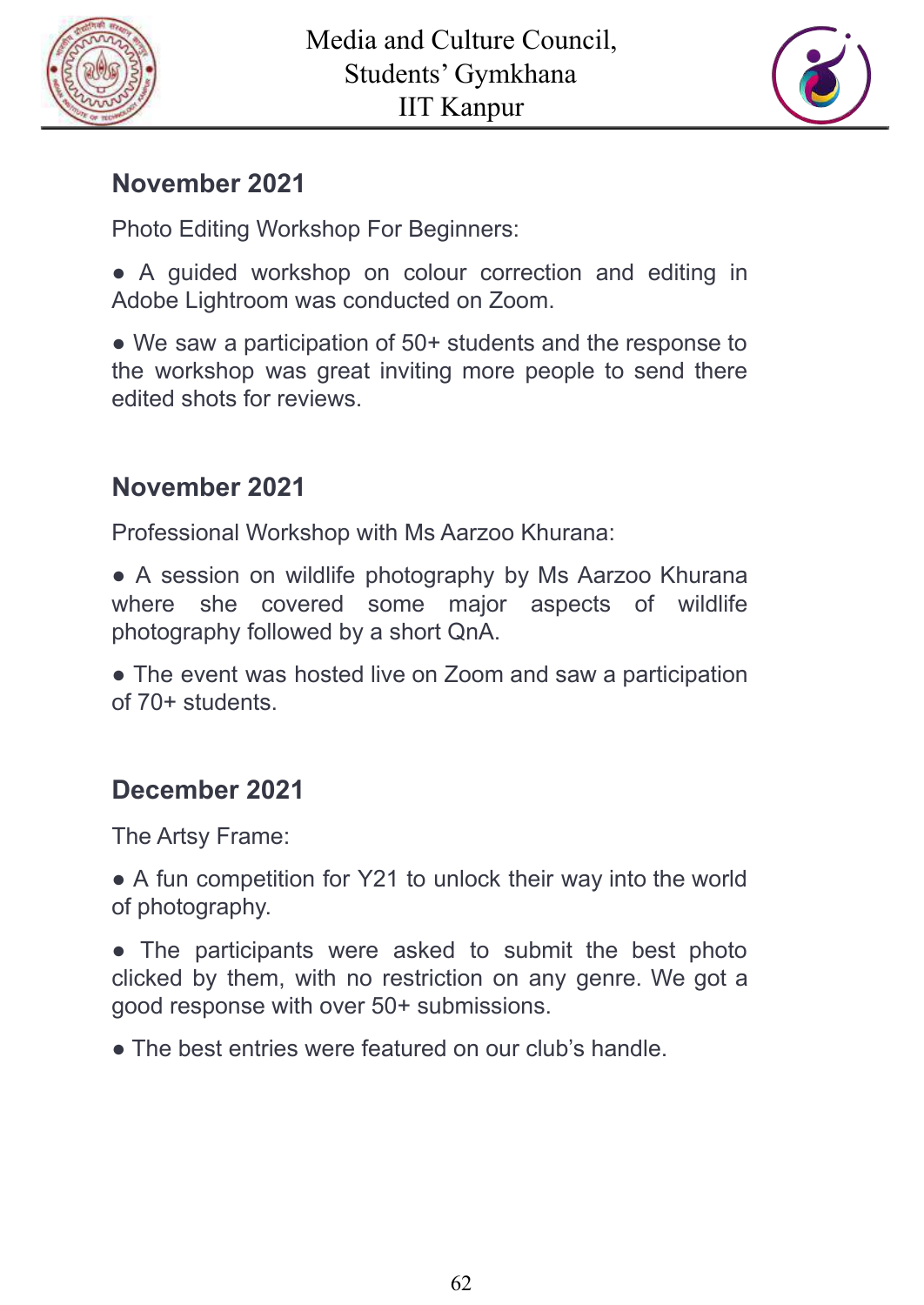



### **December 2021**

Introductory Session for Y21 - The Cover Shot:

**●** An introductory session for Y21 letting them know how the club functions.

• Photo discussion on the submissions of The Artsy Frame was done.

Lights & Gears:

● A lecture on camera basics, DSLRs and hardware for beginners.

Workshop on Basic Composition:

• A lecture on basic composition concepts which slightly touched some advanced aspects of composition.

• We saw a participation of 40+ students and the response to the workshop was great inviting more people to send there captured shots for reviews.

## **February 2021**

Workshop on Basic Photo Editing:

**●** Introduced the participants to Photography Editing through

softwares like Lightroom and Snapseed.

• We saw a participation of 30+ students and the response to the

workshop was great inviting more people to send there edited shots for reviews.

#### **March 2021**

Events Coverage - GnS Workshops, Techkriti: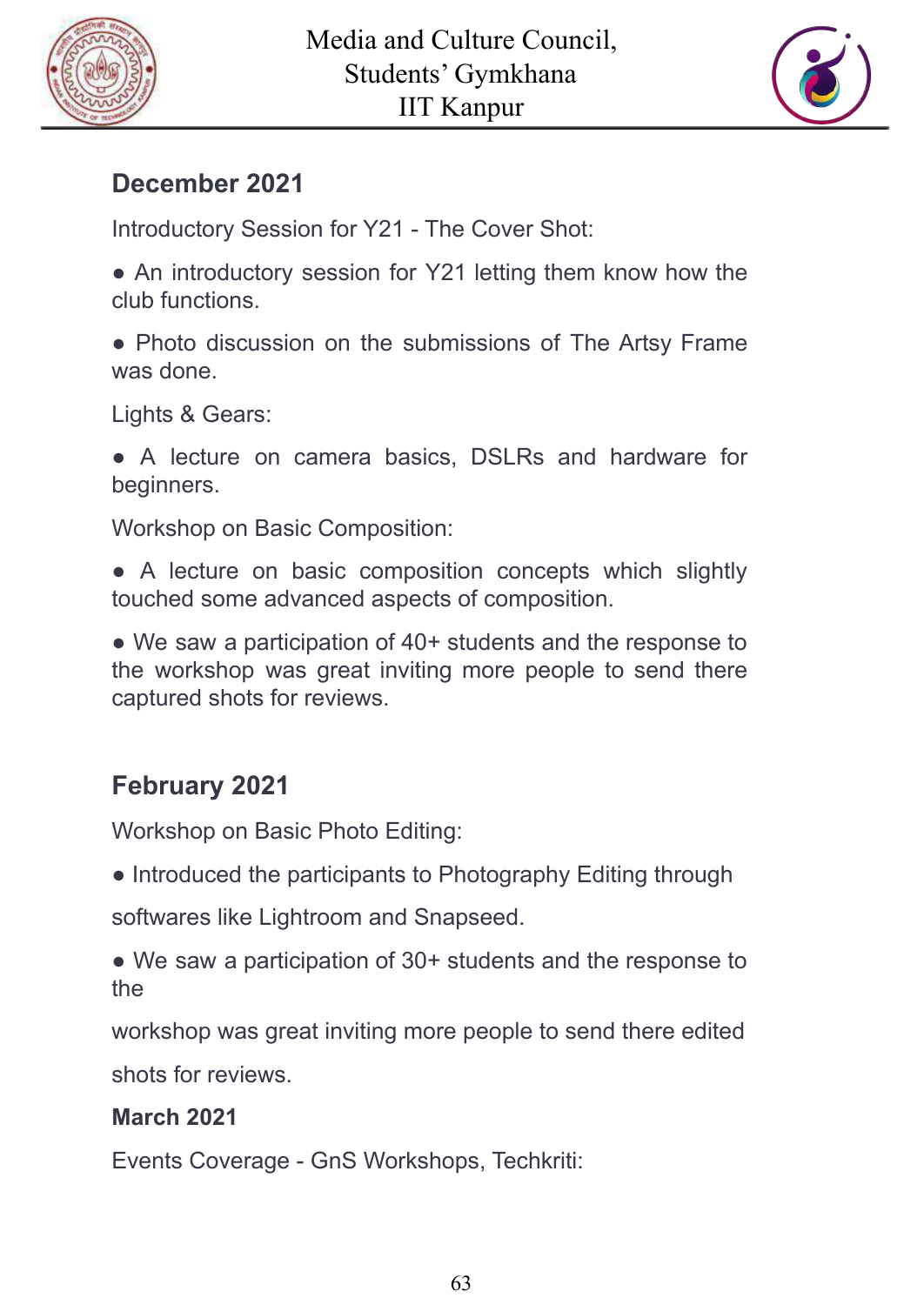



● Our club members and secretaries covered the events organised

like GnS Workshops, InterHall Matches.

• We also covered the 3- day Techkriti fest organised under the Student Gymkhana.

# **April 2021**

Events Coverage - Udghosh, Antaragni:

**●** Our club members and secretaries covered the sports events

and informal cultural events held during the Udghosh Fest.

- We also covered Antaragni along with its cultural events.
- Antaragni Exhibition was organised in the events ground

displaying the photographs which were taken by the campus

community.

Collaboration with Unmukt:

• A series of events were organised by Unmukt, Music Club, ELS in collaboration with Photography Club on the theme 'Breaking

the Norms'.

● Our club members covered the whole event. A selfie booth was set up for the community.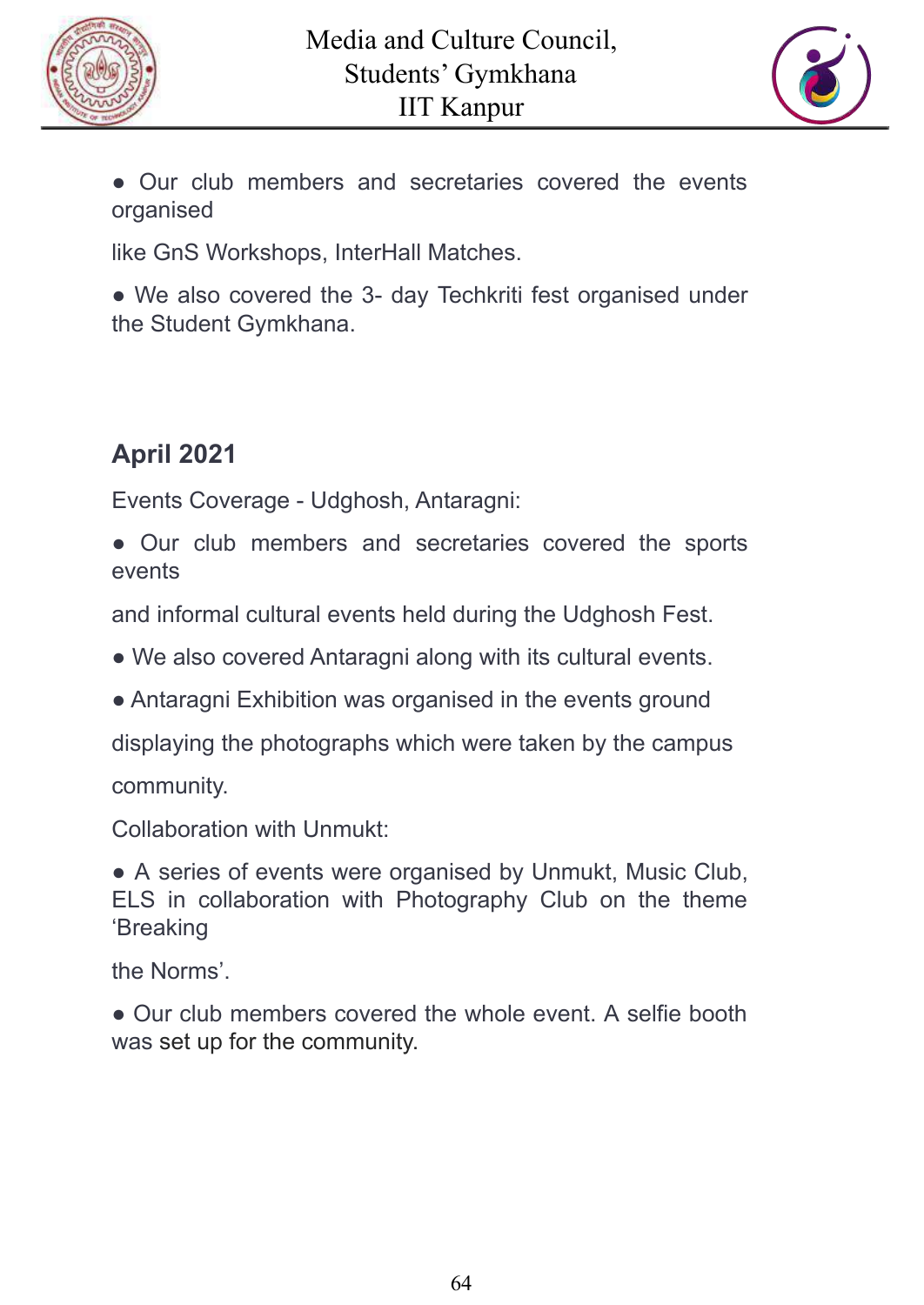



# End-Term Report 2021-22 : **Quiz Club, IITK**

#### **Summer**

#### **1. Secretary Induction, Training**

#### **2. Namami Gange Quiz**

- Instagram-Stories based India Quiz under the ambit of the National Mission for Clean Ganga's (NMCG) Namami Gange **Initiative** 

#### **Odd Semester**

#### **1. Indian Literature and Mythology Quiz**

- Conventional (Prelims + Finals) Quiz in collaboration with Hindi Sahitya Sabha.

#### **2. Secy Quizzes**

- Sports Quiz
- Sci-Biz-Tech Quiz

#### **3. Inter-IIT Quizzing League**

- Sophomore-General Quiz :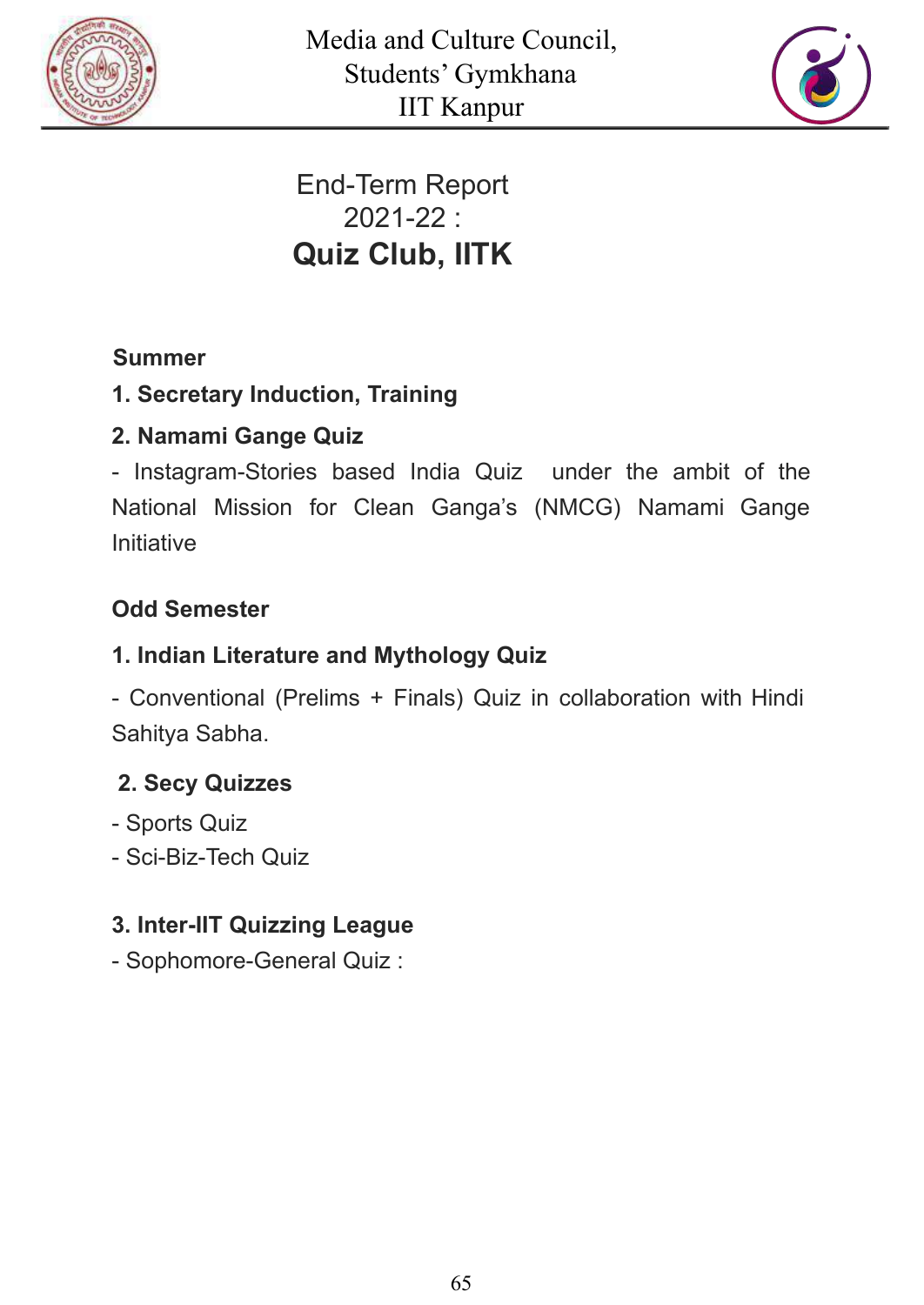



Hosted by IITK, bagged 1st Position - MELA Quiz : Hosted by IITD, 2nd Runners Up

#### **4. Freshers' Quiz**

#### **Even Semester**

#### **1. World of Quizcraft**

- Video Game Quiz in collaboration with GameDev Society

#### **2. ResQ : Research Themed Quiz**

- Past of the Student Research Convention (SRC'22) organized by Academics and Career Council

#### **3. QC Trivia Newsletter**

#### **4. Cultural Extravaganza**

- Sports Quiz - PopHELM Quiz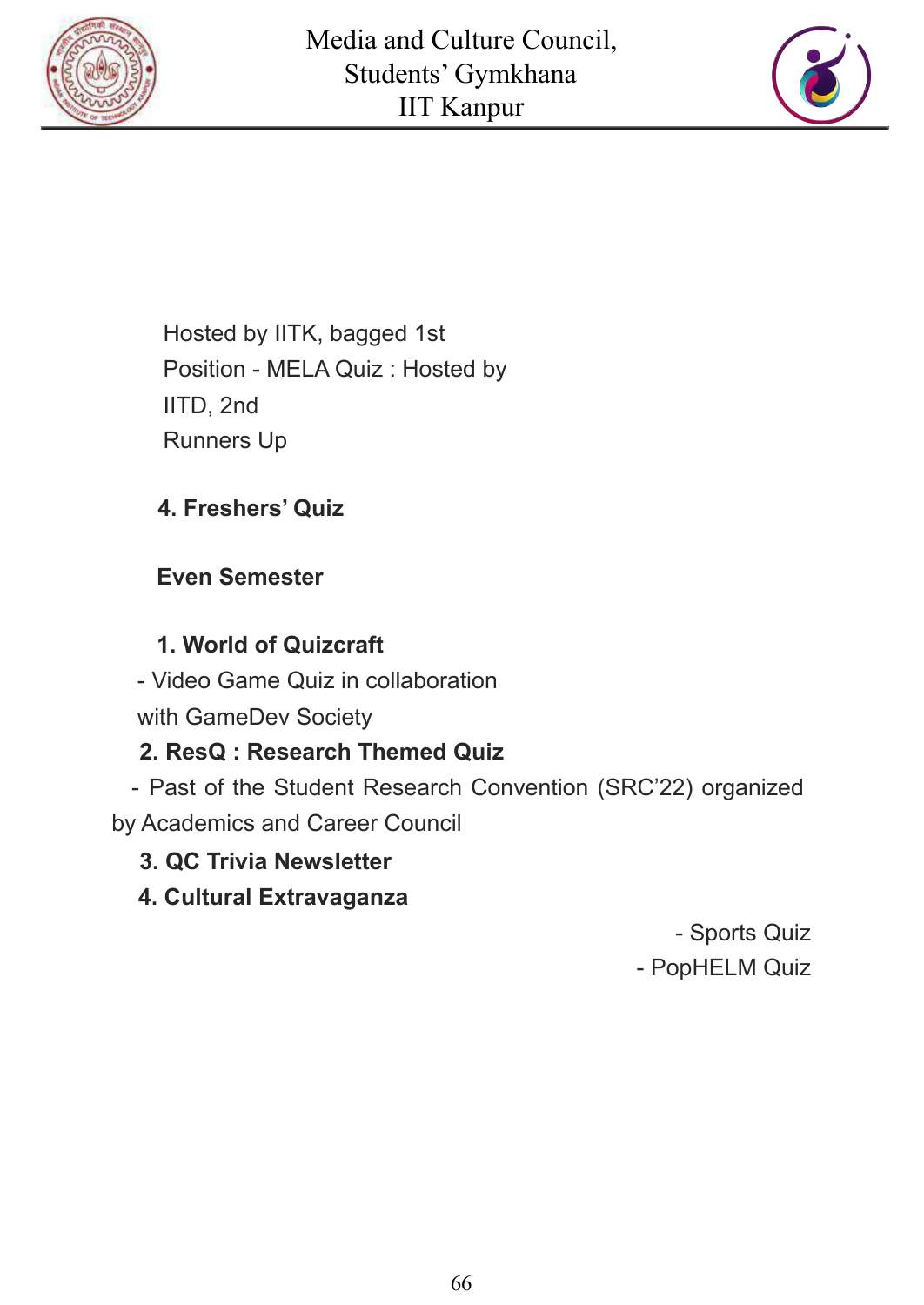



# **Endterm Report Students' Films Society, IITK**

Praful Mane P. Chaitanya

- Appointed suitable secretaries for the club.
- Made an Instagram page and a discord server of the club for iitk junta.

#### **1. Discussion Session -**

a. Successfully conducted discussion sessions with the team. b.

Sessions based on different genres

#### **2. Streaming -**

a. Streamed movies on the official discord server of the society for iitk junta.

b. Around 30-40 people participated and joined the streaming and we streamed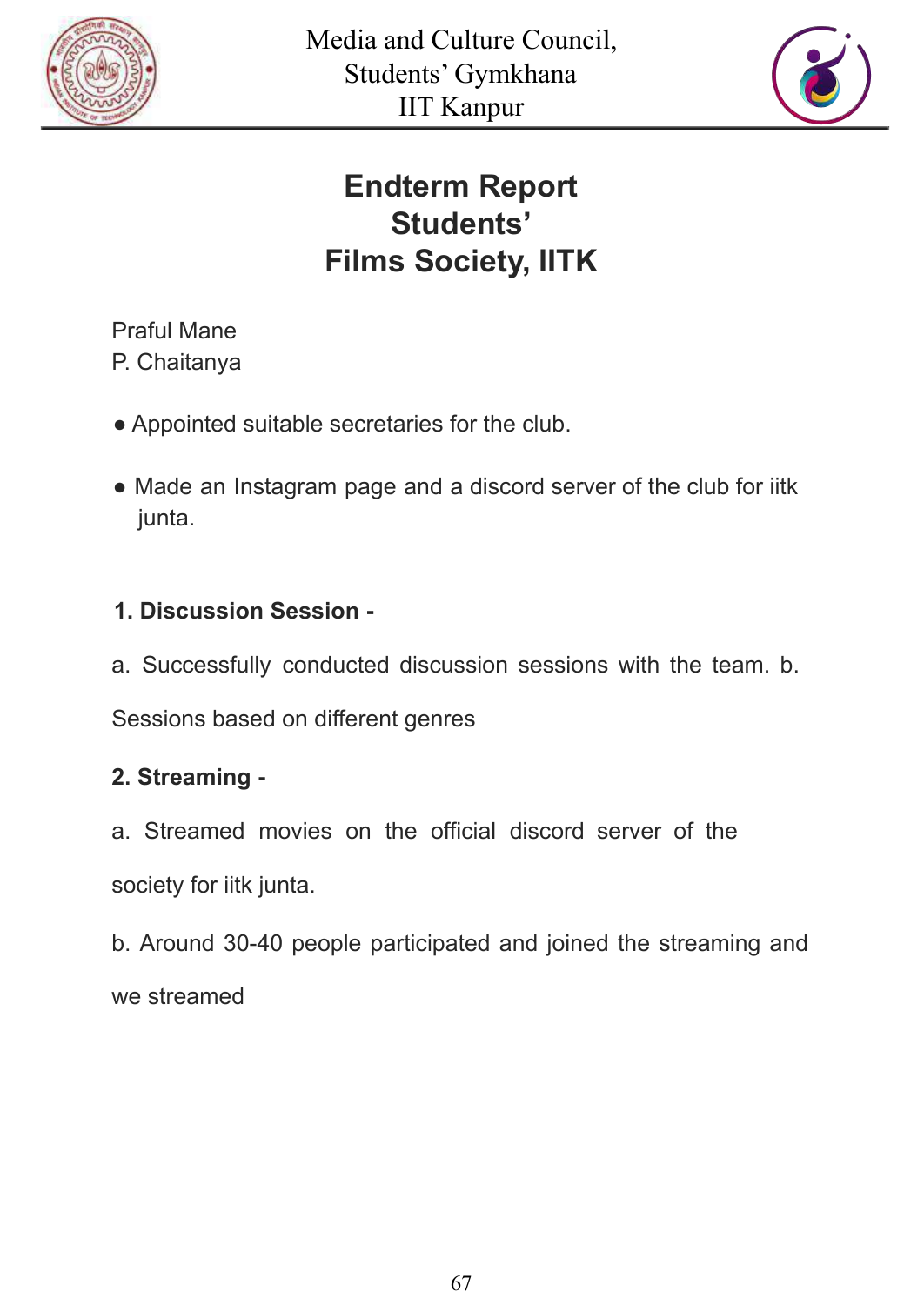



movies, Sher Shah, Sardar

Udham, and Social networks.

c. Streamed football, wrestling matches as well

#### **3. Activities -**

a. "Essential series" - Suggestion of a series of films based on

different genres like a murder mystery, science fiction,

horror, etc.

- b. Posted the REASONS
- WATCH SERIES posts on Instagram.
- c. Honest plot series

#### **4. Events -**

a. Posting on Instagram, movie recommendations, reviews, streaming.